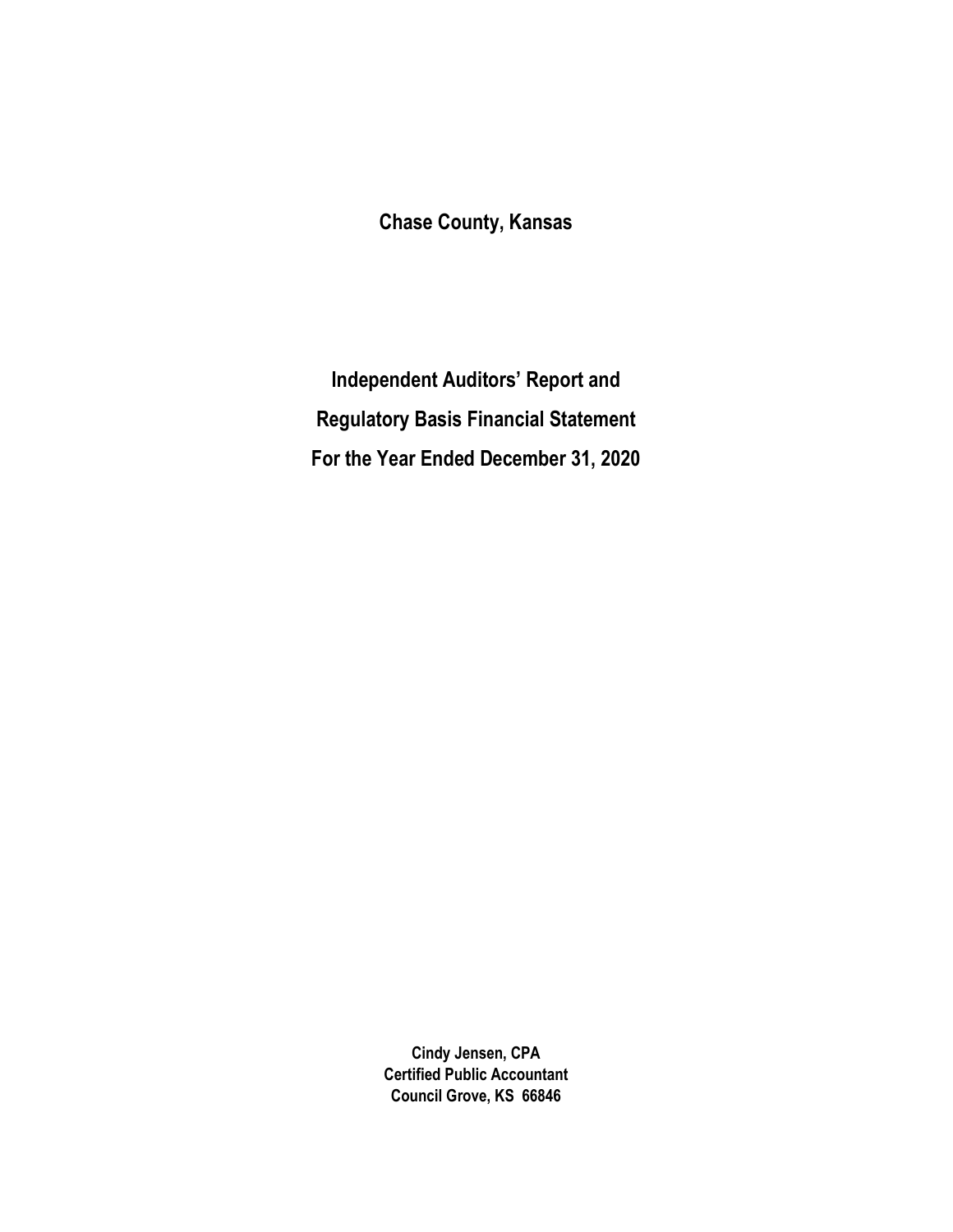# Chase County, Kansas

#### Regulatory Basis Financial Statement For the Year Ended December 31, 2020

## Table of Contents

| Independent Auditors' Report                                              | Page<br>1-2 |
|---------------------------------------------------------------------------|-------------|
| Summary Statement of Receipts, Expenditures, and Unencumbered Cash        | $3-4$       |
| Notes to the Financial Statement                                          | $5 - 11$    |
| Regulatory-Required Regulatory Supplementary Information:                 |             |
| Schedule 1 - Summary of Expenditures - Actual and Budget                  | 12          |
| Schedule 2 - Schedule of Receipts and Expenditures<br><b>General Fund</b> | $13 - 16$   |
| Special Purpose Funds:                                                    |             |
| Detention                                                                 | 17-18       |
| <b>Courthouse Preservation</b>                                            | 19          |
| <b>Treasurer Tech</b>                                                     | 20          |
| District Court Tech                                                       | 21          |
| Clerk Tech                                                                | 22          |
| Register of Deeds Tech                                                    | 23          |
| VIN                                                                       | 24          |
| Special Ambulance Equipment                                               | 25          |
| Fire District #1                                                          | 26          |
| Fire District #1 Equipment                                                | 27          |
| Fire District #1 Building                                                 | 28          |
| County Health                                                             | 29          |
| Service Program for the Elderly                                           | 30          |
| Road & Bridge                                                             | 31          |
| Special Bridge                                                            | 32          |
| Special Road & Bridge                                                     | 33          |
| Road Machinery & Bridge Building                                          | 34          |
| County Fair Building                                                      | 35          |
| <b>Mental Health</b>                                                      | 36          |
| Special Parks & Recreation                                                | 37          |
| Special Alcohol<br>Tourism, Convention & Promotion                        | 38<br>39    |
| Special Equipment Reserve                                                 | 40          |
| Capital Improvement Reserve                                               | 41          |
| <b>Emergency Telephone Service</b>                                        | 42          |
| Special Law Enforcement                                                   | 43          |
| <b>Detention Excess</b>                                                   | 44          |
| SPARK/Cares                                                               | 45          |
| Bond & Interest Funds                                                     |             |
| Courthouse Debt                                                           | 46          |
| Bond & Interest                                                           | 47          |
| <b>Trust Funds</b>                                                        | 48-49       |
| Schedule 3 - Schedule of Receipts and Disbursements                       |             |
| <b>Agency Funds</b>                                                       | 50          |
| Other Supplementary Information:                                          |             |
| Schedule 4 - Reconciled 2019 Tax Roll                                     | 51          |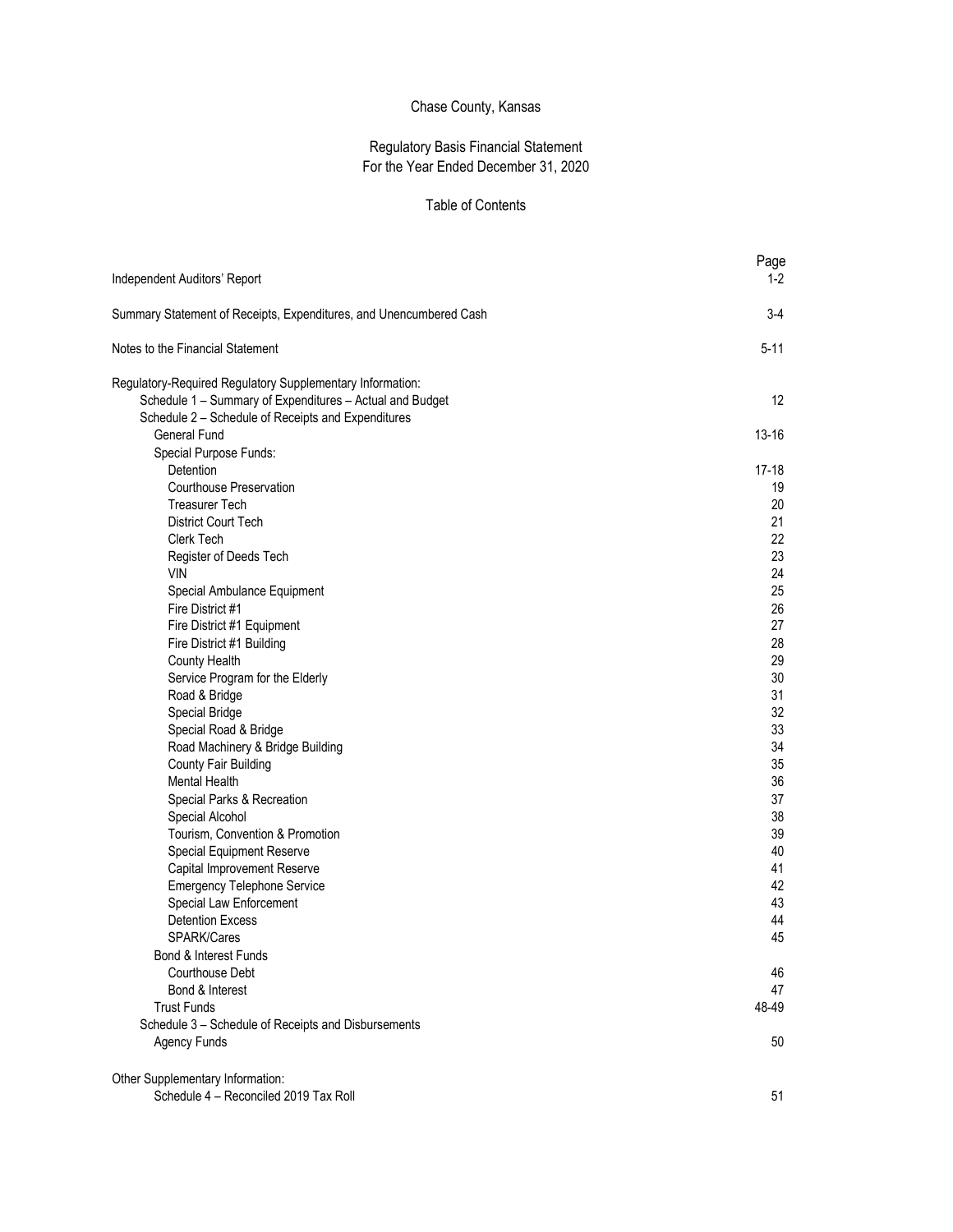# Cindy Jensen Certified Public Accountant

# 218 W Main 620-767-5064 Council Grove, KS 66846 council Grove, KS 66846

Independent Auditors' Report

Board of Commissioners Chase County, Kansas Cottonwood Falls, KS 66845

I have audited the accompanying fund summary statement of regulatory basis receipts, expenditures. and unencumbered cash balances of Chase County, Kansas, a municipality, as of the year ended December 31, 2020 and the related notes to the financial statement.

# Management's Responsibility for the Financial Statement

Management is responsible for the preparation and fair presentation of this financial statement in accordance with the Kansas Municipal Audit and Accounting Guide as described in Note 1 to meet the financial reporting requirements of the State of Kansas; this includes determining that the regulatory basis of accounting is an acceptable basis for the preparation of the financial statement in the circumstances. Management is also responsible for the design, implementation, and maintenance of internal control relevant to the preparation and fair presentation of the financial statement that is free from material misstatement, whether due to fraud or error.

#### Auditor's Responsibility

My responsibility is to express an opinion on the financial statement based on my audit. I conducted my audit in accordance with auditing standards generally accepted in the United States of America and the Kansas Municipal Audit and Accounting Guide. Those standards and the Kansas Municipal Audit and Accounting Guide require that I plan and perform the audit to obtain reasonable assurance about whether the financial statement is free of material misstatement.

An audit includes performing procedures to obtain audit evidence about the amounts and disclosures in the financial statement. The procedures selected depend on auditor's judgment, including the assessment of the risks of material misstatement of the financial statement, whether due to fraud or error. In making those risk assessments, the auditor considers internal control relevant to the entity's preparation and fair presentation of the financial statement in order to design audit procedures that are appropriate in the circumstances, but not for the purpose of expressing an opinion on the effectiveness of the entity's internal control. Accordingly, I express no such opinion. An audit also includes evaluating the appropriateness of accounting policies used and the reasonableness of significant accounting estimates made by management, as well as evaluating the overall presentation of the financial statement.

I believe that the audit evidence I have obtained is sufficient and appropriate to provide a basis for my audit opinion.

#### Basis for Adverse Opinion on the U.S. Generally Accepted Accounting Principles

As described in Note 1 of the financial statement, Chase County, Kansas prepared this financial statement to meet the requirements of the State of Kansas on the basis of the financial reporting provisions of the Kansas Municipal Audit and Accounting Guide, which is a basis of accounting other than accounting principles generally accepted in the United States of America.

The effects on the financial statement of the variances between the regulatory basis of accounting described in Note 1 and accounting principles generally accepted in the United States of America, although not reasonably determinable, are presumed to be material.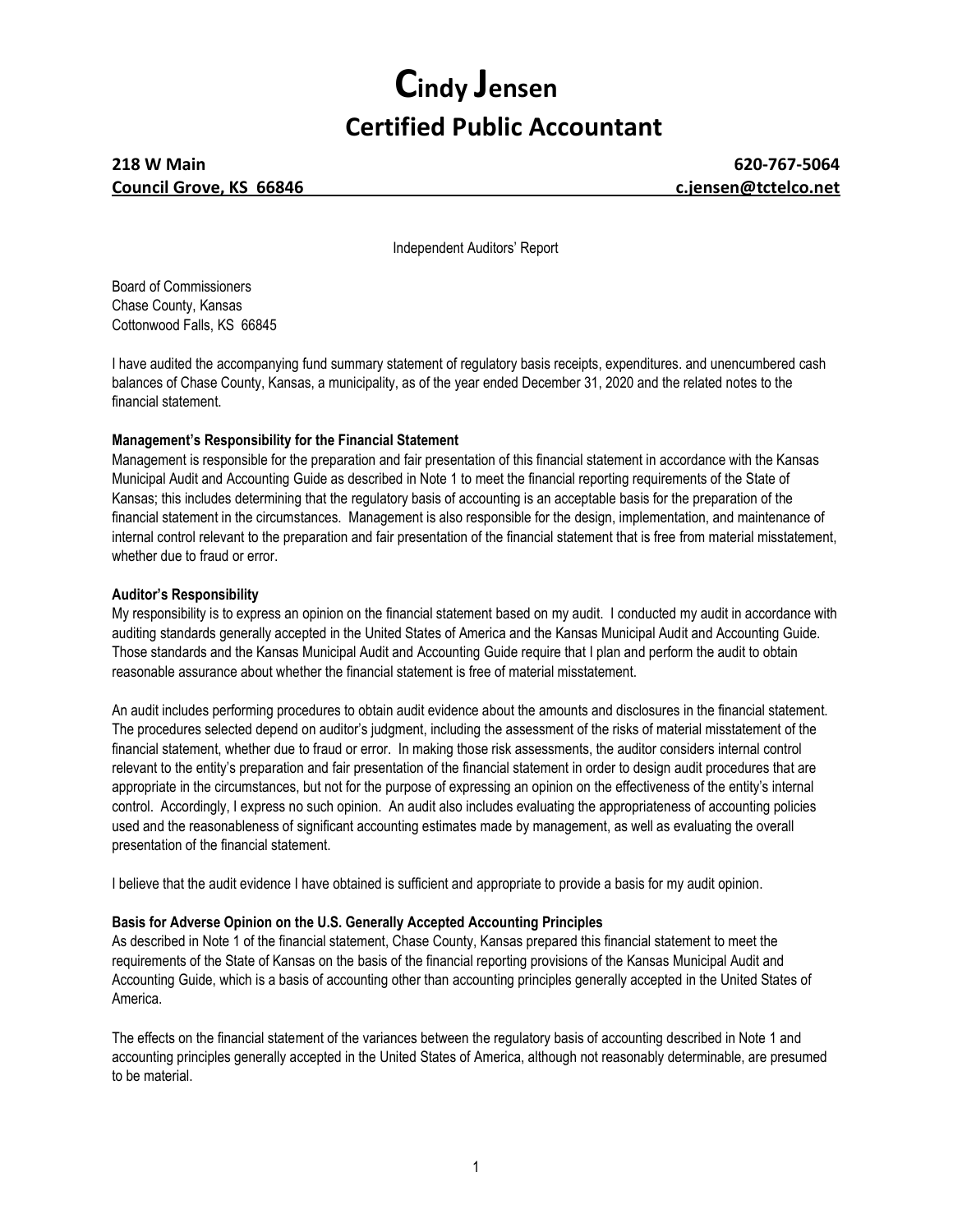#### Adverse Opinion on the U.S. Generally Accepted Accounting Principles

In my opinion, because of the significance of the matter discussed in the "Basis for Adverse Opinion on the U.S. Generally Accepted Accounting Principles" paragraph, the financial statement referred to above does not present fairly, in conformity with accounting principles generally accepted in the United States of America, the financial position of Chase County, Kansas, as of December 31, 2020, or the changes in its financial position or cash flows for the year then ended.

#### Unmodified Opinion on Regulatory Basis of Accounting

In my opinion, the financial statement referred to above presents fairly, in all material respects, the aggregate cash and unencumbered cash balance of Chase County, Kansas, as of December 31, 2020, and the aggregate receipts and expenditures for the year then ended in accordance with the financial reporting provisions of the Kansas Municipal Audit and Accounting Guide described in Note 1.

#### Report on Supplementary Information

My audit was conducted for the purpose of forming an opinion on the fund summary statement of regulatory basis receipts, expenditures, and unencumbered cash balances (basic financial statement) as a whole. The summary of regulatory basis expenditures-actual and budget, individual fund schedules of regulatory basis receipts and expenditures-actual and budget, and schedule of regulatory basis receipts and disbursements-agency funds (Schedules 1, 2, and 3 as listed in the table of contents) are presented for analysis and are not a required part of the basic financial statement, but are required to be presented under the provisions of the Kansas Municipal Audit and Accounting Guide. In addition, Schedule 4 – Reconciled 2019 Tax Roll is presented for analysis and is not a required part of the basic financial statement or the Kansas Municipal Audit and Accounting Guide. Such information is the responsibility of management and was derived from and relates directly to the underlying accounting and other records used to prepare the basic financial statement. The information has been subjected to the auditing procedures applied in the audit of the basic financial statement and certain additional procedures, including comparing and reconciling such information directly to the underlying accounting and other records used to prepare the basic financial statement or to the basic financial statement itself, and other additional procedures in accordance with auditing standards generally accepted in the United States of America. In my opinion, the supplementary information is fairly stated in all material respects, in relation to the basic financial statement as a whole, on the basis of accounting described in Note 1.

I also previously audited, in accordance with auditing standards generally accepted in the United States of America, the basic financial statement of Chase County, Kansas as of and for the year ended December 31, 2019 (not presented herein), and have issued my report dated July 6, 2020, which contained an unmodified opinion on the basic financial statement. The 2019 basic financial statement and my report are not presented herein, but are available in electronic form from the website of the Kansas Department of Administration at the following link https://admin.ks.gov/offices/chief-financial-officer/municipal-services/municipalaudits. The 2019 actual column (2019 comparative information) presented in the individual fund schedules of regulatory basis receipts and expenditures-actual and budget for the year ended December 31, 2020 (Schedule 2 as listed in the table of contents) is presented for analysis and are not a required part of the basic financial statement. Such 2019 comparative information is the responsibility of management and was derived from and relates directly to the underlying accounting and other records used to prepare the 2019 basic financial statement. The 2019 comparative information has been subjected to the auditing procedures applied in the audit of the 2019 basic financial statement and certain additional procedures, including comparing and reconciling such information directly to the underlying accounting and other records used to prepare the 2019 basic financial statement or to the 2019 basic financial statement itself, and other additional procedures in accordance with auditing standards generally accepted in the United States of America. In my opinion, the 2019 comparative information is fairly stated in all material respects, in relation to the basic financial statement as a whole for the year ended December 31, 2019, on the basis of accounting described in Note 1.

Cindy Jensen CPA

Cindy Jensen, CPA Certified Public Accountant August 19, 2021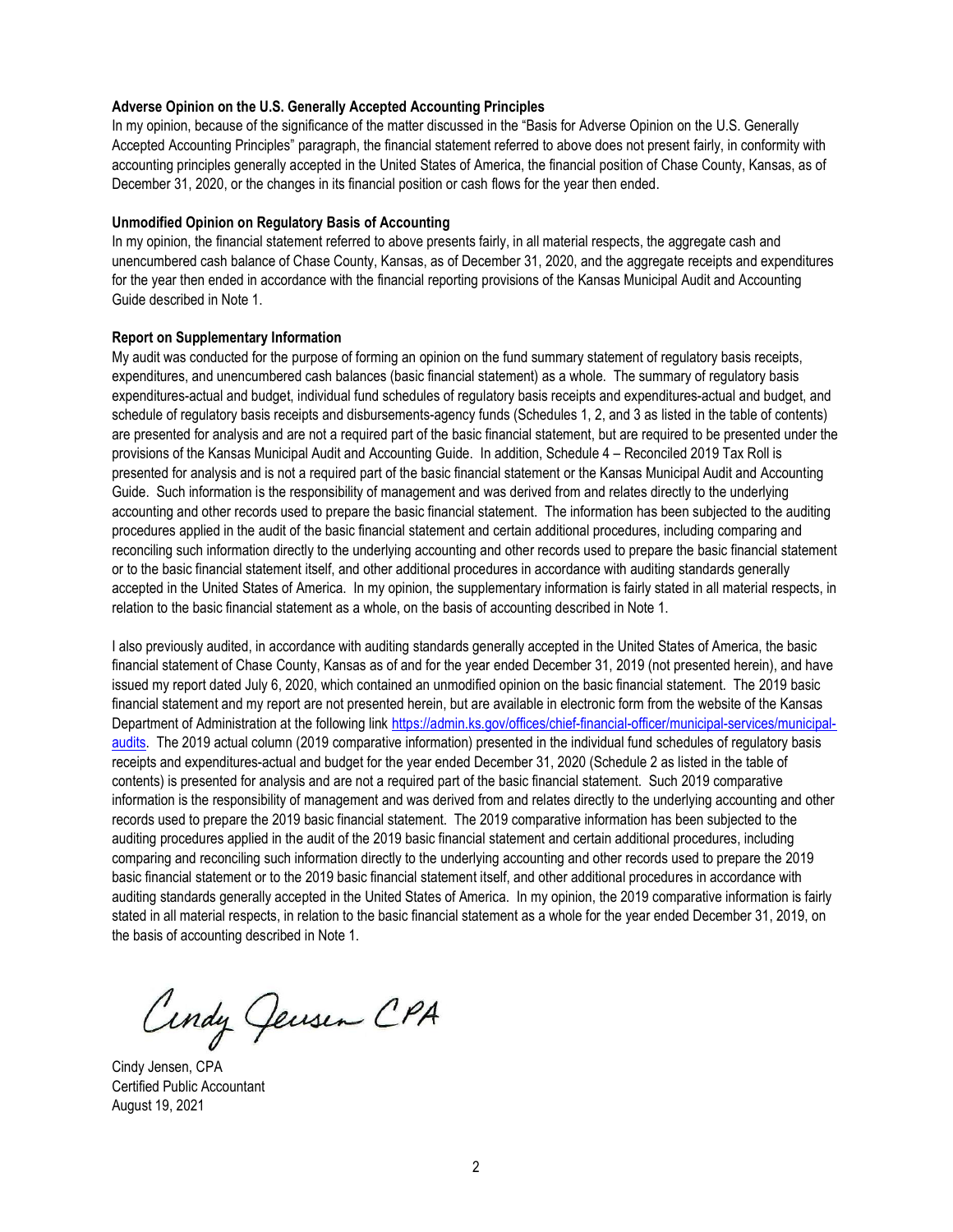#### Summary Statement of Receipts, Expenditures, and Unencumbered Cash Regulatory Basis For the Year Ended December 31, 2020

|                                                          |                           | Summary Statement of Receipts, Expenditures, and Unencumbered Cash | Regulatory Basis                     |                      |                        |                                               |                    |
|----------------------------------------------------------|---------------------------|--------------------------------------------------------------------|--------------------------------------|----------------------|------------------------|-----------------------------------------------|--------------------|
|                                                          |                           |                                                                    | For the Year Ended December 31, 2020 |                      |                        |                                               |                    |
|                                                          | Beginning<br>Unencumbered | Prior Year<br>Cancelled                                            |                                      |                      | Ending<br>Unencumbered | Add Outstanding<br>Encumbrances<br>& Accounts | Ending             |
|                                                          | Cash Balance              | Encumbrances                                                       | Receipts                             | Expenditures         | Cash Balance           | Payable                                       | Cash Balance       |
| General Fund                                             | \$2,182,366               | \$<br>0                                                            | \$<br>2,280,019                      | \$2,532,819          | \$1,929,566            | \$<br>51,415                                  | \$1,980,981        |
| Special Purpose Funds                                    |                           | 0                                                                  |                                      |                      |                        |                                               |                    |
| <b>Detention Facility</b><br>Courthouse Preservation     | 1,252,595<br>245,022      | 0                                                                  | 1,847,293<br>35                      | 2,365,542<br>118,925 | 734,346<br>126,132     | 35,066<br>0                                   | 769,412<br>126,132 |
| Treasurer Technology                                     | 947                       | 0                                                                  | 1,214                                | 100                  | 2,061                  | 0                                             | 2,061              |
| District Court Tech                                      | 5,175                     | 0                                                                  | 1,693                                | 0                    | 6,868                  | 0                                             | 6,868              |
| Clerk Technology                                         | 4,444                     | 0                                                                  | 1,235                                | 0                    | 5,679                  | 0                                             | 5,679              |
| Register of Deeds Tech<br><b>VIN</b>                     | 7,057<br>990              | 0<br>0                                                             | 5,636<br>2,765                       | 7,282<br>2,037       | 5,411<br>1,718         | 732<br>$\mathbf 0$                            | 6,143<br>1,718     |
| Special Ambulance Equip                                  | 477                       | $\mathbf{0}$                                                       | 0                                    | 0                    | 477                    | 0                                             | 477                |
| Fire District No. 1                                      | 24,524                    | $\mathbf{0}$                                                       | 136,363                              | 151,982              | 8,905                  | 2,396                                         | 11,301             |
| Fire District No. 1 - Equipment                          | 99,794                    | $\Omega$                                                           | 40,725                               | 0                    | 140,519                | 0                                             | 140,519            |
| Fire District No. 1 - Building<br>County Health          | 182,742<br>12,012         | 0<br>$\Omega$                                                      | 26,233<br>81,594                     | 85,785<br>93,558     | 123,190<br>48          | 25,365<br>$\mathbf{0}$                        | 148,555<br>48      |
| Service Program for Elderly                              | 26,281                    | 0                                                                  | 141,326                              | 134,046              | 33,561                 | 2,571                                         | 36,132             |
| Road & Bridge                                            | 87,184                    | 0                                                                  | 1,487,773                            | 1,441,329            | 133,628                | 10,892                                        | 144,520            |
| Special Bridge                                           | 0                         | 0                                                                  | 117,331                              | 107,049              | 10,282                 | 2,831                                         | 13,113             |
| Special Road & Bridge                                    | 4,369                     | 0                                                                  | 159,257                              | 160,677              | 2,949                  | $\mathbf 0$                                   | 2,949              |
| Road Machinery & Bridge Building<br>County Fair Building | 212,464<br>116            | 0<br>0                                                             | 403,400<br>1,477                     | 117,175<br>1,550     | 498,689<br>43          | 0<br>0                                        | 498,689<br>43      |
| Mental Health                                            | 80                        | 0                                                                  | 6,534                                | 6,600                | 14                     | 0                                             | 14                 |
| Special Parks & Recreation                               | 9,389                     | 0                                                                  | 674                                  | 0                    | 10,063                 | $\mathbf 0$                                   | 10,063             |
| Special Alcohol                                          | 5,134                     | 0                                                                  | 1,332                                | 0                    | 6,466                  | 0                                             | 6,466              |
| Tourism, Convention, & Promotion                         | 25,294                    | 0                                                                  | 25,065                               | 30,000               | 20,359                 | 0                                             | 20,359             |
| Special Equipment Reserve<br>Capital Improvement Reserve | 212,664<br>303,301        | 0<br>0                                                             | 100,443<br>200,632                   | 5,580<br>$\pmb{0}$   | 307,527<br>503,933     | 0<br>$\pmb{0}$                                | 307,527<br>503,933 |
| <b>Emergency Telephone Service</b>                       | 113,445                   | 0                                                                  | 60,261                               | 41,127               | 132,579                | 560                                           | 133,139            |
| Special Law                                              | 956                       | 0                                                                  | 0                                    | 0                    | 956                    | $\mathbf 0$                                   | 956                |
| <b>Detention Excess</b>                                  | 80,400                    | 0                                                                  | 144,000                              | 0                    | 224,400                | $\mathbf 0$                                   | 224,400            |
| <b>SPARK</b>                                             | 0                         | 0                                                                  | 548,247                              | 542,920              | 5,327                  | 10,714                                        | 16,041             |
| Bond & Interest Fund                                     |                           |                                                                    |                                      |                      |                        |                                               |                    |
| Courthouse Debt<br>Bond & Interest                       | 902<br>9,970              | 0<br>0                                                             | 0<br>$\mathbf 0$                     | 0<br>0               | 902<br>9,970           | $\mathbf 0$<br>$\mathbf 0$                    | 902<br>9,970       |
| <b>Trust Funds</b>                                       |                           |                                                                    |                                      |                      |                        |                                               |                    |
| Conceal & Carry                                          | 244                       | 0                                                                  | 130                                  | 0                    | 374                    | $\pmb{0}$                                     | 374                |
| Gifts                                                    | 1,938                     | 0                                                                  | $\pmb{0}$                            | 0                    | 1,938                  | 0                                             | 1,938              |
| Registered Offenders                                     | 1,564                     | 0                                                                  | 800                                  | 0                    | 2,364                  | 0                                             | 2,364              |
| Heritage Trust<br>Park Bridge Escrow                     | 581<br>122,090            | 0<br>0                                                             | 2,451<br>0                           | 2,428<br>0           | 604<br>122,090         | 0<br>$\mathbf 0$                              | 604<br>122,090     |
| Crime Prevention                                         | 38,866                    | 0                                                                  | 12,190                               | 15,974               | 35,082                 | 0                                             | 35,082             |
| Prosecuting Atty Training                                | 17,128                    | 0                                                                  | 838                                  | 0                    | 17,966                 | $\mathbf 0$                                   | 17,966             |
| Prosecuting Attorney                                     | 2,112                     | 0                                                                  | $\mathbf 0$                          | 0                    | 2,112                  | $\mathbf 0$                                   | 2,112              |
| <b>Court Trustees</b>                                    | 2,510                     | 0                                                                  | 0                                    | 0                    | 2,510                  | 0                                             | 2,510              |
| County Attorney                                          | 5,856                     | 0<br>$\mathbf{0}$                                                  | $\mathbf 0$                          | 0                    | 5,856                  | 0                                             | 5,856              |
| Domestic Violence<br>Juvenile Probation                  | 1,760<br>1,346            | 0                                                                  | 200<br>120                           | 0<br>$\mathbf 0$     | 1,960<br>1,466         | $\mathbf 0$<br>0                              | 1,960<br>1,466     |
| Motor Vehicle Operating                                  | 8,616                     | $\mathbf{0}$                                                       | 17,832                               | 18,679               | 7,769                  | $\pmb{0}$                                     | 7,769              |
| County Atty Worthless Check                              | 516                       | 0                                                                  | 0                                    | 0                    | 516                    | $\mathbf 0$                                   | 516                |
| <b>Total Reporting Entity (Excluding Agency</b>          |                           |                                                                    |                                      |                      |                        |                                               |                    |
| Funds Schedule 3)                                        | \$5,315,221               | \$<br>0                                                            | \$7,857,118                          | \$7,983,164          | \$5,189,175            | 142,542<br>\$                                 | \$5,331,717        |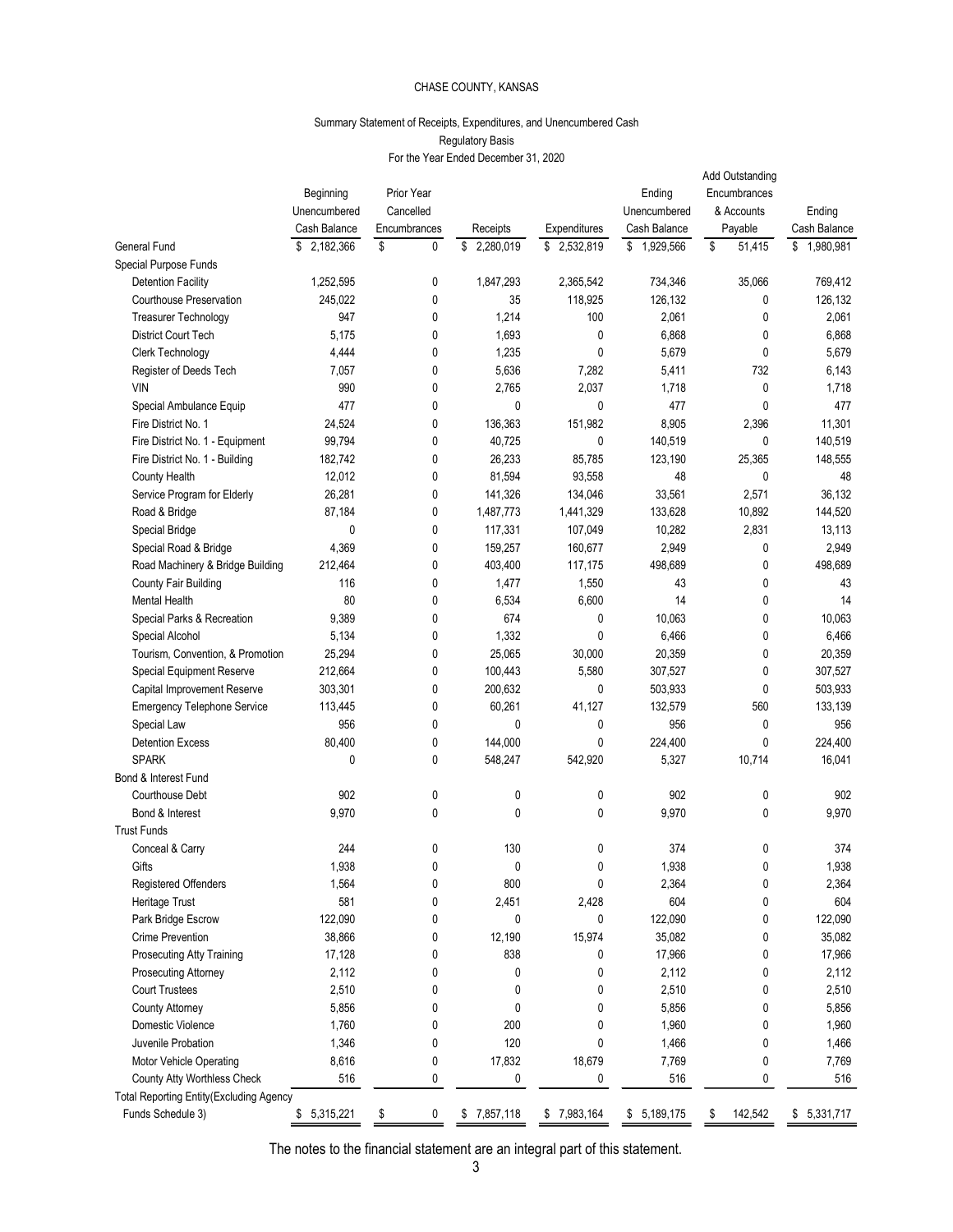| CHASE COUNTY, KANSAS                                                   |                 |
|------------------------------------------------------------------------|-----------------|
|                                                                        |                 |
| Summary Statement of Receipts, Expenditures, and Unencumbered Cash     |                 |
| <b>Regulatory Basis</b>                                                |                 |
| For the Year Ended December 31, 2020                                   |                 |
|                                                                        |                 |
| Composition of Cash Balance:<br>Cash & checks on hand-County Treasurer | \$<br>1,563     |
| Cash & checks on hand - Detention                                      | 50              |
| Checking accounts                                                      |                 |
| Cottonwood Valley - Treasurer                                          | 198,864         |
| Citizens State - Treasurer                                             | 1,257,051       |
| Citizens State - 911                                                   | 133,139         |
| Citizens State - Detention                                             | 9,197           |
| Citizens State & CVB - County Attorney                                 | 516             |
| Citizens State - Law Library                                           | 59,974          |
| PMIB - Kansas Money Investment Portfolio                               |                 |
| Kansas Money Investment Portfolio-Overnight                            | 7,259,624       |
| Certificates of Deposit                                                |                 |
| Cottonwood Valley                                                      | 794,319         |
| <b>Citizens State</b>                                                  | 890,458         |
| <b>Total Cash Balance</b>                                              | 10,604,755      |
| Less: Agency Funds per Schedule 3                                      | (5,273,038)     |
| <b>Total Reporting Entity</b>                                          | 5,331,717<br>£. |

The notes to the financial statement are an integral part of this statement.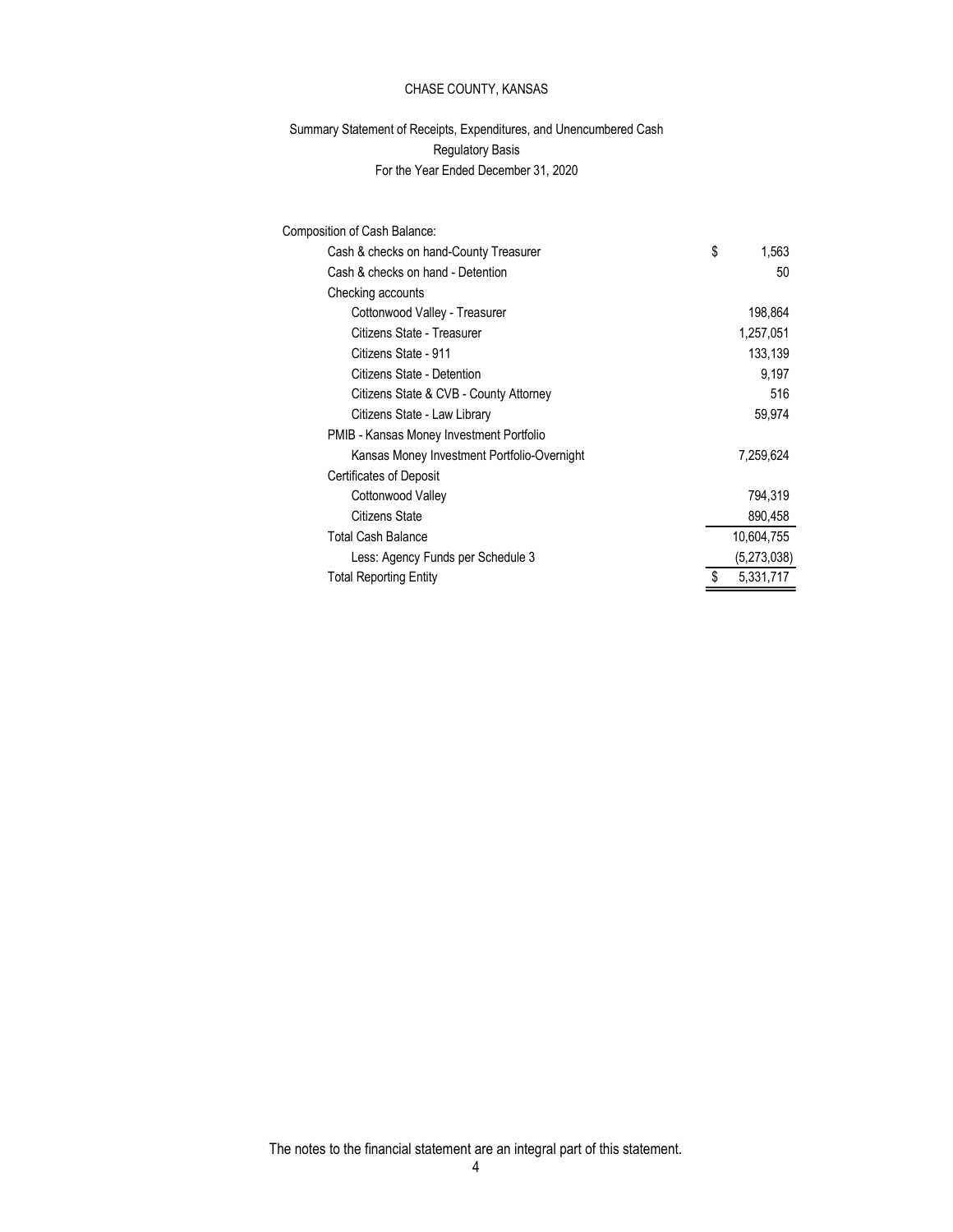#### Notes to the Financial Statement December 31, 2020

Note 1 – Summary of Significant Accounting Policies

#### Financial Reporting Entity

Chase County, Kansas is a municipal corporation governed by an elected three-member commission. Chase County provides the following services as authorized by Kansas statutes: assessment, collection and distribution of property taxes for itself and other governmental entities within the county, public safety, highway and roads, health and social services, culture, recreation, public improvements, planning and zoning, and general administrative services. This regulatory financial statement presents Chase County, Kansas as a primary government. The County has not included any related municipal entities in this financial statement.

#### Regulatory Basis Fund Types

The accounts of the County are organized and operated on the basis of funds, each of which is considered to be a separate accounting entity. The operations of each fund are accounted for by providing a separate set of self-balancing accounts which comprise its cash, liabilities, fund equity, revenues and expenditures. The types of funds maintained by the County are as follows:

General Fund – the chief operating fund of the County. It is used to account for all resources except those required to be accounted for in another fund.

Special Purpose Funds – used to account for the proceeds of specific tax levies and other specific revenue sources (other than capital projects and tax levies for long-term debt) that are intended for specified purposes.

Bond and Interest Funds – used to account for the accumulation of resources, including tax levies, transfers from other funds and payment of general long-term debt

Trust Fund – used to report assets held in trust for the benefit of the municipal financial reporting entity.

Agency Funds – used to report assets held by the municipality in a purely custodial capacity (payroll clearing fund, county treasurer tax collection accounts, etc.).

Regulatory Basis of Accounting and Departure from Accounting Principles Generally Accepted in the United States of America The Kansas Municipal Audit and Accounting Guide (KMAAG) regulatory basis of accounting involves the recognition of cash, cash equivalents, marketable investments, and certain accounts payable and encumbrance obligations to arrive at a net unencumbered cash and investments balance on a regulatory basis for each fund, and reporting of changes in unencumbered cash and investments of a fund resulting from the difference in regulatory basis receipts and regulatory basis expenditures of the fiscal year. All recognized assets and liabilities are measured and reported at cost, unless they have been permanently impaired and have no future cash value or represent no future obligation against cash. The KMAAG regulatory basis does not recognize capital assets, long-term debt, accrued receivables and payables or any other assets, liabilities or deferred inflows, other than those mentioned above.

The County has approved a resolution that is in compliance with K.S.A. 75-1120a(c), waiving the requirement for application of generally accepted accounting principles and allowing the County to use the regulatory basis of accounting.

#### Property Taxes

In accordance with governing state statutes, property taxes levied during the current year are a revenue source to be used to finance the budget of the ensuing year. Taxes are assessed on a calendar year basis and become a lien on the property on November 1st of each year. The County Treasurer is the tax collection agent for all taxing entities within the County. Property owners have the option of paying one-half or the full amount of taxes levied on or before December 20 during the year levied,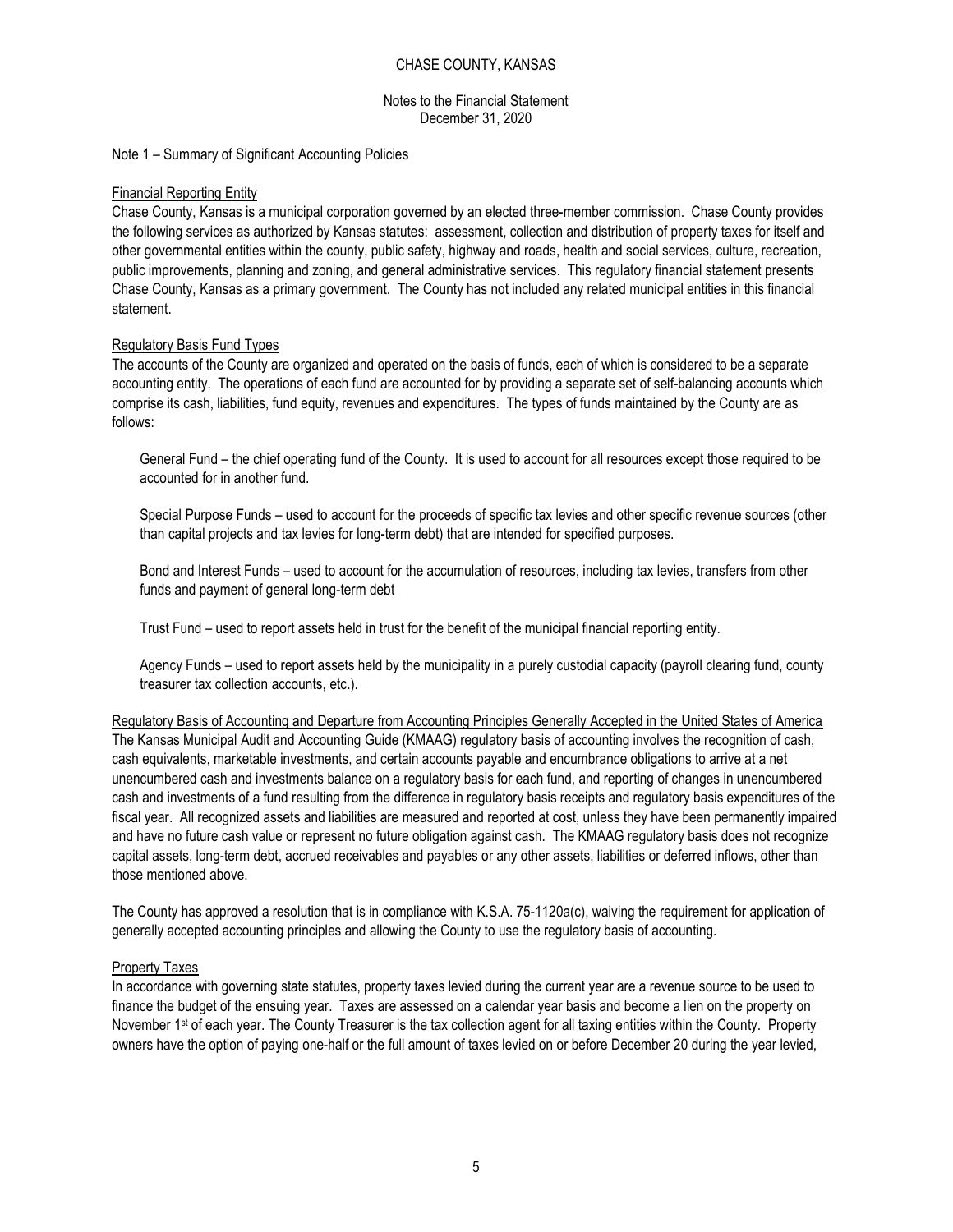#### Notes to the Financial Statement December 31, 2020

Note 1 – Summary of Significant Accounting Policies (Cont.)

#### Property Taxes (Cont)

with the balance to be paid on or before May 10 of the following year. In accordance with state statutes, property taxes levied during the current year are a revenue source to be used to finance the following year's operations.

#### Budgetary information

Kansas statutes require that an annual operating budget be legally adopted for the general fund, special purpose funds (unless specifically exempted by statute), bond and interests funds, and business funds. Although directory rather than mandatory, the statutes provide for the following sequence and timetable in the adoption of the legal annual operating budget:

- 1. Preparation of the budget for the succeeding calendar year on or before August 1<sup>st</sup>.
- 2. Publication in local newspaper of the proposed budget and notice of public hearing on the budget on or before August 5<sup>th</sup>.
- 3. Public hearing on or before August 15<sup>th</sup>, but at least ten days after publication of notice of hearing.
- 4. Adoption of the final budget on or before August 25<sup>th</sup>.

The statutes allow for the governing body to increase the originally adopted budget for previously unbudgeted increases in regulatory receipts other than ad valorem property taxes. To do this, a notice of public hearing to amend the budget must be published in the local newspaper. At least ten days after publication, the hearing may be held, and the governing body may amend the budget at that time. There were no such amendments.

The statutes permit transferring budgeted amounts between line items within an individual fund. However, such statutes prohibit expenditures in excess of the total amount of the adopted budget of expenditures of individual funds. Budget comparison schedules are presented for each fund showing actual receipts and expenditures compared to legally budgeted receipts and expenditures.

All legal annual operating budgets are prepared using the regulatory basis of accounting, in which, regulatory receipts are recognized when cash is received, and expenditures include disbursements, accounts payable, and encumbrances, with disbursements being adjusted for prior year's accounts payable and encumbrances. Encumbrances are commitments by the municipality for future payments and are supported by a document evidencing the commitment, such as a purchase order or contract. Any unused budgeted expenditure authority lapses at year-end.

A legal operating budget is not required for capital project funds, trust funds, and certain other special purpose funds as noted in the presentation of the appropriate Schedule 2.

Spending in funds which are not subject to the legal annual operating budget requirement is controlled by federal regulations, other Kansas statutes, or by use of internal spending limits established by the governing body.

NOTE 2 – Stewardship, Compliance and Accountability

#### Compliance with Kansas Statutes

References made herein to the statutes are not intended as interpretations of law but are offered for consideration of the Director of Accounts and Reports and legal representatives of the municipality.

K.S.A 60-1111 requires the County to take a surety bond on contracts exceeding \$100,000. The County did not receive a bond on the fire station project.

K.S.A. 79-2935 requires the County not exceed its' budgeted expenditure authority. The County Health and VIN funds exceeded their budget in 2020.

Management is not aware of any other items of noncompliance with Kansas Statutes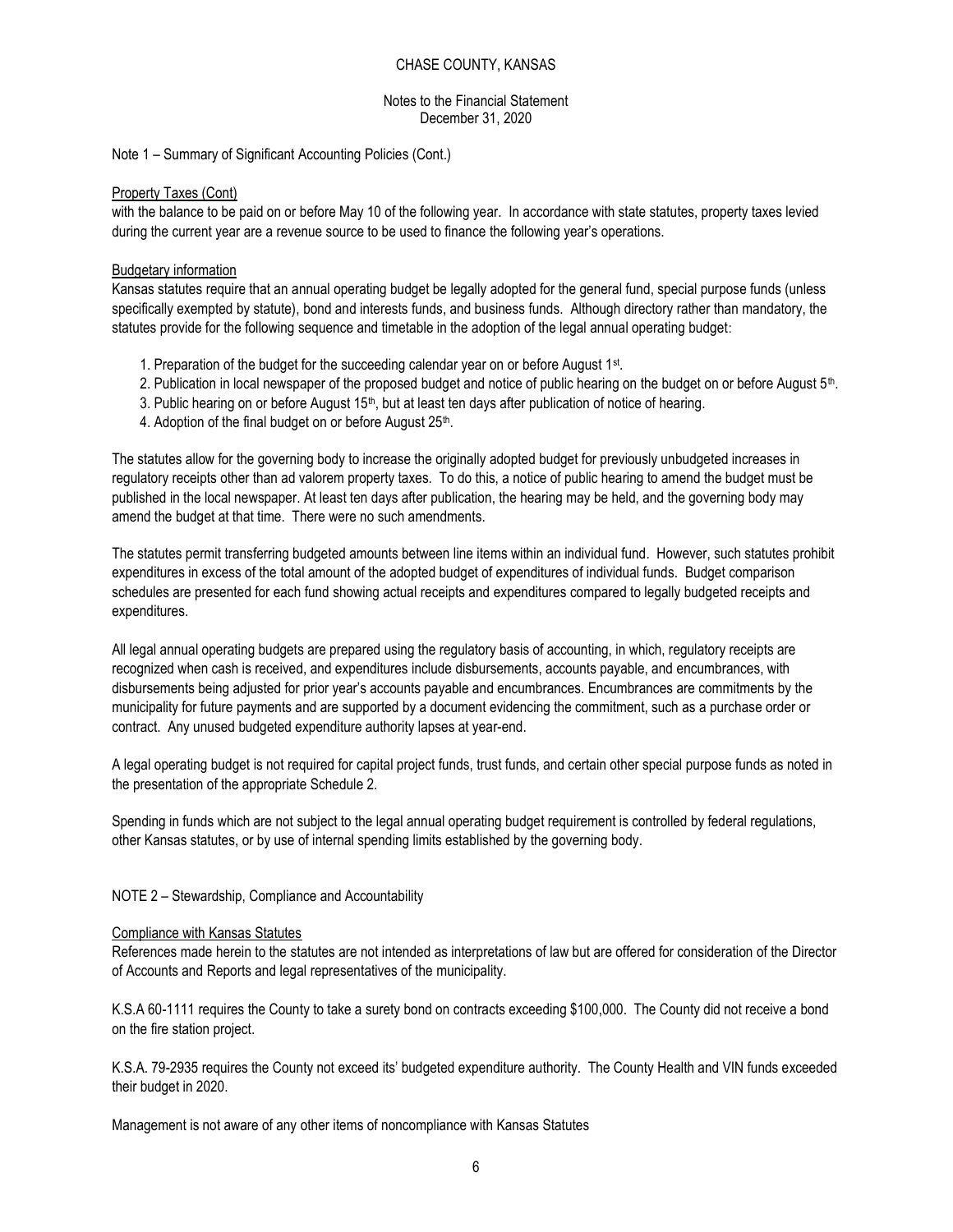Notes to the Financial Statement December 31, 2020

#### Note 3 – Deposits and Investments

K.S.A. 9-1401 establishes the depositories which may be used by the County. The statute requires banks eligible to hold the County's funds have a main or branch bank in the county, or in an adjoining county if such institution has been designated as an official depository, and the banks provide an acceptable rate of return on funds. In addition, K.S.A. 9-1402 requires the banks to pledge securities for deposits in excess of FDIC coverage. Chase County has no other policies that would further limit interest rate risk.

K.S.A. 12-1675 limits the County's investment of idle funds to time deposits, open accounts, and certificates of deposit with allowable financial institutions; U.S. Government securities; temporary notes; no-fund warrants; repurchase agreements; and the Kansas Municipal Investment Pool. Chase County has no investment policy that would further limit its investment choices.

Concentration of Credit Risk. State statutes place no limit on the amount the Government may invest in any one issuer as long as the investments are adequately secured under K.S.A. 9-1402 and 9-1405. The County's investments are all held by the Kansas Municipal Investment Pool.

Custodial Credit Risk – Deposits. Custodial credit risk is in the risk that in the event of a bank failure, the County's deposits may not be returned to it. State statutes require the County's deposits in financial institutions to be entirely covered by federal depository insurance or by collateral held under a joint custody receipt issued by a bank within the State of Kansas, the Federal Reserve Bank of Kansas City, or the Federal Home Loan Bank of Topeka, except during designated "peak periods" when required coverage is 50%. All deposits were legally secured at December 31, 2020.

At December 31, 2020, the County's carrying account of deposits was \$3,343,518 and the bank balance was \$3,730,061. The bank balance was held by two banks resulting in a concentration of credit risk. Of the bank balance, \$778,921 was covered by the federal depository insurance, \$2,951,140 was collateralized with securities held by the pledging financial institutions' agents in Chase County's name.

Custodial Credit Risk – Investments. For an investment, this is the risk that, in the event of the failure of the issuer or counter party, the Government will not be able to recover the value of its investments or collateral securities that are in the possession of an outside party. State statutes require investments to be adequately secured.

As of December 31, 2020, the County had the following investment:

| Investment                       | شcarryıng              | Fair        | Ratino |
|----------------------------------|------------------------|-------------|--------|
| Ivpe                             | Value                  | Value       |        |
| Kansas Municipal Investment Pool | <sup>3</sup> 7,259,624 | \$7,259,624 | N/A    |

The Municipal Investment Pool is under the oversight of the Pooled Money Investment Board. The board is comprised of the Kansas State Treasurer and four additional members appointed by the Kansas State Governor. The board reports annually to the Kansas legislature. State pooled monies may be invested in direct obligations of, or obligations that are insured as to principal and interest, by the U.S. government or any agency thereof, with maturities up to four years. No more than ten percent of those funds may be invested in mortgage-backed securities. In addition, the State pool may invest in repurchase agreements with Kansas banks or with primary government securities dealers.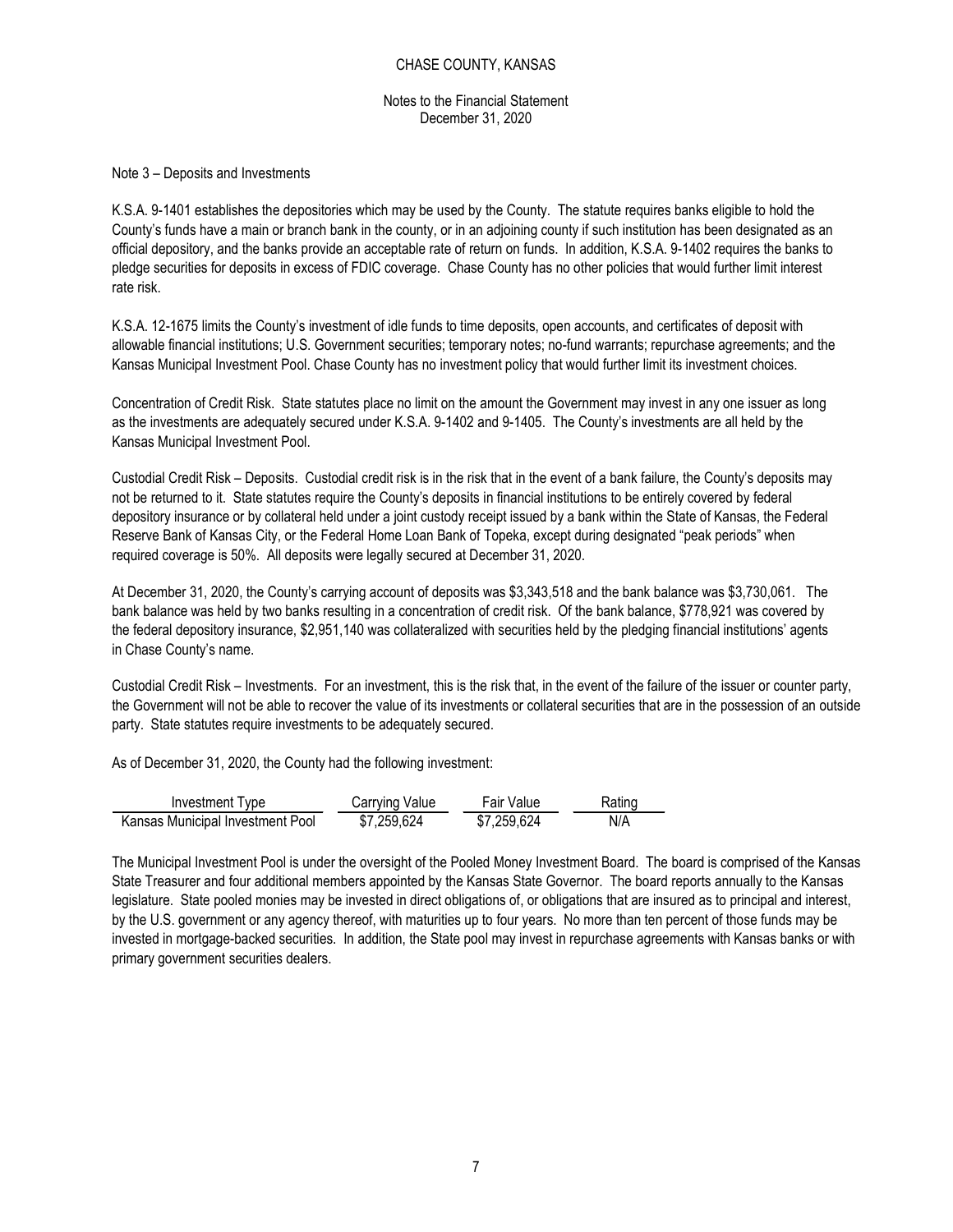#### Notes to the Financial Statement December 31, 2020

#### Note 4 – Transfers

During 2020, the County transferred monies between funds as allowed by applicable Kansas statutes. The following schedule details transfers made.

| Transferred from:   | Transferred to:              | Statute     |   | Amount  |
|---------------------|------------------------------|-------------|---|---------|
| Fire District No. 1 | Fire Dist No. 1 - Equipment  | 19-119      | S | 40,000  |
| Fire District No. 1 | Fire Dist No. 1 - Building   | 19-120      |   | 26,233  |
| Detention Center    | <b>Detention Excess</b>      | Res 2019-03 |   | 144,000 |
| Road & Bridge       | Road Machinery & Bridge Bldg | 68-141g     |   | 325,000 |
| Special Bridge      | Road Machinery & Bridge Bldg | 68-141g     |   | 28,500  |
| Special Road        | Road Machinery & Bridge Bldg | $68 - 141g$ |   | 40.073  |
| General             | <b>Equipment Reserve</b>     | 19-119      |   | 100,000 |
| General             | Capital Improvement Reserve  | 19-120      |   | 200,000 |

#### Note 5 – Defined Benefit Pension Plan

Plan Description- Chase County, Kansas participates in the Kansas Public Employees Retirement System (KPERS), a costsharing multiple-employer defined benefit pension plan as provided by K.S.A. 74-4901, et. seq. Kansas law establishes and amends benefit provisions. KPERS issues a publicly available financial report that includes financial statements and required supplementary information. KPERS' financial statements are included in its Comprehensive Annual Financial Report which can be found on the KPERS website at www.kpers.org or by writing to KPERS (611 S. Kansas, Suite 100, Topeka, Ks. 66603) or by calling 1-888-275-5737.

Contributions – K.S.A.74-4919 and 74-49,210 establish the KPERS member-employee contribution rates. KPERS has multiple benefit structures and contribution rates depending on whether the employee is a KPERS 1, KPERS 2, or KPERS 3 member. KPERS 1 members are active and contributing members hired before July 1, 2009. KPERS 2 members were first employed in a covered position on or after July 1, 2009. KPERS 3 members were first employed in a covered position on or after January 1, 2015. Effective January 1, 2015, Kansas law established the KPERS member-employee rate of 6% of covered salary for KPERS1, KPERS 2, and KPERS 3 members. Member contributions are withheld by their employer and paid to KPERS according to the provisions of Section 414(h) of the Internal Revenue Code.

State law provides that the employer contribution rate for KPERS 1, KPERS 2, and KPERS 3 to be determined based on the results of each annual actuarial valuation. Kansas law sets a limitation on annual increases in the employer contribution rates. The actuarially determined employer contribution rate (not Including the 1% contribution rate for the Death and Disability Program) and the statutory contribution rate was 8.61% for the fiscal ended December 31, 2020. Contributions to the pension plan from the Chase County were \$230,280 for the year ended December 31, 2020.

Net Pension Liability – At December 31, 2020, Chase County's proportionate share of the collective net pension liability reported by KPERS was \$2,149,454. The net pension liability was measured as of June 30, 2020, and the total pension liability used to calculate the net pension liability was determined by an actuarial valuation as of December 31, 2019, which was rolled forward to June 30, 2020. Chase County's proportion of the net pension liability was based on the ratio of Chase County's contributions to KPERS, relative to the total employer and non-employer contributions of the Local subgroup within KPERS. Since the KMAAG regulatory basis of accounting does not recognize long-term debt, this liability is not reported in this financial statement. The complete actuarial valuation report including all actuarial assumptions and methods, and the report on the allocation of the KPERS collective net pension liability to all participating employers are publicly available on the website at www.kpers.org or can be obtained as described above.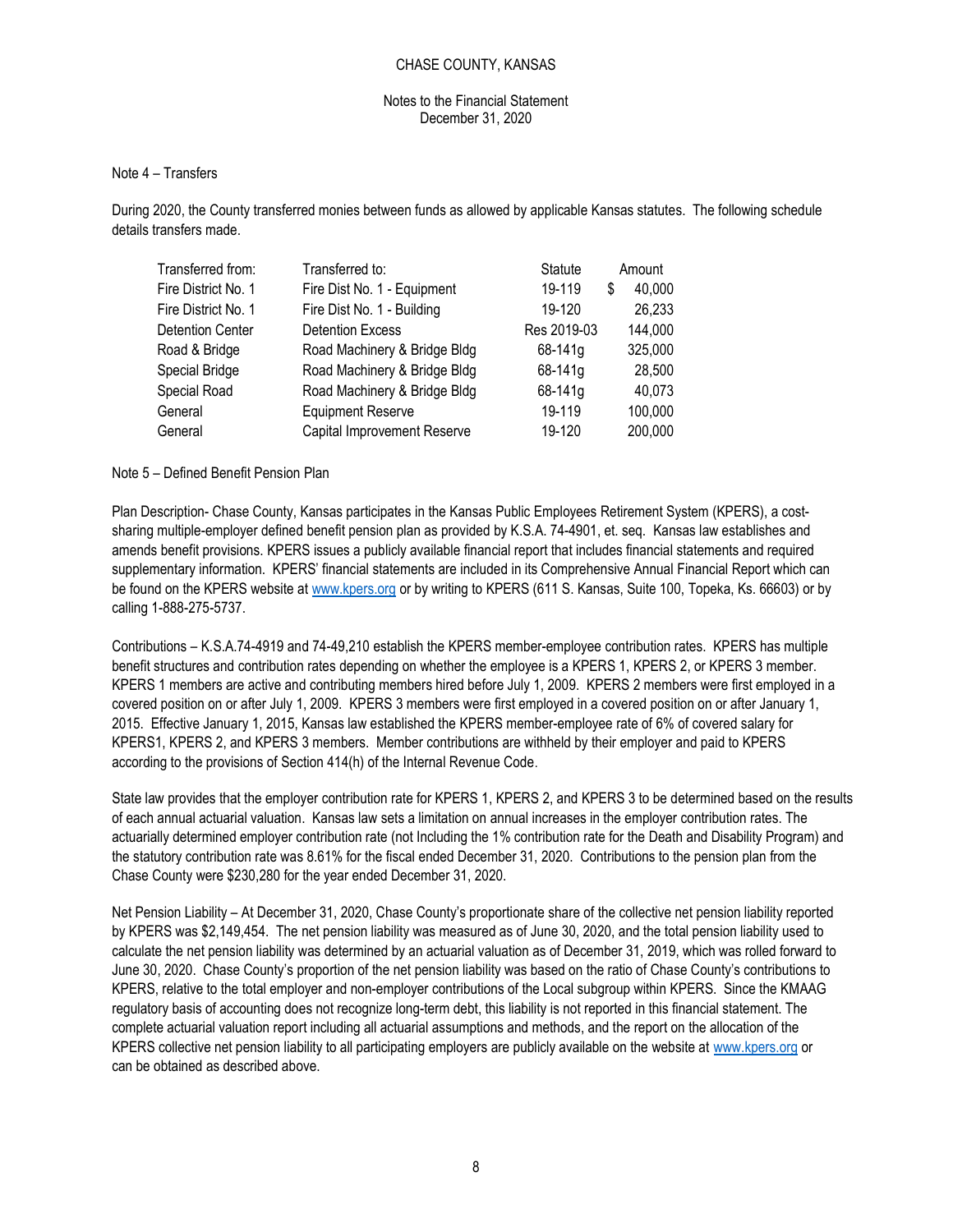#### Notes to the Financial Statement December 31, 2020

#### Lease Agreements

|                                                                                                                                                                                                                                                                                                                                                                                                                                                                            |                |                             | CHASE COUNTY, KANSAS      |                                  |                                 |                                            |                             |                                   |                                         |
|----------------------------------------------------------------------------------------------------------------------------------------------------------------------------------------------------------------------------------------------------------------------------------------------------------------------------------------------------------------------------------------------------------------------------------------------------------------------------|----------------|-----------------------------|---------------------------|----------------------------------|---------------------------------|--------------------------------------------|-----------------------------|-----------------------------------|-----------------------------------------|
|                                                                                                                                                                                                                                                                                                                                                                                                                                                                            |                |                             | December 31, 2020         | Notes to the Financial Statement |                                 |                                            |                             |                                   |                                         |
| Note 6 - Long-Term Debt                                                                                                                                                                                                                                                                                                                                                                                                                                                    |                |                             |                           |                                  |                                 |                                            |                             |                                   |                                         |
| Lease Agreements<br>The County entered into a lease agreement for the purchase of a Caterpillar excavator on June 14, 2021. Two annual payments<br>of \$43,720 were scheduled. The first payment is due December 15, 2021. The lease terminates in any budgeted year in which<br>insufficient appropriated funds exist to meet the lease obligation, and the County must return the leased equipment to the lessor.<br>Payments are scheduled from the Road & Bridge Fund. |                |                             |                           |                                  |                                 |                                            |                             |                                   |                                         |
| The County has ordered two motor graders to be financed with a lease purchase. At this time, they anticipate financing<br>\$177,430 for these purchases at a 1.98% interest rate.                                                                                                                                                                                                                                                                                          |                |                             |                           |                                  |                                 |                                            |                             |                                   |                                         |
| Changes in long-term liabilities for the County for the year ended December 31, 2020 are as follows:                                                                                                                                                                                                                                                                                                                                                                       |                |                             |                           |                                  |                                 |                                            |                             |                                   |                                         |
|                                                                                                                                                                                                                                                                                                                                                                                                                                                                            |                | Interest Rate Date of Issue | Amount of<br><b>Issue</b> | Date of Final<br>Maturity        | <b>Balance Due</b><br>January 1 | Additions                                  | Reductions/<br>Payments     | <b>Balance Due</b><br>December 31 | Interest<br>Paid                        |
| Capital Leases:<br>2021 Caterpiller                                                                                                                                                                                                                                                                                                                                                                                                                                        | 1.98%          | 6/14/2021                   | 85,735                    | 12/15/2022                       | 0<br>$\Omega$                   | $\mathbf 0$<br>$\mathbf 0$                 | $\pmb{0}$<br>$\pmb{0}$      | $\pmb{0}$<br>$\mathbf 0$          | 0<br>0                                  |
| <b>Total Contractual Indebtedness</b>                                                                                                                                                                                                                                                                                                                                                                                                                                      |                |                             |                           |                                  | £.                              | $\bullet$<br>$\overline{0}$<br>$\mathbf 0$ | $\overline{0}$<br>$\bullet$ | $\overline{\$}$<br>$\overline{0}$ | $\overline{\mathcal{S}}$<br>$\mathbf 0$ |
| Current maturities of long-term debt and interest for the next five years and in five-year increments through maturity are as<br>follows:                                                                                                                                                                                                                                                                                                                                  | 2021           | 2022                        | 2023                      | 2024                             | 2025<br>2026-2030               |                                            | Total                       |                                   |                                         |
| Principal<br>Lease purchases:<br>2021 Caterpiller                                                                                                                                                                                                                                                                                                                                                                                                                          | \$42,864<br>\$ | 42,871 \$                   | 0 <sup>5</sup>            | 0 <sup>5</sup>                   | 0 <sup>5</sup>                  | $\mathbf 0$<br>\$                          | 85,735                      |                                   |                                         |
| <b>Total Principal</b>                                                                                                                                                                                                                                                                                                                                                                                                                                                     | 42,864         | 42,871                      | $\pmb{0}$                 | $\pmb{0}$                        | $\pmb{0}$                       | $\pmb{0}$                                  | $\Omega$<br>85,735          |                                   |                                         |
| Interest                                                                                                                                                                                                                                                                                                                                                                                                                                                                   |                |                             |                           |                                  |                                 |                                            |                             |                                   |                                         |

|                                                                                        | Interest Rate Date of Issue |              | Amount of<br>Issue   |        | Maturity       | Date of Final |             | <b>Balance Due</b><br>January 1 | Additions |                     | Reductions/<br>Payments |                | <b>Balance Due</b><br>December 31 |                     |                 | Interest<br>Paid |
|----------------------------------------------------------------------------------------|-----------------------------|--------------|----------------------|--------|----------------|---------------|-------------|---------------------------------|-----------|---------------------|-------------------------|----------------|-----------------------------------|---------------------|-----------------|------------------|
| Capital Leases:                                                                        |                             |              |                      |        |                |               |             |                                 |           |                     |                         |                |                                   |                     |                 |                  |
| 2021 Caterpiller                                                                       | 1.98%                       | 6/14/2021    |                      | 85,735 |                | 12/15/2022    |             | 0<br>0                          |           | 0                   |                         | $\pmb{0}$<br>0 |                                   | 0                   |                 | 0                |
| <b>Total Contractual Indebtedness</b>                                                  |                             |              |                      |        |                |               | \$          | $\overline{0}$                  | $\bullet$ | 0<br>$\overline{0}$ | $\overline{\mathbf{S}}$ | $\overline{0}$ | $\overline{\$}$                   | 0<br>$\overline{0}$ | $\overline{\$}$ | 0<br>$\mathbf 0$ |
| follows:                                                                               | 2021                        | 2022         | 2023                 | 2024   |                | 2025          |             | 2026-2030                       |           |                     | Total                   |                |                                   |                     |                 |                  |
|                                                                                        |                             |              |                      |        |                |               |             |                                 |           |                     |                         |                |                                   |                     |                 |                  |
|                                                                                        |                             |              |                      |        |                |               |             |                                 |           |                     |                         |                |                                   |                     |                 |                  |
|                                                                                        |                             |              |                      |        |                |               |             |                                 |           |                     |                         |                |                                   |                     |                 |                  |
| 2021 Caterpiller                                                                       | 42,864<br>\$                | \$<br>42,871 | \$<br>0 <sup>5</sup> |        | 0 <sup>5</sup> |               | $\mathbf 0$ | \$                              | $\pmb{0}$ | \$                  | 85,735                  |                |                                   |                     |                 |                  |
| <b>Total Principal</b>                                                                 | 42,864                      | 42,871       | $\pmb{0}$            |        | 0              |               | 0           |                                 | $\pmb{0}$ |                     | 0<br>85,735             |                |                                   |                     |                 |                  |
|                                                                                        |                             |              |                      |        |                |               |             |                                 |           |                     |                         |                |                                   |                     |                 |                  |
|                                                                                        |                             |              |                      |        |                |               |             |                                 |           |                     |                         |                |                                   |                     |                 |                  |
| 2021 Caterpiller                                                                       | 856                         | 849          | $\pmb{0}$            |        | $\pmb{0}$      |               | $\pmb{0}$   |                                 | $\pmb{0}$ |                     | 1,705<br>0              |                |                                   |                     |                 |                  |
| Principal<br>Lease purchases:<br>Interest<br>Lease purchases:<br><b>Total Interest</b> | 856                         | 849          | $\pmb{0}$            |        | 0              |               | 0           |                                 | 0         |                     | 1,705                   |                |                                   |                     |                 |                  |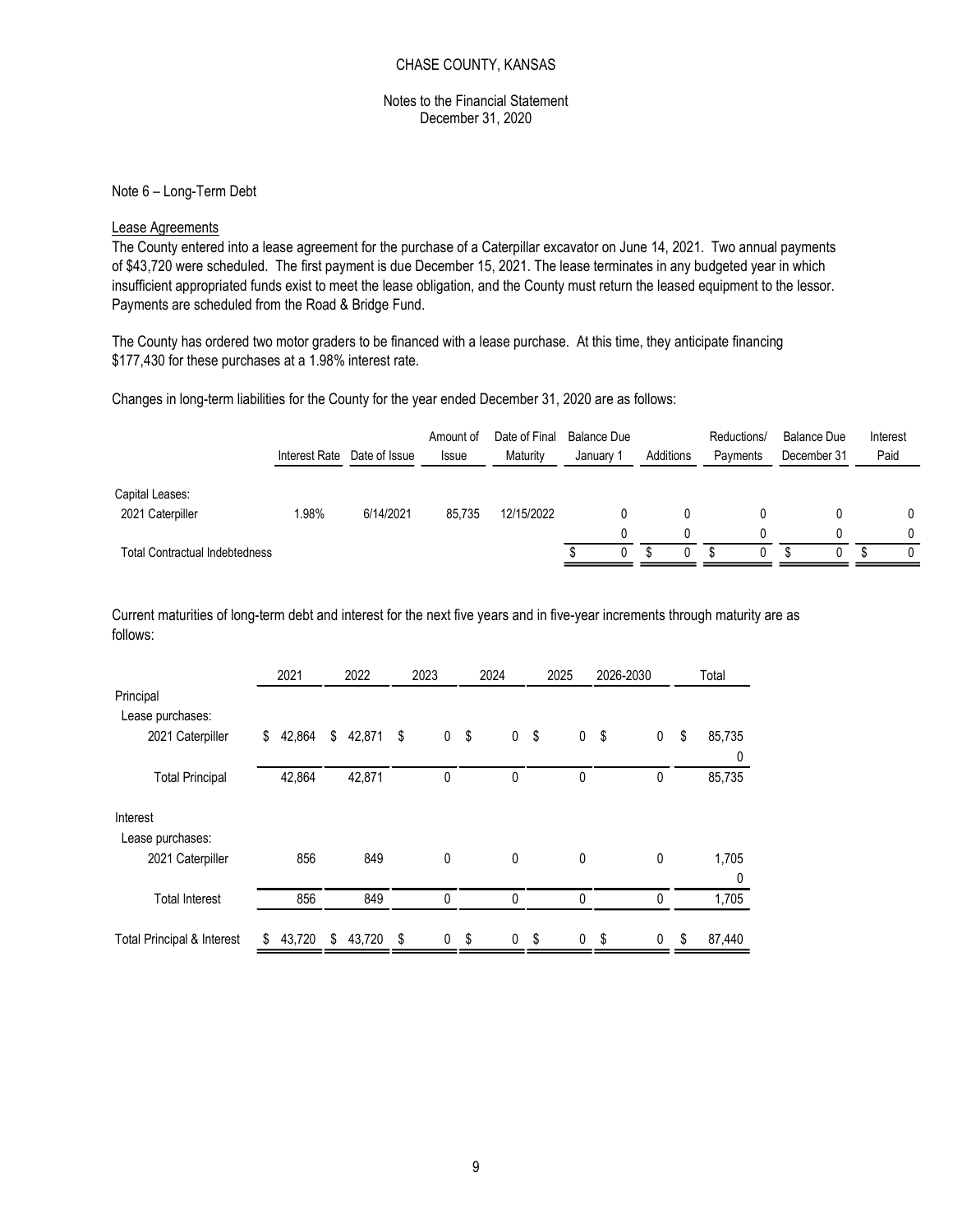#### Notes to the Financial Statement December 31, 2020

Note 7 - Other Long-Term Obligations

#### Compensated Absences

The County's policies regarding sick pay, permits employees to accumulate eight hours sick pay per month and a maximum accumulation of 480 hours sick pay. At the end of each year, employees who have accumulated in excess of 480 hours sick leave are paid for those excess hours at one-third of the employee's standard rate. There is no payment upon termination for any accumulated sick leave up to the 480-hour maximum.

The County's policies regarding vacation pay, permits employees to accumulate between 8 and 12 hours per month depending upon their length of service. Employees hired before January 1, 1994 may carry over a maximum of 192 hours to the next year and employees hired after that date may carry over a maximum of 144 hours to the next year. Upon termination of employment, employees who have worked for at least 12 months, will be paid at their regular rate of pay from any unused vacation time. Any employee who transfers from a hired position to an elected or appointed position shall be compensated for any vacation time accrued up to the date of election or appointment. Under no other circumstances will accrued but unused vacation time be paid.

Death and Disability Other Post Employment Benefits – As provided by K.S.A. 74-4927, disabled members in the Kansas Public Employees Retirement System (KPERS) receive long-term disability benefits and life insurance benefits. The plan is administered through a trust held by KPERS that is funded to pay annual benefit payments. The employer contribution rate is set at 1% for the year ended December 31, 2020.

#### Other Post-Employment Benefits

Under the Consolidated Omnibus Budget Reconciliation Act (COBRA), the County makes health care benefits available to eligible former employees and eligible dependents. Certain requirements are outlined by the federal government for this coverage. The premium is paid in full by the insured. There is no cost to the County under this program.

#### Note 8 – Risk Management

The County is exposed to various risks of loss related to torts; theft of; damage to; or destruction of assets; errors and omissions; injuries to employees; inmate claims, and natural disasters. The County manages these risks of loss through the purchase of various insurance policies.

The County is exposed to various risks of loss related to torts; theft of, damage to, and destruction of assets; errors and omissions; injuries to employees; and natural disasters. The County has been unable to obtain workmen's compensation insurance at a cost it considered to be economically justifiable. For this reason, the County joined together with other counties in the state to participate in the KWORC risk pools currently operating as a common risk management and insurance program for the KWORC participating members. Chase County joined the Kansas Workers Risk Cooperative for Counties (KWORC) municipal group funded pools in 2018 under the authority of the Kansas Municipal Group-Funded Pool Act K.S.A 75-2616, et seq., as amended, the Interlocal Cooperation Act, K.S.A.12-290, et seq., as amended, and the Kansas Tort Claims Act, K.S.A. 75-6101, et seq., as amended.

The County pays an annual premium to KWORC for its workmen's compensation insurance. The agreement to participate provides that KWORC will be self-sustaining through member premiums and will reinsure through commercial companies for excess claim levels per insured event. KWORC carries specific excess insurance, which pays all amounts exceeding \$350,000. In addition, KWORC carries aggregate excess insurance, which provides coverage should the pool experience losses in excess of the 125% of the audited premium during a policy year. The County may be required to make contributions in addition to the annual member contribution from time to time to keep the pools financially sound, if total claims for the pools are different than what has been anticipated by the pool's management. The County would only be responsible for additional contributions to the pool to cover claims, which were incurred in years in which the County was a member of the pool and expenses related thereto. KWORC has not assessed any amounts in addition to the annual contribution from member counties since its inception in 1992.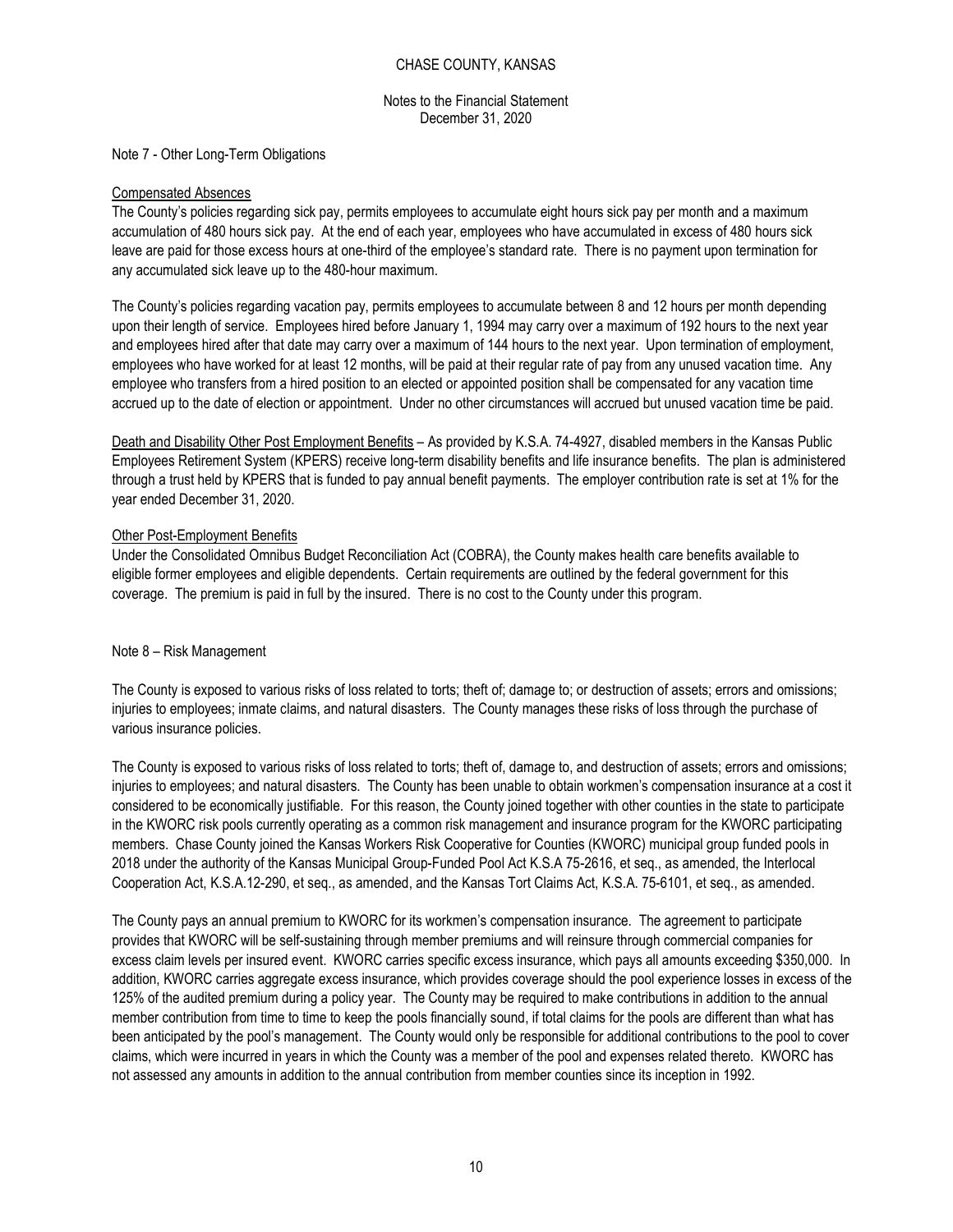Notes to the Financial Statement December 31, 2020

Note 8 – Risk Management (Cont)

The County participates in Federal and State programs that are fully or partially funded by grants received from other governmental units. Expenditures financed by grants are subject to audit by the appropriate grantor government. If expenditures are disallowed due to noncompliance with grant program regulation, the County may be required to reimburse the grantor government. Any disallowed claim resulting from such audit could become a liability of the County. However, in the opinion of management, any such disallowed claim would not have a material effect on the financial statements of the County at December 31, 2020.

Note 9 – Chase County Health Department

During 2019, Chase County contracted with the Morris County Hospital to provide its' health department services.

#### Note 10 – Contingencies

The County is party to various claims, none of which is expected to have a material financial impact to the County.

On January 30, 2020, the World Health Organization ("WHO") announced a global health emergency because of a new strain of coronavirus in Wuhan, China (the "COVID-19 outbreak") and the risks to the international community as the virus spreads globally beyond its point of origin. In March 2020, the WHO classified the COVID-19 outbreak as a pandemic, based on the rapid increase in exposure globally. The full impact of the COVID-19 outbreak continues to evolve as of the date of this report. As such, it is uncertain as to the full magnitude that the pandemic will have on the Municipality's financial condition, liquidity and future results of operations. Management is actively monitoring the global and local situation on its financial condition, liquidity, operations, suppliers, industry and workforce. Given the daily evolution of the COVID-19 outbreak and the global responses to curb its spread, the County is not able to estimate the effects of the COVID-19 outbreak on its results of operations, financial condition or liquidity.

#### Note 11 – CARES Funding

As a result of COVID-19, the State of Kansas has received Coronavirus Relief Funds (CRF) under the Coronavirus Aid, Relief and Economic Security (CARES) Act. The CRF were passed through to the counties of Kansas through Strengthening People and Revitalizing Kansas (SPARK). SPARK's first round distribution was to local governments in the amount of \$400 million. The County received CRF in the amount of \$548,245 during 2020. The County was encouraged to share the CRF with cities, school districts and local businesses within the County. The CRF are to be used to strengthen health, to allow the economy to reopen safely and to remain open. The goals are to be fair, impactful and timely. Additional information and updates on SPARK, the CARES Act and CRF, which includes audit requirements, can be found at https://covid.ks.gov/.

#### Note 12 – American Rescue Plan Act

On March 11, 2021, the American Rescue Plan Act of 2021 (ARPA) was signed by the President. ARPA is a \$1.9 trillion economic stimulus plan which allocates to the State of Kansas \$5 billion in funds. Included in those funds are \$514,343 available to Chase County. In 2021, the County received \$257,172. The remaining funds are scheduled to be received no earlier than one year later. The County's uses of these funds are currently being planned based on developing federal guidance.

#### Note 13 – Subsequent Events

Management has evaluated the effects on the financial statement of subsequent events occurring through the date of this report, which is the date that the financial statement was available to be issued.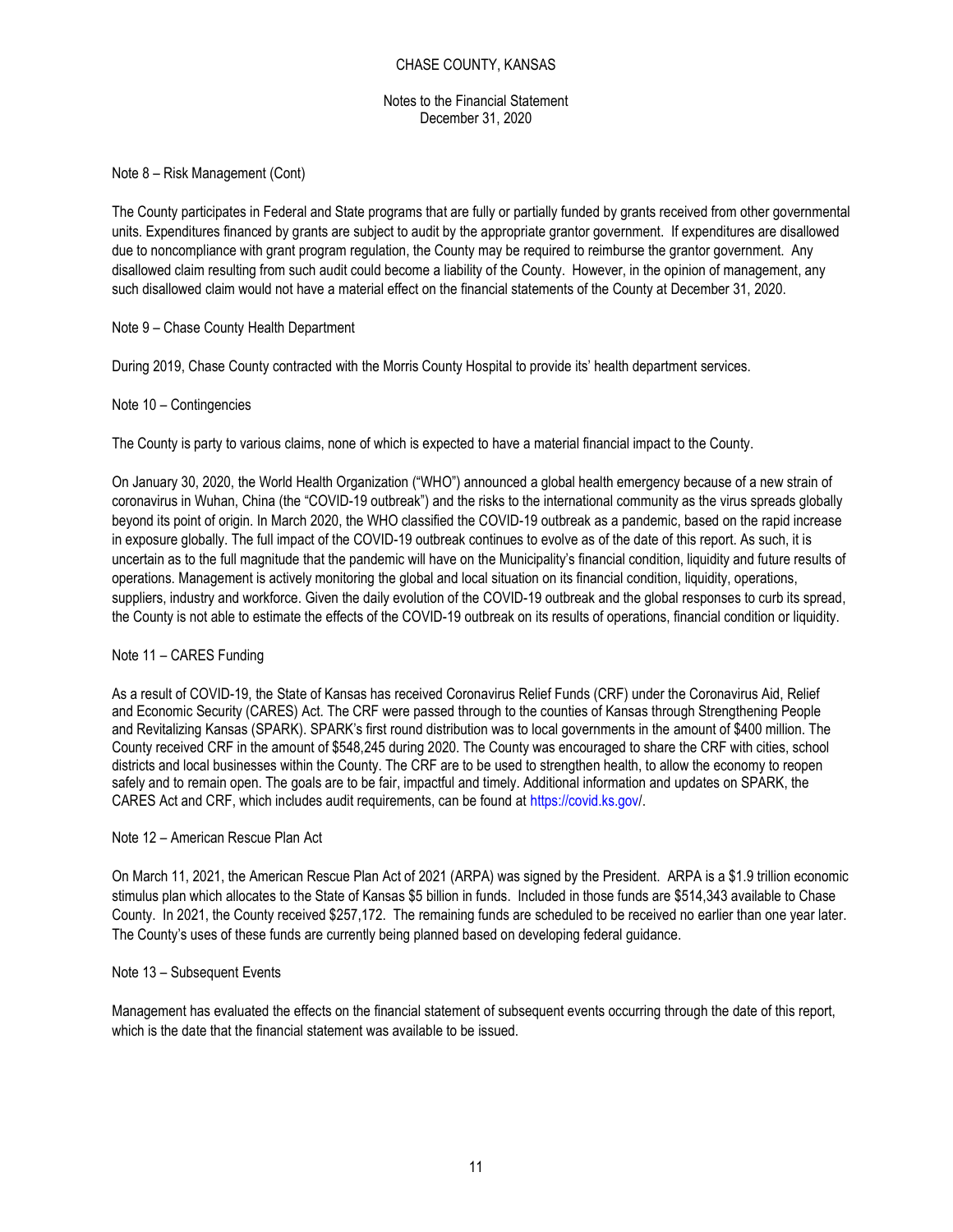Regulatory - Required Supplemental Information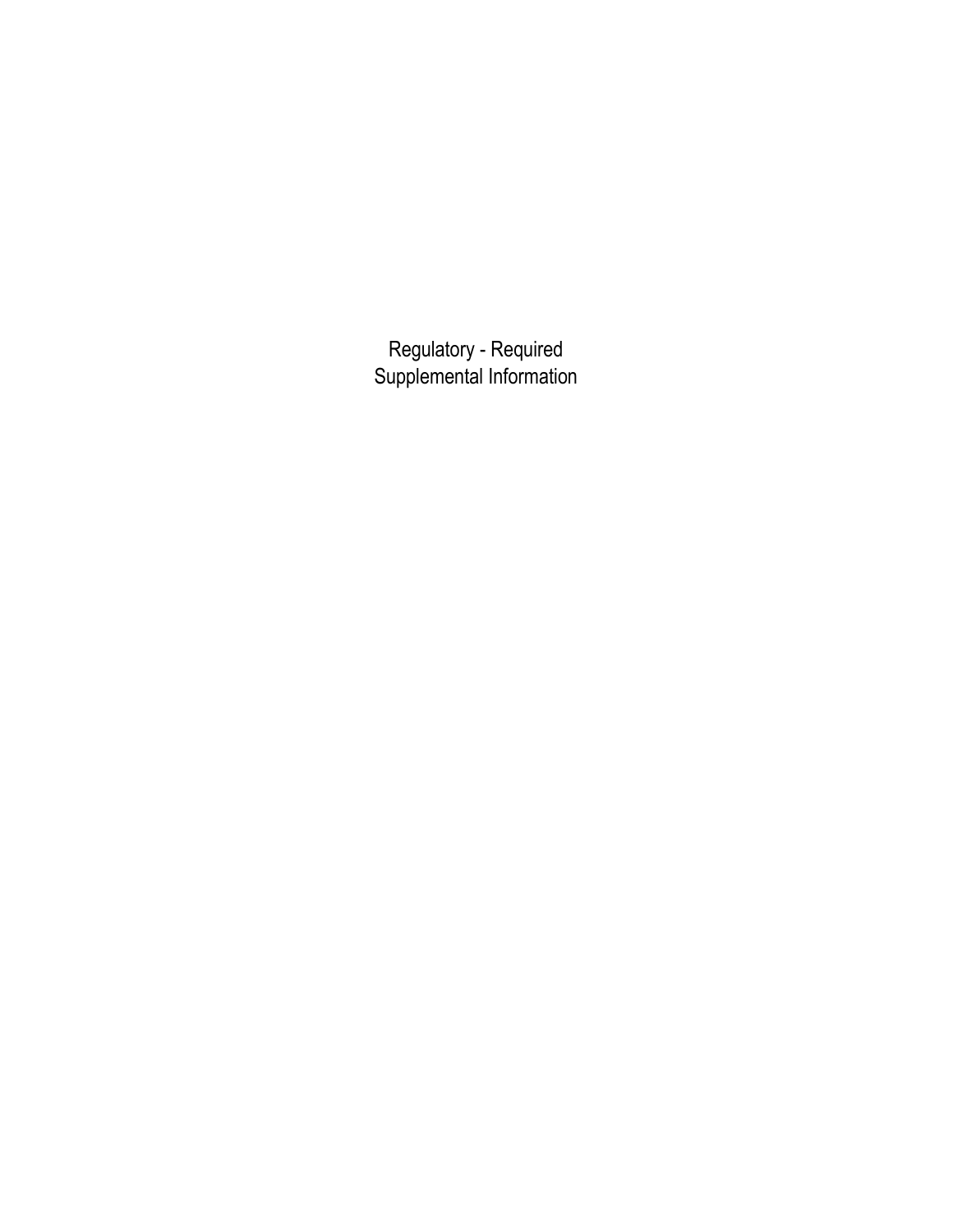#### Schedule 1

# Summary of Expenditures-Actual and Budget Regulatory Basis Budgeted Funds Only For the Year Ended December 31, 2020

| <b>FUNDS</b>                       | Certified<br><b>Budget</b> | Adjustment<br>for Qualifying<br><b>Budget Credits</b> | Total<br>Budget for<br>Comparison | Expenditures<br>Chargeable to<br><b>Current Year</b> | Variance<br>Over<br>(Under) |  |
|------------------------------------|----------------------------|-------------------------------------------------------|-----------------------------------|------------------------------------------------------|-----------------------------|--|
| <b>General Fund</b>                | \$3,210,836                | \$<br>0                                               | \$3,210,836                       | 2,532,819<br>S                                       | (678, 017)<br>\$            |  |
| Special Purpose Funds              |                            |                                                       |                                   |                                                      |                             |  |
| <b>Detention Facility</b>          | 2,370,400                  | 0                                                     | 2,370,400                         | 2,365,542                                            | (4,858)                     |  |
| Courthouse Preservation            | 282,266                    |                                                       | 282,266                           | 118,925                                              | (163, 341)                  |  |
| <b>VIN</b>                         |                            |                                                       |                                   | 2,037                                                | 2,037                       |  |
| Fire District #1                   | 155,233                    |                                                       | 155,233                           | 151,982                                              | (3,251)                     |  |
| County Health                      | 30,400                     | 49,238                                                | 79,638                            | 93,558                                               | 13,920                      |  |
| Service Program for Elderly        | 142,800                    | ი                                                     | 142,800                           | 134,046                                              | (8, 754)                    |  |
| Road & Bridge                      | 1,444,178                  |                                                       | 1,444,178                         | 1,441,329                                            | (2, 849)                    |  |
| Special Bridge                     | 114,021                    |                                                       | 114,021                           | 107,049                                              | (6, 972)                    |  |
| Special Road & Bridge              | 188,654                    |                                                       | 188,654                           | 160,677                                              | (27, 977)                   |  |
| County Fair Building               | 1,550                      | 0                                                     | 1,550                             | 1,550                                                |                             |  |
| Mental Health                      | 6,600                      | 0                                                     | 6,600                             | 6,600                                                |                             |  |
| Special Parks & Recreation         | 10,470                     |                                                       | 10,470                            |                                                      | (10, 470)                   |  |
| Special Alcohol Program            | 7,369                      |                                                       | 7,369                             | 0                                                    | (7, 369)                    |  |
| Tourism, Convention, & Promotion   | 30,000                     | 0                                                     | 30,000                            | 30,000                                               |                             |  |
| <b>Emergency Telephone Service</b> | 185,979                    | 0                                                     | 185,979                           | 41,127                                               | (144, 852)                  |  |
| <b>Detention Excess</b>            | 0                          | 0                                                     | 0                                 | 0                                                    |                             |  |
| Bond & Interest Fund               |                            |                                                       |                                   |                                                      |                             |  |
| Courthouse Debt                    | <sup>0</sup>               | 0                                                     | $\Omega$                          | 0                                                    |                             |  |
| Bond & Interest                    | 9,968                      | 0                                                     | 9,968                             | 0                                                    | (9,968)                     |  |
|                                    |                            |                                                       |                                   |                                                      |                             |  |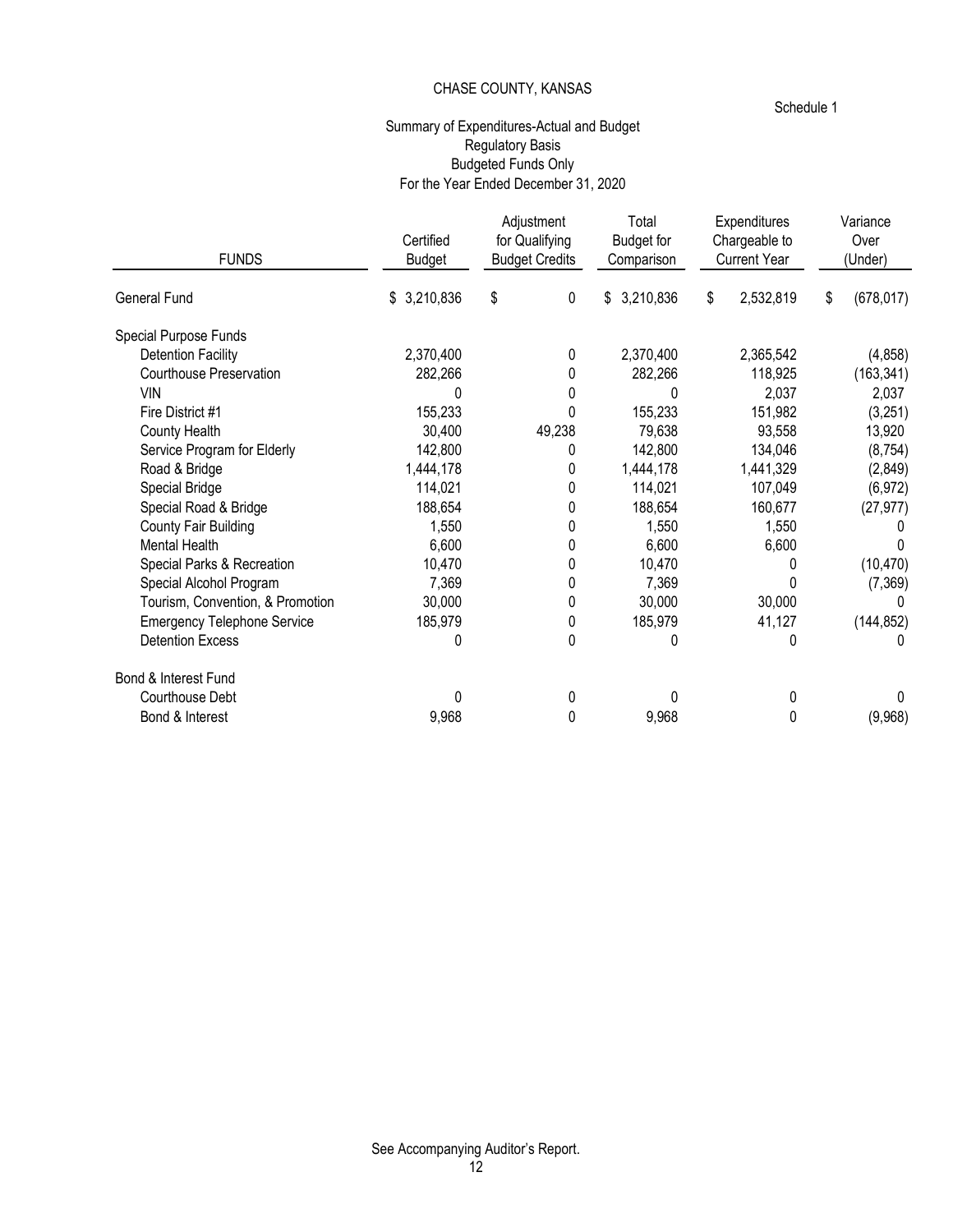Schedule 2A

# Schedule of Receipts and Expenditures-Actual and Budget Regulatory Basis For the Year Ended December 31, 2020 With Comparative Actual Totals for the Prior Year Ended December 31, 2019

## GENERAL FUND

|                                     |           |                      | <b>Current Year</b> |                 |
|-------------------------------------|-----------|----------------------|---------------------|-----------------|
|                                     | Prior     |                      |                     | Variance        |
|                                     | Year      |                      |                     | Over            |
|                                     | Actual    | Actual               | <b>Budget</b>       | (Under)         |
| Receipts                            |           |                      |                     |                 |
| Taxes                               |           |                      |                     |                 |
| Ad Valorem                          | 1,748,029 | 1,609,644<br>\$      | 1,632,513<br>\$     | \$<br>(22, 869) |
| Neighborhood Revitalization Rebates | (12, 283) | (10, 402)            | (10, 585)           | 183             |
| Delinquent                          | 16,270    | 25,806               |                     | 25,806          |
| <b>Commercial Vehicle</b>           | 4,492     | 3,728                | 2,522               | 1,206           |
| Motor Vehicle                       | 118,178   | 109,502              | 56,220              | 53,282          |
| <b>Recreational Vehicle</b>         | 2,475     | 2,263                | 1,212               | 1,051           |
| Countywide Sales Tax                | 190,747   | 236,150              | 160,000             | 76,150          |
| Penalty and Interest                | 10,457    | 13,590               | 3,000               | 10,590          |
| <b>Total Taxes</b>                  | 2,078,365 | 1,990,281            | 1,844,882           | 145,399         |
| Intergovernmental                   |           |                      |                     |                 |
| Local Alcoholic Liquor              | 919       | 674                  | 900                 | (226)           |
| Other                               | 0         | 0                    | 0                   | 0               |
| Total Intergovernmental             | 919       | 674                  | 900                 | (226)           |
| Licenses & fees                     |           |                      |                     |                 |
| Fees                                | 104,507   | 122,391              | 80,000              | 42,391          |
| Ambulance Service                   | 82,456    | 79,297               | 60,000              | 19,297          |
| <b>Total Licenses &amp; fees</b>    | 186,963   | $\overline{201,}688$ | 140,000             | 61,688          |
| Use of Money & Property             |           |                      |                     |                 |
| Interest on Investments             | 109,041   | 36,868               | 15,000              | 21,868          |
| Total Use of Money & Prop           | 109,041   | 36,868               | 15,000              | 21,868          |
| Other Reimbursements & misc         | 29,481    | 50,508               | 7,500               | 43,008          |
| <b>Total Receipts</b>               | 2,404,769 | 2,280,019            | 2,008,282<br>\$     | 271,737<br>\$   |
|                                     |           |                      |                     |                 |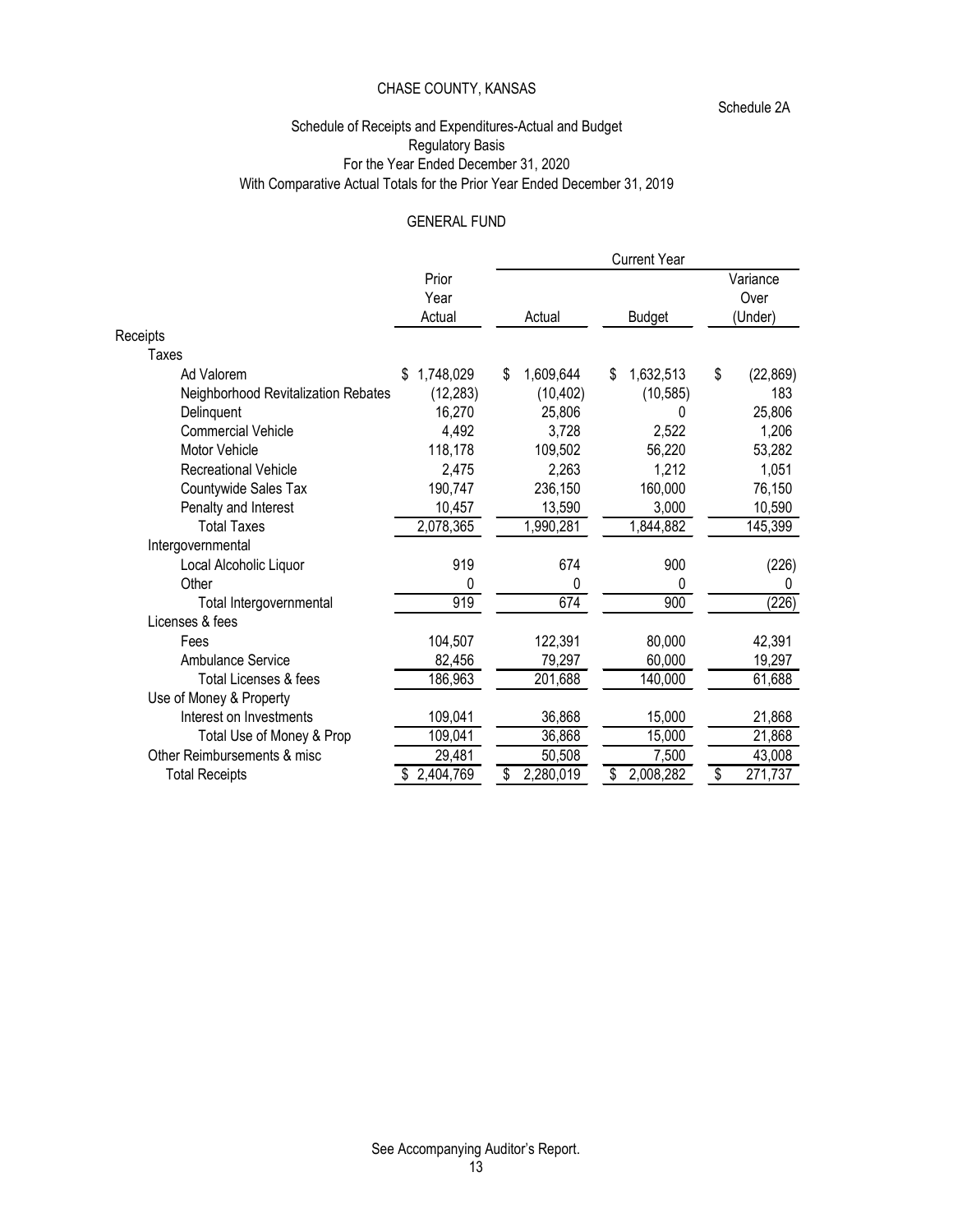#### Schedule 2A

# Schedule of Receipts and Expenditures-Actual and Budget Regulatory Basis For the Year Ended December 31, 2020 With Comparative Actual Totals for the Prior Year Ended December 31, 2019

# GENERAL FUND

|                                     |                         |               | <b>Current Year</b> |                             |
|-------------------------------------|-------------------------|---------------|---------------------|-----------------------------|
|                                     | Prior<br>Year<br>Actual | Actual        | <b>Budget</b>       | Variance<br>Over<br>(Under) |
| Expenditures                        |                         |               |                     |                             |
| Ambulance                           |                         |               |                     |                             |
| <b>Personal Services</b>            | 136,799<br>\$           | \$<br>135,935 | \$<br>143,509       | \$<br>(7, 574)              |
| <b>Contractual Services</b>         | 17,733                  | 11,930        | 26,986              | (15,056)                    |
| Commodities                         | 20,840                  | 24,339        | 26,500              | (2, 161)                    |
| Capital Outlay                      | 0                       | 0             | 25,000              | (25,000)                    |
| <b>Total Ambulance</b>              | 175,372                 | 172,204       | 221,995             | (49, 791)                   |
| Clerk                               |                         |               |                     |                             |
| <b>Personal Services</b>            | 52,446                  | 54,172        | 65,000              | (10, 828)                   |
| <b>Contractual Services</b>         | 3,771                   | 2,112         | 7,000               | (4,888)                     |
| Commodities                         | 1,140                   | 1,029         | 3,000               | (1,971)                     |
| Capital Outlay                      | 0                       | 0             | 0                   | $\mathbf{0}$                |
| <b>Total Clerk</b>                  | 57,357                  | 57,313        | 75,000              | (17, 687)                   |
| Commission                          |                         |               |                     |                             |
| <b>Personal Services</b>            | 44,735                  | 44,015        | 43,939              | 76                          |
| <b>Contractual Services</b>         | 2,198                   | 2,927         | 4,000               | (1,073)                     |
| Commodities                         | 112                     | 106           | 1,000               | (894)                       |
| Capital Outlay                      | $\mathbf 0$             | 0             | 0                   | 0                           |
| <b>Total Commission</b>             | 47,045                  | 47,048        | 48,939              | (1,891)                     |
| <b>County Attorney</b>              |                         |               |                     |                             |
| <b>Personal Services</b>            | 78,380                  | 80,592        | 78,000              | 2,592                       |
| <b>Contractual Services</b>         | 5,311                   | 5,668         | 7,000               | (1, 332)                    |
| Commodities                         | 2,752                   | 3,413         | 5,000               | (1,587)                     |
| Capital Outlay                      | 0                       | 0             | 0                   | 0                           |
| <b>Total County Attorney</b>        | 86,443                  | 89,673        | 90,000              | (327)                       |
| Courthouse - General Expense        |                         |               |                     |                             |
| <b>Personal Services</b>            | 3,923                   | 5,288         | 5,316               | (28)                        |
| <b>Contractual Services</b>         | 271,873                 | 313,443       | 309,000             | 4,443                       |
| Commodities                         | 7,581                   | 18,859        | 12,000              | 6,859                       |
| Capital Outlay                      | 0                       | 0             | $\Omega$            | $\Omega$                    |
| <b>Total Courthouse-Gen</b>         | 283,377                 | 337,590       | 326,316             | 11,274                      |
| Courthouse Maintenance              |                         |               |                     |                             |
| <b>Personal Services</b>            | 37,856                  | 32,363        | 40,000              | (7,637)                     |
| <b>Contractual Services</b>         | 6,253                   | 6,544         | 8,000               | (1, 456)                    |
| Commodities                         | 3,532                   | 5,380         | 6,000               | (620)                       |
| Capital Outlay                      | 0                       | 0             | $\Omega$            | 0                           |
| <b>Total Courthouse-Maintenance</b> | 47,641                  | 44,287        | 54,000              | (9,713)                     |
| <b>Total Expenditures-Forward</b>   | \$<br>697,235           | \$<br>748,115 | \$<br>816,250       | \$<br>(68, 135)             |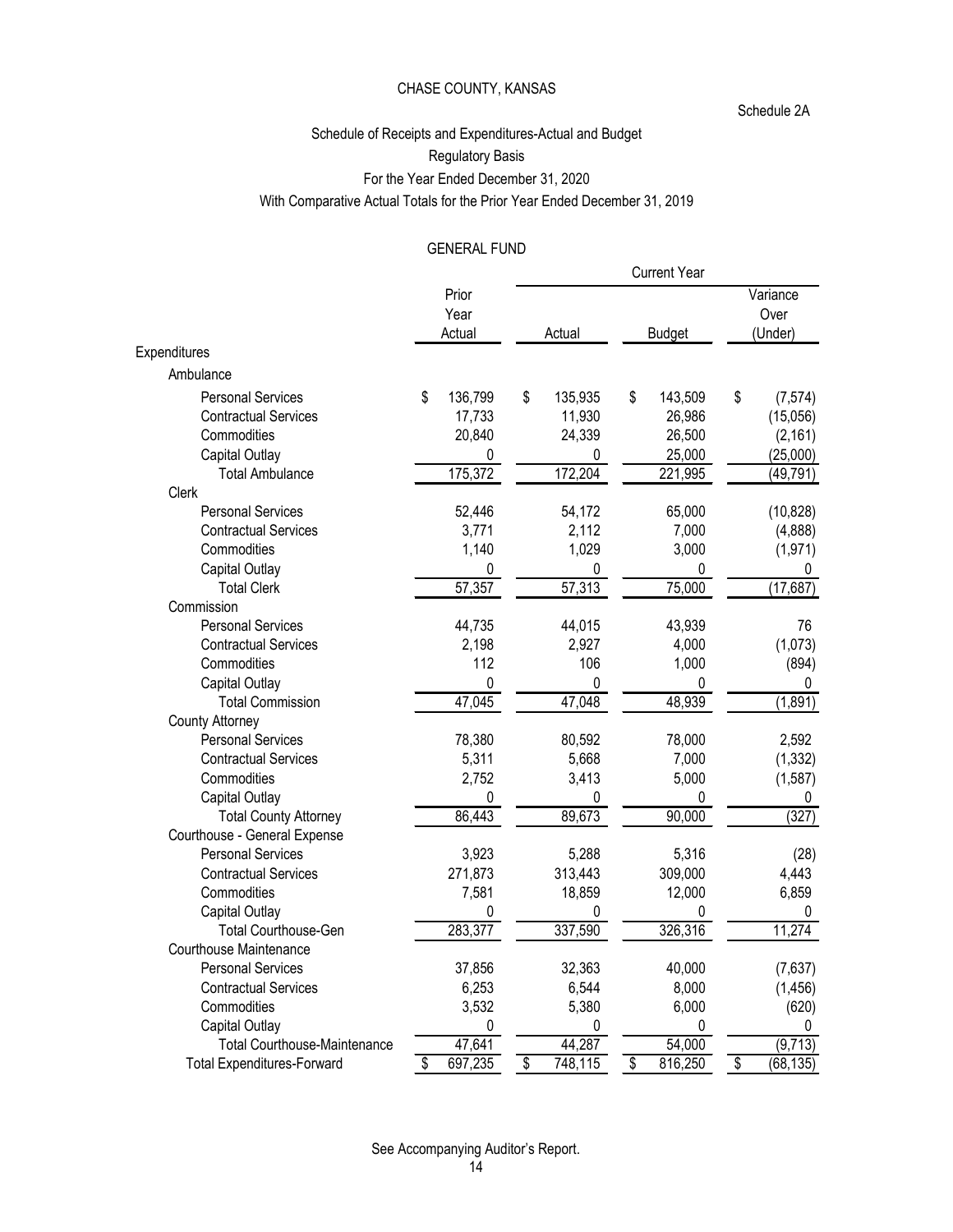Schedule 2A

#### Schedule of Receipts and Expenditures-Actual and Budget Regulatory Basis For the Year Ended December 31, 2020 With Comparative Actual Totals for the Prior Year Ended December 31, 2019

# GENERAL FUND

|                                   |             |                         | <b>Current Year</b>       |                 |
|-----------------------------------|-------------|-------------------------|---------------------------|-----------------|
|                                   | Prior       |                         |                           | Variance        |
|                                   | Year        |                         |                           | Over            |
|                                   | Actual      | Actual                  | <b>Budget</b>             | (Under)         |
| Expenditures-Forward              | 697,235     | 748,115<br>\$           | 816,250<br>\$             | \$<br>(68, 135) |
| <b>District Court</b>             |             |                         |                           |                 |
| <b>Contractual Services</b>       | 53,671      | 44,613                  | 65,300                    | (20, 687)       |
| Commodities                       | 1,841       | 1,439                   | 2,000                     | (561)           |
| Capital Outlay                    | 3,842       | 1,454                   | 1,700                     | (246)           |
| <b>Total District Court</b>       | 59,354      | 47,506                  | 69,000                    | (21, 494)       |
| Election                          |             |                         |                           |                 |
| <b>Personal Services</b>          | 13,864      | 13,635                  | 17,000                    | (3, 365)        |
| <b>Contractual Services</b>       | 9,800       | 22,887                  | 17,000                    | 5,887           |
| Commodities                       | 2,217       | 3,806                   | 9,000                     | (5, 194)        |
| <b>Total Election</b>             | 25,881      | 40,328                  | 43,000                    | (2,672)         |
| <b>Emergency Preparedness</b>     |             |                         |                           |                 |
| <b>Personal Services</b>          | 16,794      | 4,015                   | 32,000                    | (27, 985)       |
| <b>Contractual Services</b>       | 3,705       | 2,273                   | 3,500                     | (1, 227)        |
| Commodities                       | 560         | 1,193                   | 1,500                     | (307)           |
| <b>Total Emergency Prep</b>       | 21,059      | 7,481                   | 37,000                    | (29, 519)       |
| <b>Employee Benefits</b>          |             |                         |                           |                 |
| <b>KPERS</b>                      | 133,822     | 137,232                 | 160,000                   | (22, 768)       |
| Social Security                   | 115,269     | 120,263                 | 117,000                   | 3,263           |
| Health Insurance                  | 228,500     | 256,969                 | 270,000                   | (13,031)        |
| Unemployment                      | 1,244       | 1,279                   | 8,000                     | (6, 721)        |
| Workmen's Comp                    | 12,727      | 14,591                  | 20,000                    | (5, 409)        |
| <b>Total Employee Ben</b>         | 491,562     | 530,334                 | 575,000                   | (44, 666)       |
| Health Department                 |             |                         |                           |                 |
| <b>Personal Services</b>          | 0           | 20,994                  | 30,000                    | (9,006)         |
| <b>Total Health Department</b>    | 0           | 20,994                  | 30,000                    | (9,006)         |
| Museum                            |             |                         |                           |                 |
| <b>Personal Services</b>          | 8,073       | 5,837                   | 8,000                     | (2, 163)        |
| <b>Contractual Services</b>       | 2,667       | 2,816                   | 4,000                     | (1, 184)        |
| Commodities                       | 0           | 0                       | 0                         | 0               |
| <b>Total Museum</b>               | 10,740      | 8,653                   | 12,000                    | (3, 347)        |
| Noxious Weed                      |             |                         |                           |                 |
| <b>Personal Services</b>          | 33,345      | 37,858                  | 37,255                    | 603             |
| <b>Contractual Services</b>       | 2,939       | 3,350                   | 5,600                     | (2, 250)        |
| Commodities                       | 29,061      | 64,382                  | 35,000                    | 29,382          |
| Capital Outlay                    | 0           | 0                       | 0                         | 0               |
| <b>Total Noxious Weed</b>         | 65,345      | 105,590                 | 77,855                    | 27,735          |
| Reappraisal                       |             |                         |                           |                 |
| <b>Personal Services</b>          | 67,197      | 69,080                  | 68,290                    | 790             |
| <b>Contractual Services</b>       | 30,662      | 24,471                  | 29,270                    | (4, 799)        |
| Commodities                       | 1,657       | 634                     | 2,300                     | (1,666)         |
| <b>Total Reappraisal</b>          | 99,516      | 94,185                  | 99,860                    | (5,675)         |
|                                   | \$1,470,692 | $\sqrt{2}$<br>1,603,186 | 1,759,965<br>$\mathbb{S}$ | \$              |
| <b>Total Expenditures-Forward</b> |             |                         |                           | (156, 779)      |

See Accompanying Auditor's Report.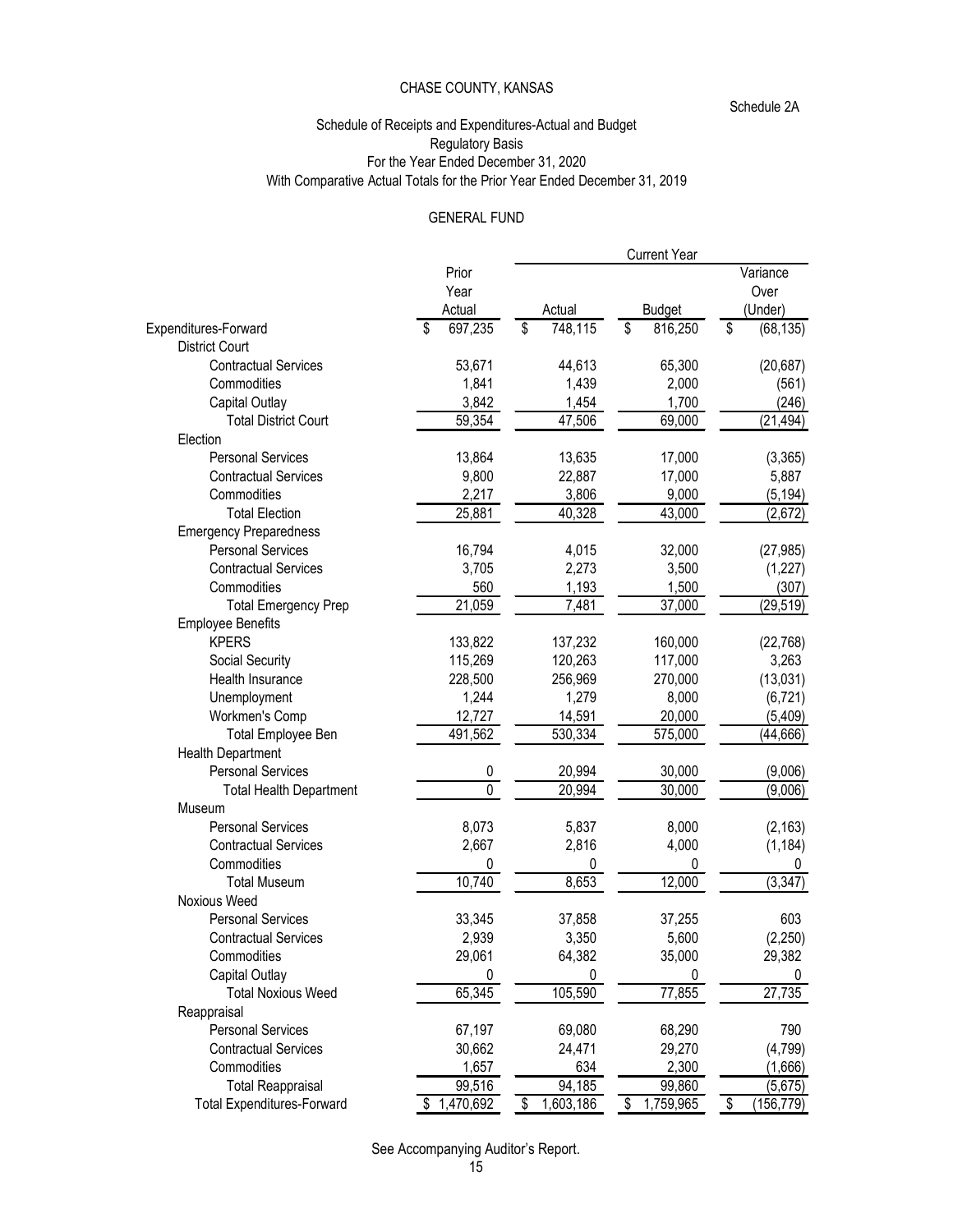Schedule 2A

#### Schedule of Receipts and Expenditures-Actual and Budget Regulatory Basis For the Year Ended December 31, 2020 With Comparative Actual Totals for the Prior Year Ended December 31, 2019

# GENERAL

|                                                                            |                                                            |                 | <b>Current Year</b> |                   |
|----------------------------------------------------------------------------|------------------------------------------------------------|-----------------|---------------------|-------------------|
|                                                                            | Prior                                                      |                 |                     | Variance          |
|                                                                            | Year                                                       |                 |                     | Over              |
|                                                                            | Actual                                                     | Actual          | <b>Budget</b>       | (Under)           |
| Expenditures-Forward                                                       | 1,470,692<br>\$                                            | \$<br>1,603,186 | \$<br>1,759,965     | \$<br>(156, 779)  |
| Recycle                                                                    |                                                            |                 |                     |                   |
| <b>Contractual Services</b>                                                | 0                                                          | 85              | 8,300               | (8, 215)          |
| Commodities                                                                | 60                                                         | 2,410           | 2,000               | 410               |
| <b>Total Recycle</b>                                                       | 60                                                         | 2,495           | 10,300              | (7, 805)          |
| Register of Deeds                                                          |                                                            |                 |                     |                   |
| <b>Personal Services</b>                                                   | 46,009                                                     | 48,357          | 47,476              | 881               |
| <b>Contractual Services</b>                                                | 4,874                                                      | 2,511           | 6,880               | (4, 369)          |
| Commodities                                                                | 1,501                                                      | 1,627           | 2,000               | (373)             |
| <b>Total Register of Deeds</b>                                             | 52,384                                                     | 52,495          | 56,356              | (3,861)           |
| Sheriff                                                                    |                                                            |                 |                     |                   |
| <b>Personal Services</b>                                                   | 346,422                                                    | 350,863         | 360,000             | (9, 137)          |
| <b>Contractual Services</b>                                                | 13,150                                                     | 16,504          | 18,000              |                   |
| Commodities                                                                | 31,043                                                     |                 |                     | (1, 496)<br>3,886 |
|                                                                            |                                                            | 47,886          | 44,000              |                   |
| Capital Outlay                                                             | 0                                                          | 21,000          | 0                   | 21,000            |
| <b>Total Sheriff</b>                                                       | 390,615                                                    | 436,253         | 422,000             | 14,253            |
| Treasurer                                                                  |                                                            |                 |                     |                   |
| <b>Personal Services</b>                                                   | 58,311                                                     | 60,052          | 65,100              | (5,048)           |
| <b>Contractual Services</b>                                                | 3,657                                                      | 5,188           | 6,691               | (1,503)           |
| Commodities                                                                | 3,331                                                      | 2,916           | 3,350               | (434)             |
| <b>Total Treasurer</b>                                                     | 65,299                                                     | 68,156          | 75,141              | (6, 985)          |
| Appropriations                                                             |                                                            |                 |                     |                   |
| Soil Conservation                                                          | 17,000                                                     | 17,000          | 17,000              | 0                 |
| Kansas Legal                                                               | 3,000                                                      | 3,500           | 3,500               | 0                 |
| SOS                                                                        | 3,000                                                      | 3,200           | 3,200               | 0                 |
| Fair                                                                       | 7,000                                                      | 7,000           | 7,000               | 0                 |
| Corner House                                                               | 4,000                                                      | 4,000           | 4,000               | 0                 |
| <b>Historical Society</b>                                                  | 23,000                                                     | 23,000          | 23,000              | 0                 |
| Hetlinger                                                                  | 2,500                                                      | 2,500           | 2,500               | 0                 |
| <b>Total Appropriations</b>                                                | 59,500                                                     | 60,200          | 60,200              | 0                 |
| Other                                                                      |                                                            |                 |                     |                   |
| Extension                                                                  | 3,926                                                      | 4,628           | 7,500               | (2,872)           |
| Equipment                                                                  | 63,273                                                     | 5,406           | 0                   | 5,406             |
| <b>Total Other</b>                                                         | 67,199                                                     | 10,034          | 7,500               | 2,534             |
| Transfers                                                                  |                                                            |                 |                     |                   |
| Transfers out                                                              | 400,000                                                    | 300,000         | 819,374             | (519, 374)        |
| <b>Total Transfers</b>                                                     | 400,000                                                    | 300,000         | 819,374             | (519, 374)        |
| Adjustments for Qualifying Budget Credits                                  | 0                                                          | 0               | $\Omega$            | 0                 |
| <b>Total Expenditures</b>                                                  | \$2,505,749                                                | 2,532,819<br>\$ | \$3,210,836         | (678, 017)<br>S   |
|                                                                            |                                                            |                 |                     |                   |
| Receipts Over (Under) Expenditures                                         | (100, 980)                                                 | (252, 800)      | \$(1,202,554)       | 949,754<br>\$     |
|                                                                            |                                                            |                 |                     |                   |
| Unencumbered Cash, January 1                                               | 2,283,346                                                  | 2,182,366       |                     |                   |
|                                                                            |                                                            |                 |                     |                   |
|                                                                            |                                                            |                 |                     |                   |
| <b>Prior Year Cancelled Encumbrances</b><br>Unencumbered Cash, December 31 | 0<br>2,182,366<br>See Accompanying Auditor's Report.<br>16 | 1,929,566<br>S  |                     |                   |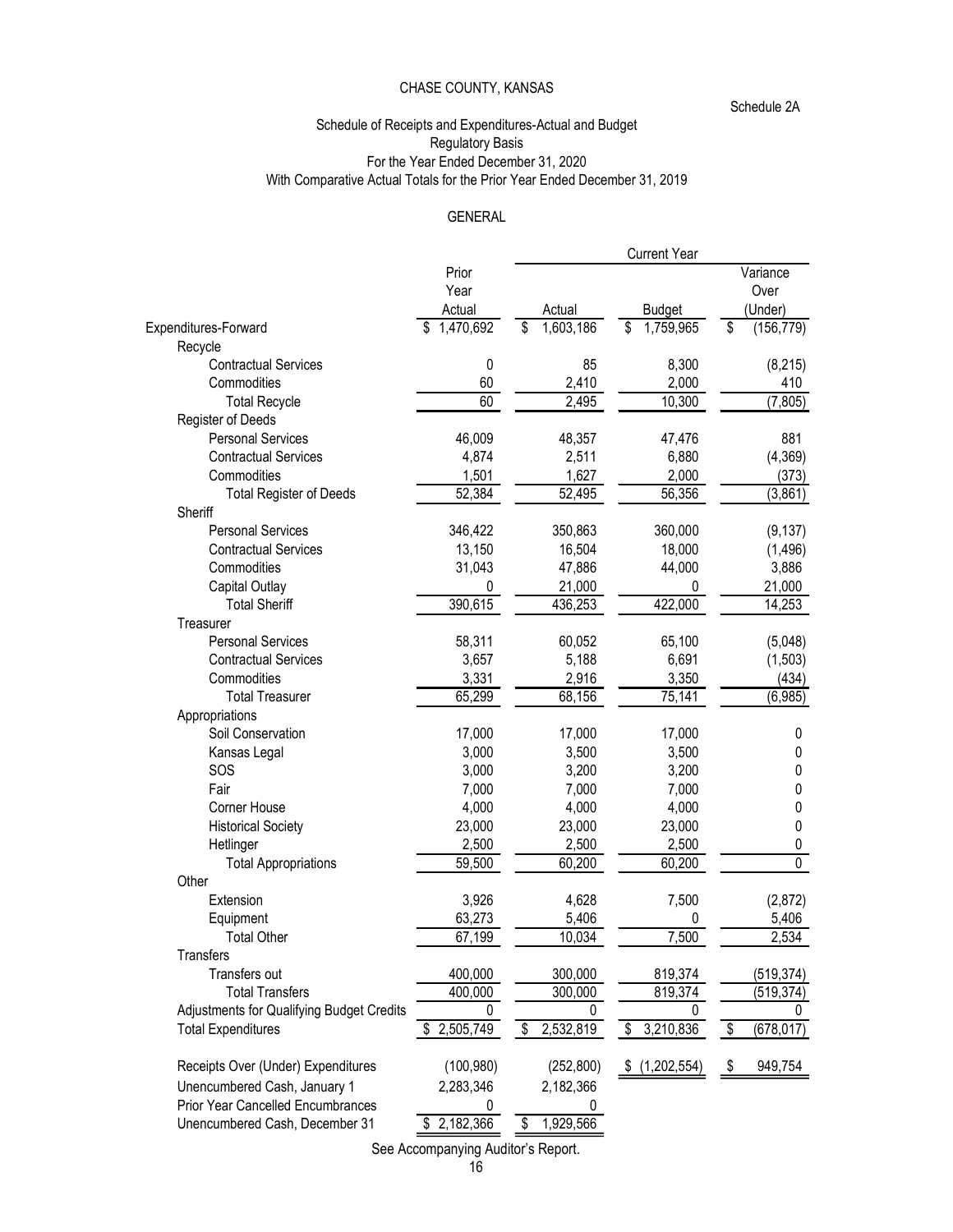Schedule 2B

## Schedule of Receipts and Expenditures-Actual and Budget Regulatory Basis For the Year Ended December 31, 2020 With Comparative Actual Totals for the Prior Year Ended December 31, 2019

#### DETENTION FACILITY

|                                     |             |                 | <b>Current Year</b> |                 |
|-------------------------------------|-------------|-----------------|---------------------|-----------------|
|                                     | Prior       |                 |                     | Variance        |
|                                     | Year        |                 |                     | Over            |
|                                     | Actual      | Actual          | <b>Budget</b>       | (Under)         |
| Receipts                            |             |                 |                     |                 |
| <b>Prisoner Housing</b>             | \$2,513,351 | 1,697,939<br>\$ | 2,150,000<br>S      | (452,061)<br>\$ |
| Commissary                          | 131,470     | 74,867          | 100,000             | (25, 133)       |
| Telephone                           | 49,249      | 43,141          | 26,000              | 17,141          |
| Other                               | 1,598       | 31,346          | 0                   | 31,346          |
| <b>Total Receipts</b>               | 2,695,668   | 1,847,293       | 2,276,000           | (428, 707)      |
| Expenditures                        |             |                 |                     |                 |
| Administration                      |             |                 |                     |                 |
| <b>Personal Services</b>            | 72,087      | 72,580          | 72,000              | 580             |
| <b>Contractual Services</b>         | 47,932      | 54,782          | 48,000              | 6,782           |
| Commodities                         | 2,744       | 3,362           | 8,000               | (4,638)         |
| <b>Capital Outlay</b>               | 6,704       | 1,890           | 3,000               | (1, 110)        |
| <b>Total Administration</b>         | 129,467     | 132,614         | 131,000             | 1,614           |
| Commissary                          | 89,908      | 60,797          | 100,000             | (39, 203)       |
| <b>Employee Benefits</b>            | 307,338     | 354,497         | 355,000             | (503)           |
| <b>Food Service</b>                 |             |                 |                     |                 |
| <b>Personal Services</b>            | 133,487     | 154,341         | 125,000             | 29,341          |
| <b>Contractual Services</b>         | 3,674       | 3,178           | 10,000              | (6,822)         |
| Commodities                         | 279,864     | 214,563         | 330,000             | (115, 437)      |
| Capital Outlay                      | 32,702      | 3,869           | 40,000              | (36, 131)       |
| <b>Total Food Service</b>           | 449,727     | 375,951         | 505,000             | (129, 049)      |
| Laundry                             |             |                 |                     |                 |
| <b>Personal Services</b>            | 0           | 0               | 0                   | 0               |
| <b>Contractual Services</b>         | 0           | 822             | 2,000               | (1, 178)        |
| Commodities                         | 5,626       | 4,721           | 6,000               | (1,279)         |
| Capital Outlay                      | 0           | 0               | 8,000               | (8,000)         |
| <b>Total Laundry</b>                | 5,626       | 5,543           | 16,000              | (10, 457)       |
| Maintenance & Operations            |             |                 |                     |                 |
| <b>Personal Services</b>            | 33,487      | 31,645          | 41,000              | (9,355)         |
| <b>Contractual Services</b>         | 152,626     | 144,203         | 160,000             | (15, 797)       |
| Commodities                         | 30,706      | 45,965          | 35,000              | 10,965          |
| Capital Outlay                      | 39,326      | 37,542          | 20,000              | 17,542          |
| <b>Total Maint &amp; Operations</b> | 256,145     | 259,355         | 256,000             | 3,355           |
| Medical & Hygiene                   |             |                 |                     |                 |
| <b>Personal Services</b>            | 71,320      | 53,679          | 94,000              | (40, 321)       |
| <b>Contractual Services</b>         | 26,156      | 21,017          | 25,000              | (3,983)         |
| Commodities                         | 15,537      | 10,339          | 15,000              | (4,661)         |
| Capital Outlay                      | 0           | 305             | 5,000               | (4,695)         |
| Total Medical & Hygiene             | 113,013     | 85,340          | 139,000             | (53,660)        |
| <b>Total Expenditures-Forward</b>   | 1,351,224   | 1,274,097       | 1,502,000           | (227, 903)      |

See Accompanying Auditor's Report.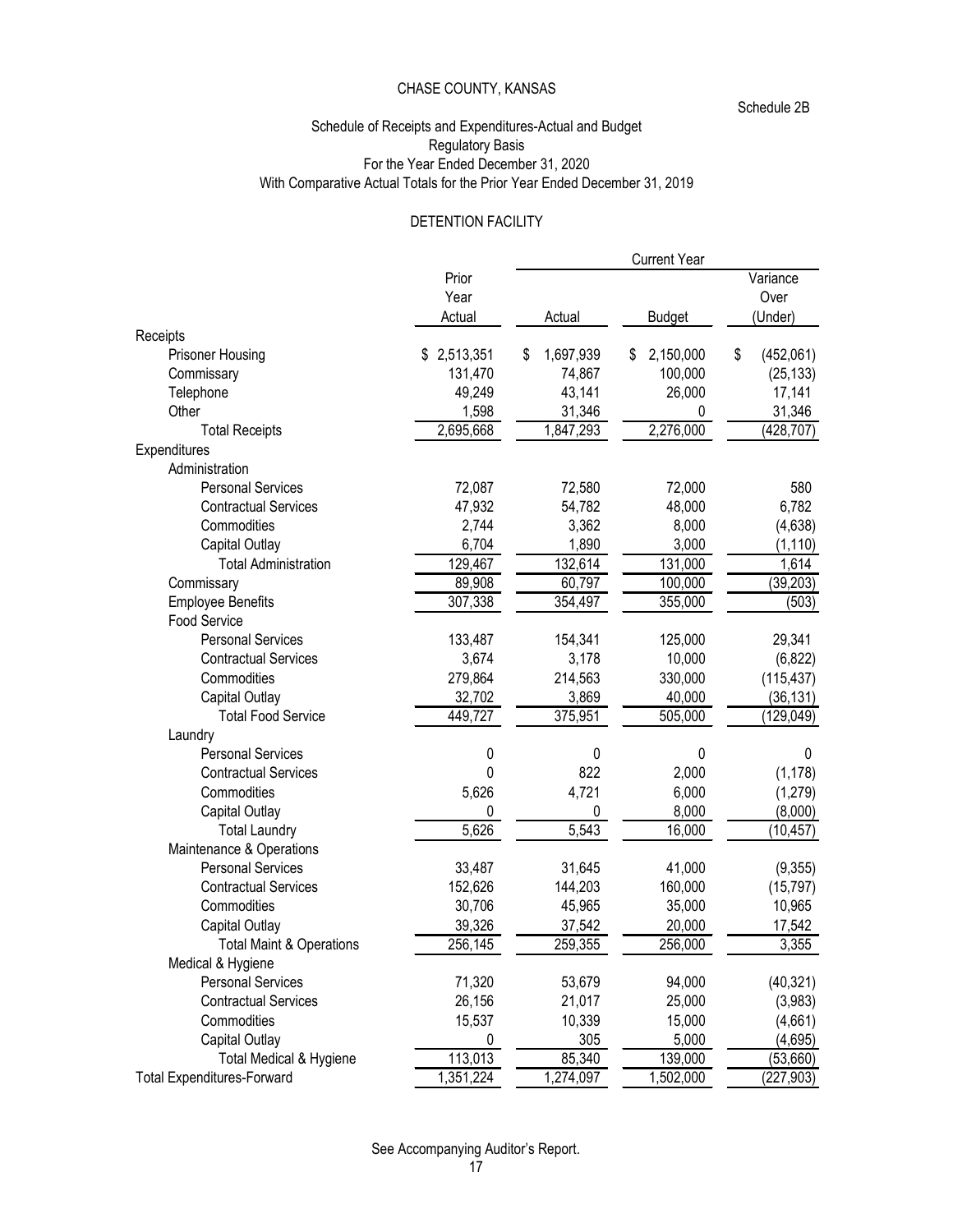Schedule 2B

## Schedule of Receipts and Expenditures-Actual and Budget Regulatory Basis For the Year Ended December 31, 2020 With Comparative Actual Totals for the Prior Year Ended December 31, 2019

#### DETENTION FACILITY

|                                     |                         |                 | <b>Current Year</b> |                             |
|-------------------------------------|-------------------------|-----------------|---------------------|-----------------------------|
|                                     | Prior<br>Year<br>Actual | Actual          | <b>Budget</b>       | Variance<br>Over<br>(Under) |
| <b>Total Expenditures - Forward</b> | 1,351,224               | 1,274,097<br>\$ | 1,502,000<br>\$     | (227, 903)<br>S             |
| Security                            |                         |                 |                     |                             |
| <b>Personal Services</b>            | 585,377                 | 710,541         | 600,000             | 110,541                     |
| <b>Contractual Services</b>         | 59,288                  | 49,518          | 25,000              | 24,518                      |
| Commodities                         | 16,067                  | 46,209          | 7,500               | 38,709                      |
| Capital Outlay                      | 5,044                   | 9,012           | 10,000              | (988)                       |
| <b>Total Security</b>               | 665,776                 | 815,280         | 642,500             | 172,780                     |
| Transportation                      |                         |                 |                     |                             |
| <b>Personal Services</b>            | 81,650                  | 80,538          | 80,000              | 538                         |
| <b>Contractual Services</b>         | 2,748                   | 3,125           | 2,500               | 625                         |
| Commodities                         | 10,111                  | 7,442           | 18,000              | (10, 558)                   |
| Capital Outlay                      | 8,588                   | 41,060          | 45,000              | (3,940)                     |
| <b>Total Transportation</b>         | 103,097                 | 132,165         | 145,500             | (13, 335)                   |
| Bond payment                        | 155,682                 | 0               | 0                   | 0                           |
| <b>Operating Transfers</b>          |                         |                 |                     |                             |
| <b>Transfer to Detention Excess</b> | 80,400                  | 144,000         | 80,400              | 63,600                      |
| <b>Total Operating Transfers</b>    | 80,400                  | 144,000         | 80,400              | 63,600                      |
| <b>Total Expenditures</b>           | 2,356,179               | 2,365,542       | 2,370,400           | (4,858)                     |
| Receipts Over (Under) Expenditures  | 339,489                 | (518, 249)      | (94, 400)<br>\$     | (423, 849)                  |
| Unencumbered Cash, January 1        | 913,106                 | 1,252,595       |                     |                             |
| Unencumbered Cash, December 31      | 1,252,595               | 734,346         |                     |                             |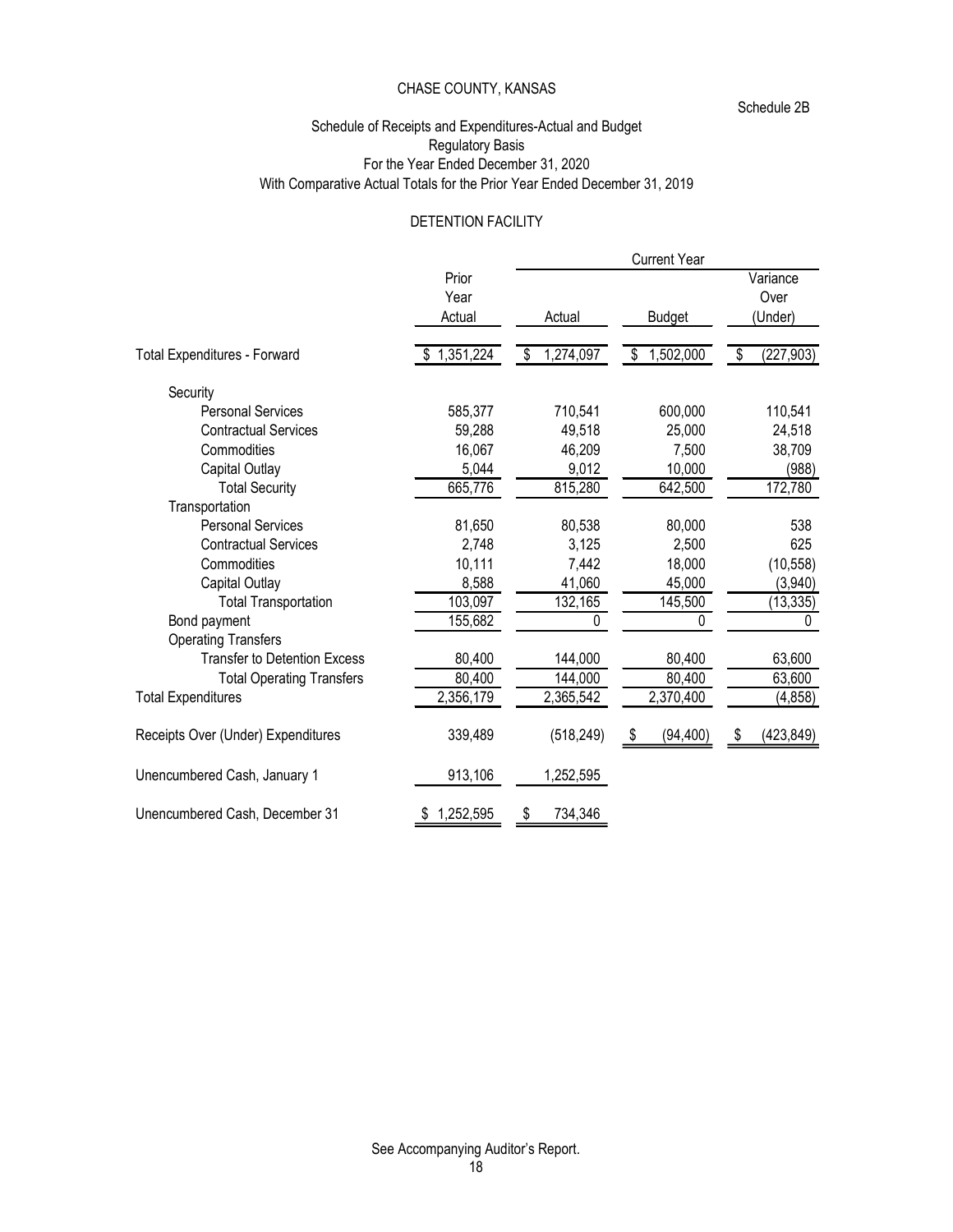Schedule 2C

## Schedule of Receipts and Expenditures-Actual and Budget Regulatory Basis For the Year Ended December 31, 2020 With Comparative Actual Totals for the Prior Year Ended December 31, 2019

#### COURTHOUSE PRESERVATION

|                                    |                         |               | <b>Current Year</b> |                             |
|------------------------------------|-------------------------|---------------|---------------------|-----------------------------|
|                                    | Prior<br>Year<br>Actual | Actual        | <b>Budget</b>       | Variance<br>Over<br>(Under) |
| Receipts                           |                         |               |                     |                             |
| Donations                          | \$<br>221               | \$<br>35      | \$<br>0             | \$<br>35                    |
| Other receipts                     |                         |               |                     |                             |
| <b>Total Receipts</b>              | 221                     | 35            |                     | 35                          |
| Expenditures                       |                         |               |                     |                             |
| <b>Contractual Services</b>        | 36,465                  | 118,925       | 282,266             | (163, 341)                  |
| Commodities                        |                         |               |                     |                             |
| Capital Outlay                     |                         |               |                     |                             |
| <b>Total Expenditures</b>          | 36,465                  | 118,925       | 282,266             | (163, 341)                  |
| Receipts Over (Under) Expenditures | (36, 244)               | (118, 890)    | (282, 266)          | 163,376                     |
| Unencumbered Cash, January 1       | 281,266                 | 245,022       |                     |                             |
| Unencumbered Cash, December 31     | 245,022                 | \$<br>126,132 |                     |                             |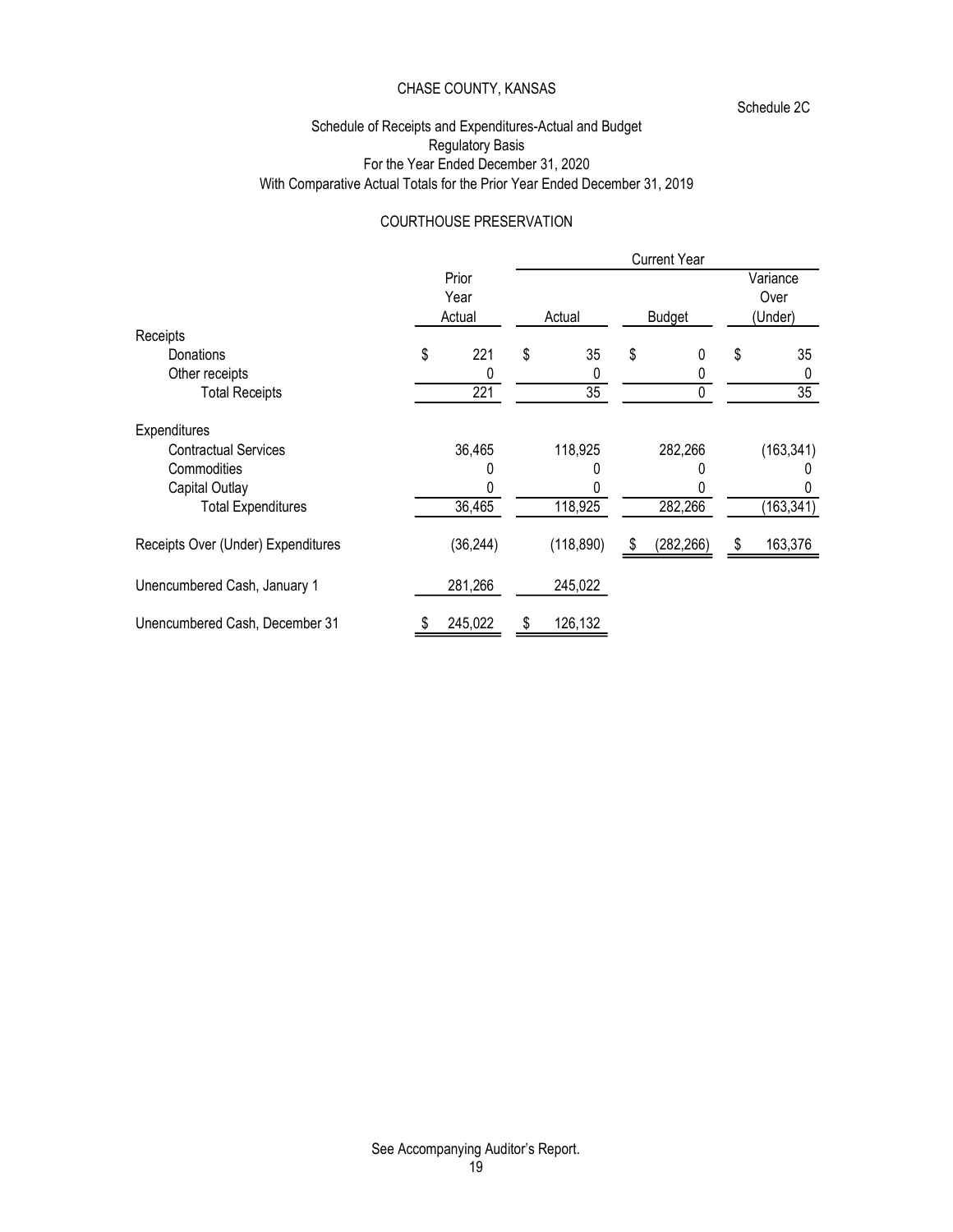Schedule 2D

# Schedule of Receipts and Expenditures Regulatory Basis For the Year Ended December 31, 2020 With Comparative Actual Totals for the Prior Year Ended December 31, 2019

# TREASURER TECHNOLOGY

|                                    | Prior<br>Year<br>Actual | Current<br>Year<br>Actual |       |  |
|------------------------------------|-------------------------|---------------------------|-------|--|
| Receipts                           |                         |                           |       |  |
| Fees                               | \$<br>1,075             | \$                        | 1,214 |  |
| Other receipts                     | 0                       |                           |       |  |
| <b>Total Receipts</b>              | 1,075                   |                           | 1,214 |  |
| Expenditures                       |                         |                           |       |  |
| Technology equipment               | 1,033                   |                           | 100   |  |
| Other                              | 0                       |                           |       |  |
| <b>Total Expenditures</b>          | 1,033                   |                           | 100   |  |
| Receipts Over (Under) Expenditures | 42                      |                           | 1,114 |  |
| Unencumbered Cash, January 1       | 905                     |                           | 947   |  |
| Unencumbered Cash, December 31     | 947                     | S                         | 2,061 |  |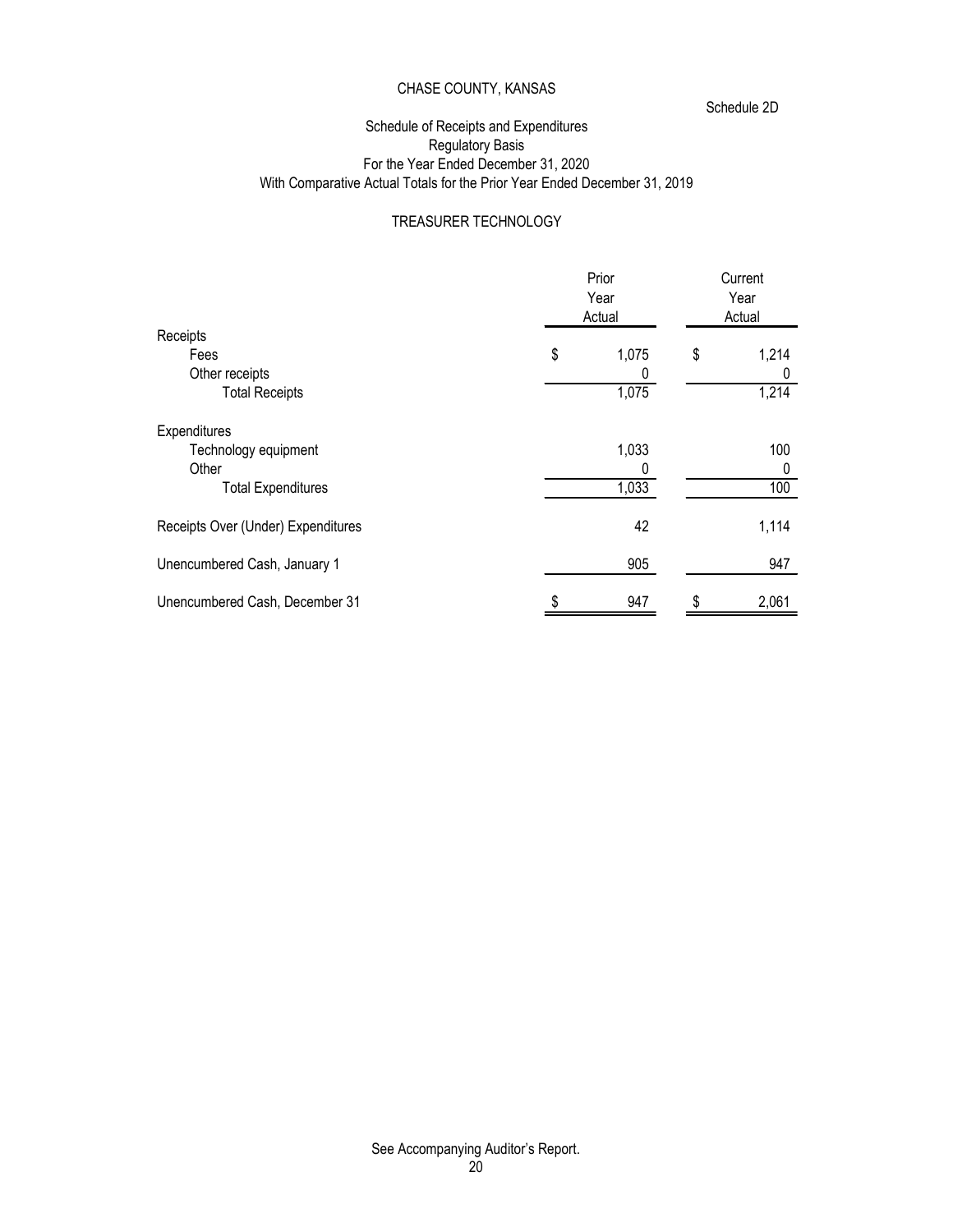Schedule 2E

## Schedule of Receipts and Expenditures Regulatory Basis For the Year Ended December 31, 2020 With Comparative Actual Totals for the Prior Year Ended December 31, 2019

# DISTRICT COURT TECHNOLOGY

|                                    | Prior<br>Year<br>Actual |       | Current<br>Year<br>Actual |       |  |
|------------------------------------|-------------------------|-------|---------------------------|-------|--|
| Receipts                           |                         |       |                           |       |  |
| Fees                               | \$                      | 1,498 | \$                        | 1,693 |  |
| Other receipts                     |                         |       |                           |       |  |
| <b>Total Receipts</b>              |                         | 1,498 |                           | 1,693 |  |
| Expenditures                       |                         |       |                           |       |  |
| Technology equipment               |                         | 0     |                           | 0     |  |
| Other                              |                         |       |                           |       |  |
| <b>Total Expenditures</b>          |                         |       |                           |       |  |
| Receipts Over (Under) Expenditures |                         | 1,498 |                           | 1,693 |  |
| Unencumbered Cash, January 1       |                         | 3,677 |                           | 5,175 |  |
| Unencumbered Cash, December 31     |                         | 5,175 |                           | 6,868 |  |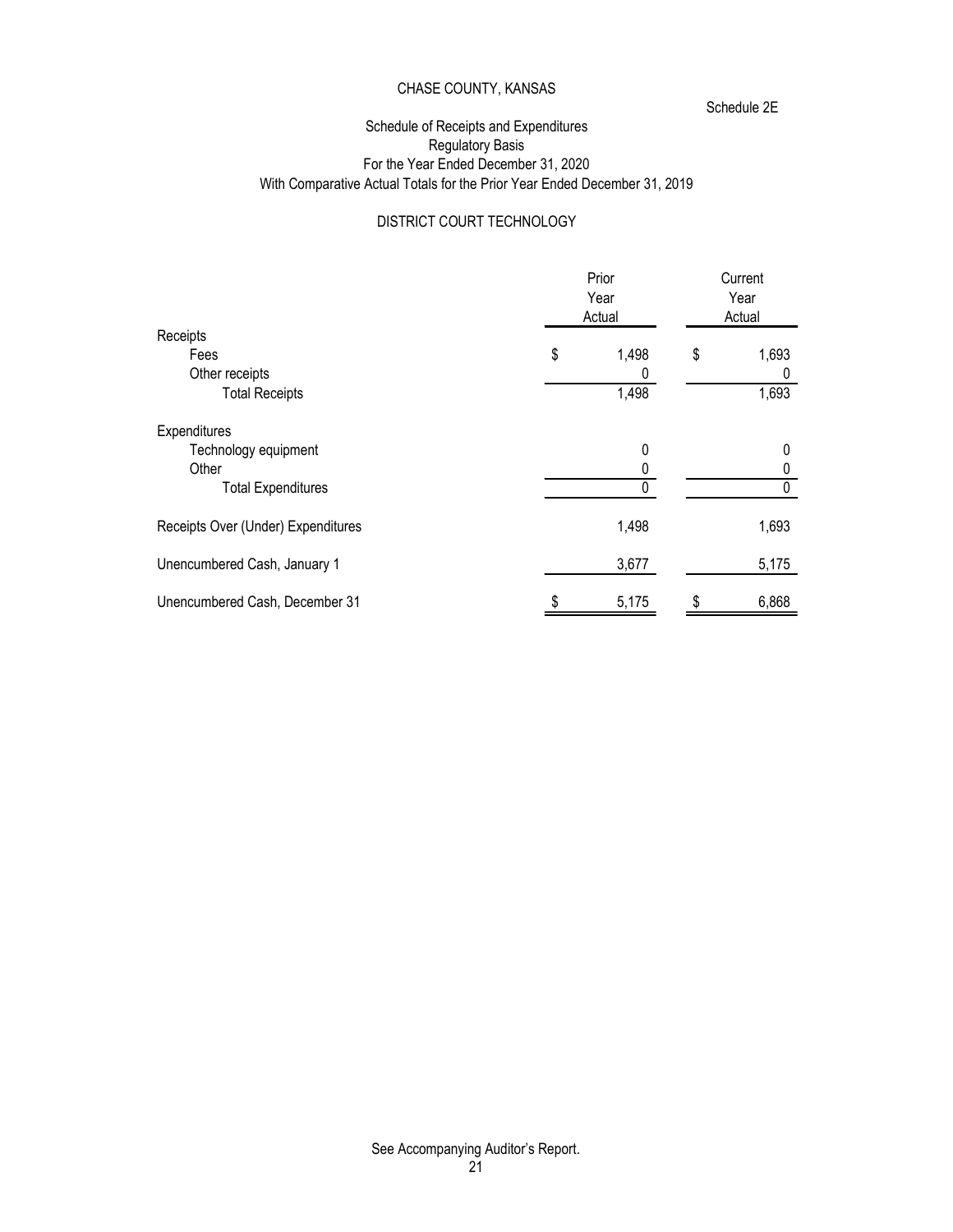Schedule 2F

# Schedule of Receipts and Expenditures Regulatory Basis For the Year Ended December 31, 2020 With Comparative Actual Totals for the Prior Year Ended December 31, 2019

## CLERK TECHNOLOGY

|                                    | Prior<br>Year<br>Actual | Current<br>Year<br>Actual |       |  |
|------------------------------------|-------------------------|---------------------------|-------|--|
| Receipts                           |                         |                           |       |  |
| Fees                               | \$<br>1,133             | \$                        | 1,235 |  |
| Other receipts                     | 0                       |                           |       |  |
| <b>Total Receipts</b>              | 1,133                   |                           | 1,235 |  |
| Expenditures                       |                         |                           |       |  |
| Technology equipment               | 0                       |                           |       |  |
| Other                              |                         |                           |       |  |
| <b>Total Expenditures</b>          | 0                       |                           |       |  |
| Receipts Over (Under) Expenditures | 1,133                   |                           | 1,235 |  |
| Unencumbered Cash, January 1       | 3,311                   |                           | 4,444 |  |
| Unencumbered Cash, December 31     | 4,444                   | S                         | 5,679 |  |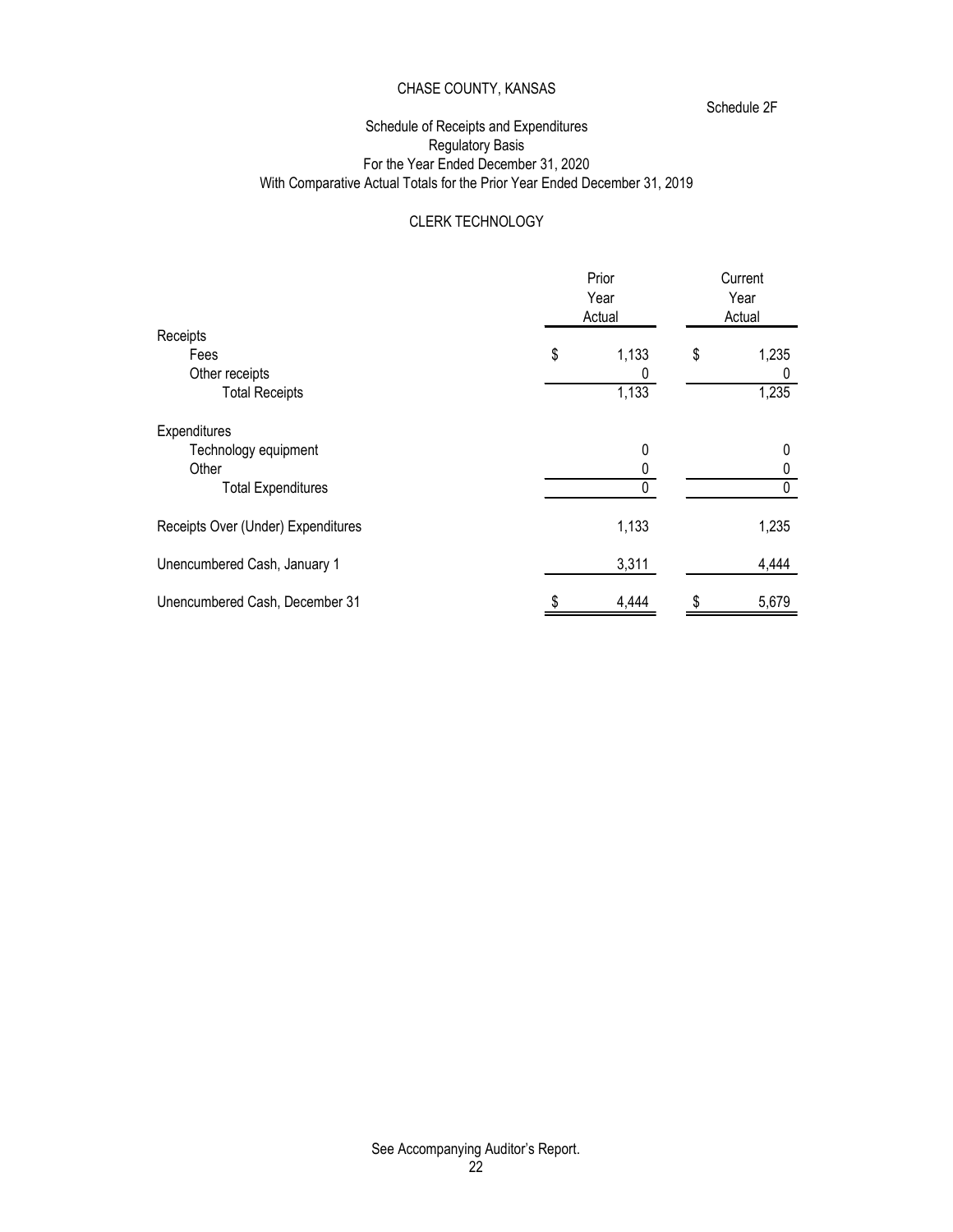Schedule 2G

## Schedule of Receipts and Expenditures Regulatory Basis For the Year Ended December 31, 2020 With Comparative Actual Totals for the Prior Year Ended December 31, 2019

# REGISTER OF DEEDS TECHNOLOGY

|                                    | Prior<br>Year<br>Actual | Current<br>Year<br>Actual |         |  |
|------------------------------------|-------------------------|---------------------------|---------|--|
| Receipts                           |                         |                           |         |  |
| Fees                               | \$<br>4,362             | \$                        | 5,636   |  |
| Other receipts                     |                         |                           |         |  |
| <b>Total Receipts</b>              | 4,362                   |                           | 5,636   |  |
| Expenditures                       |                         |                           |         |  |
| Technology equipment               | 2,962                   |                           | 7,282   |  |
| Other                              | 0                       |                           |         |  |
| <b>Total Expenditures</b>          | 2,962                   |                           | 7,282   |  |
| Receipts Over (Under) Expenditures | 1,400                   |                           | (1,646) |  |
| Unencumbered Cash, January 1       | 5,657                   |                           | 7,057   |  |
| Unencumbered Cash, December 31     | 7,057                   | S                         | 5,411   |  |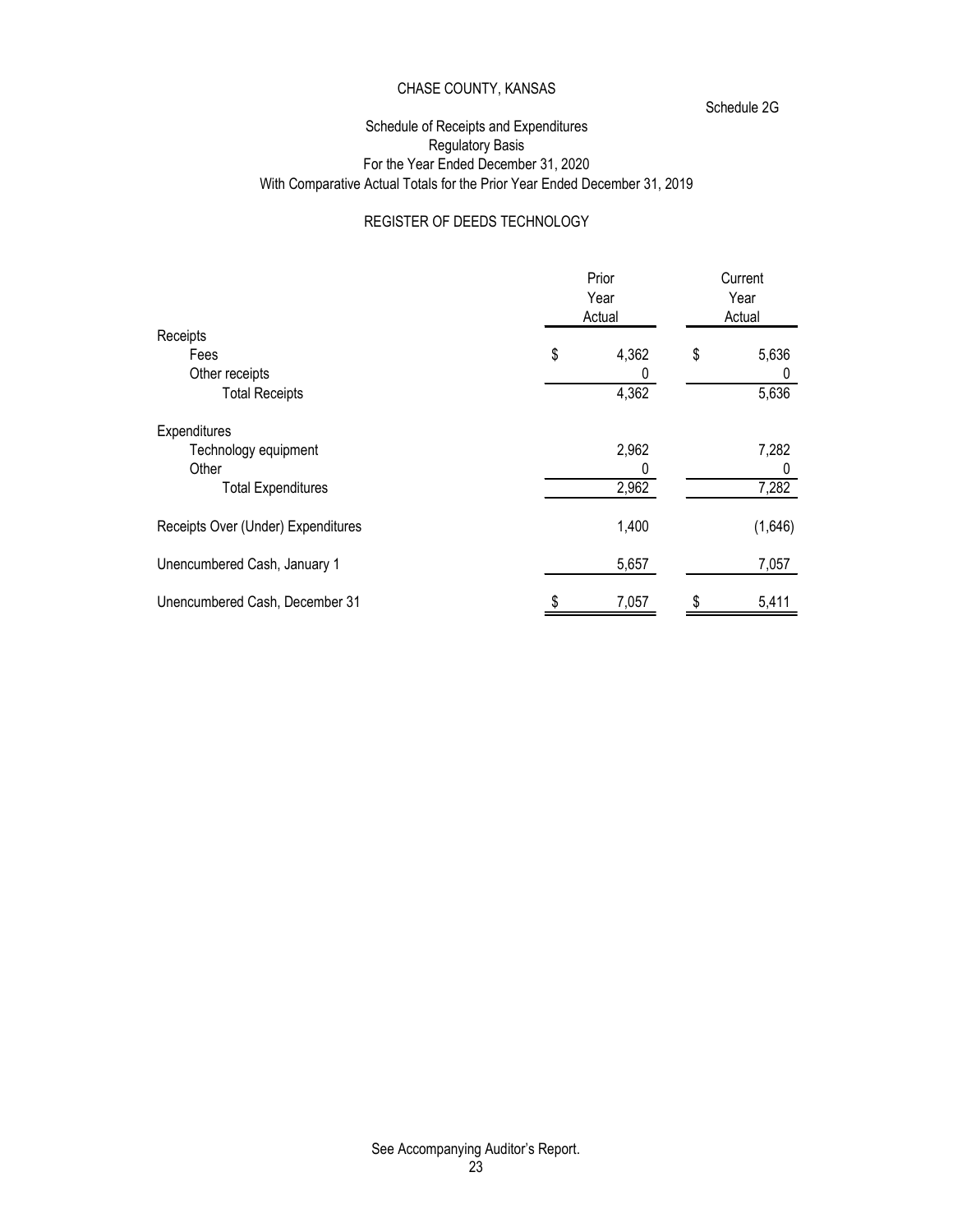Schedule 2H

# Schedule of Receipts and Expenditures-Actual and Budget Regulatory Basis **Exercise Servers** For the Year Ended December 31, 2020 With Comparative Actual Totals for the Prior Year Ended December 31, 2019

#### VIN

|                                    |                         |             | <b>Current Year</b> |    |                             |
|------------------------------------|-------------------------|-------------|---------------------|----|-----------------------------|
|                                    | Prior<br>Year<br>Actual | Actual      | Budget              |    | Variance<br>Over<br>(Under) |
| Receipts                           |                         |             |                     |    |                             |
| Sheriff VIN                        | \$<br>1,220             | \$<br>2,765 | \$<br>0             | \$ | 2,765                       |
| Other receipts                     | 0                       |             |                     |    |                             |
| <b>Total Receipts</b>              | 1,220                   | 2,765       |                     |    | 2,765                       |
| Expenditures                       |                         |             |                     |    |                             |
| <b>VIN Expenditures</b>            | 230                     | 2,037       | 0                   |    | 2,037                       |
| Other                              |                         |             |                     |    |                             |
| <b>Total Expenditures</b>          | 230                     | 2,037       |                     |    | 2,037                       |
| Receipts Over (Under) Expenditures | 990                     | 728         | 0                   | S  | 728                         |
| Unencumbered Cash, January 1       | 0                       | 990         |                     |    |                             |
| Unencumbered Cash, December 31     | 990                     | \$<br>1,718 |                     |    |                             |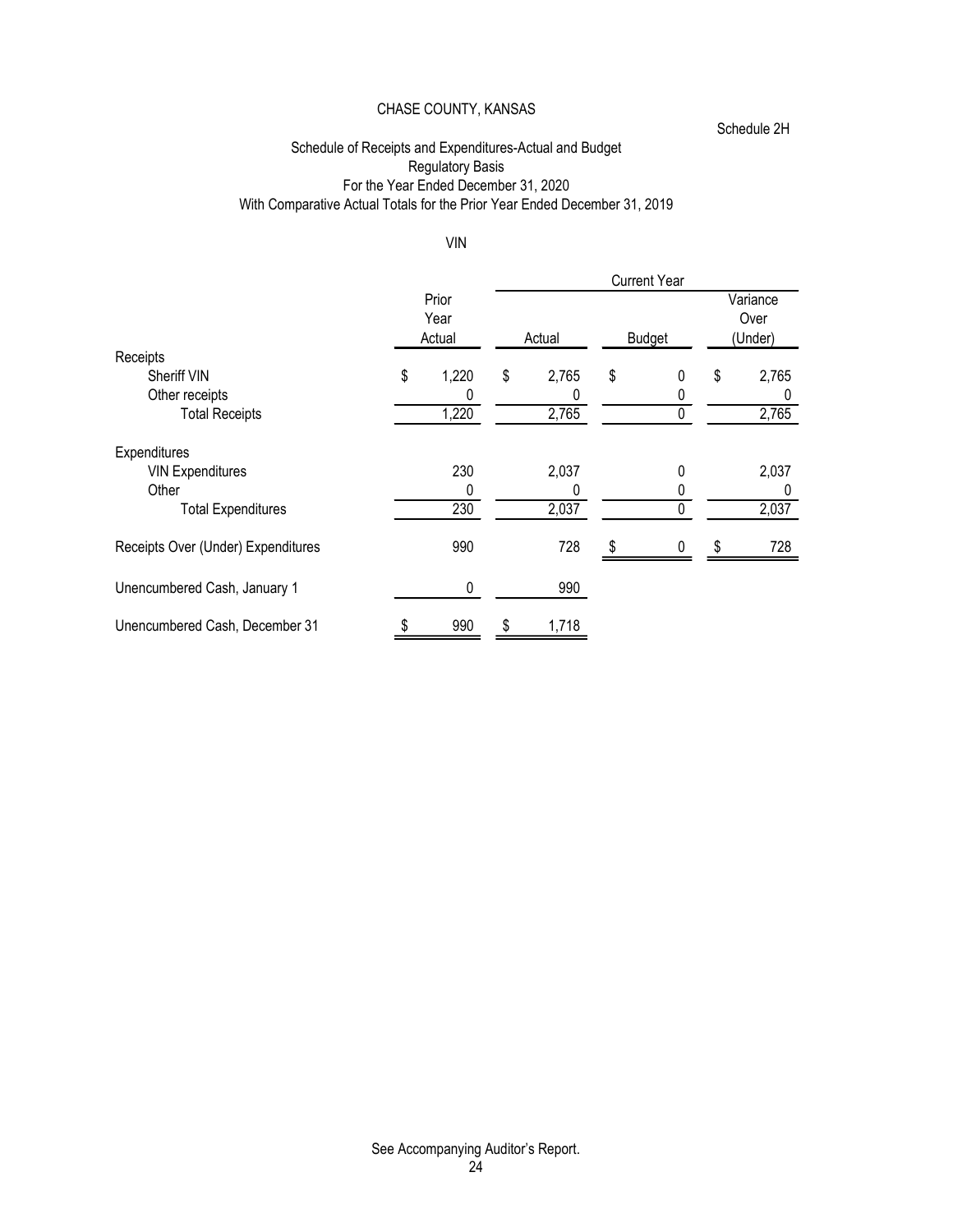Schedule 2I

## Schedule of Receipts and Expenditures Regulatory Basis For the Year Ended December 31, 2020 With Comparative Actual Totals for the Prior Year Ended December 31, 2019

## SPECIAL AMBULANCE EQUIPMENT

|                                    | Prior<br>Year<br>Actual |           | Current<br>Year<br>Actual |     |  |
|------------------------------------|-------------------------|-----------|---------------------------|-----|--|
| Receipts                           |                         |           |                           |     |  |
| Transfers In                       | \$                      | 0         | \$                        |     |  |
| Other receipts                     |                         |           |                           |     |  |
| <b>Total Receipts</b>              |                         | 0         |                           |     |  |
| Expenditures                       |                         |           |                           |     |  |
| Equipment                          |                         | 0         |                           |     |  |
| Other                              |                         |           |                           |     |  |
| <b>Total Expenditures</b>          |                         |           |                           |     |  |
| Receipts Over (Under) Expenditures |                         | $\pmb{0}$ |                           | 0   |  |
| Unencumbered Cash, January 1       |                         | 477       |                           | 477 |  |
| Unencumbered Cash, December 31     |                         | 477       | S                         | 477 |  |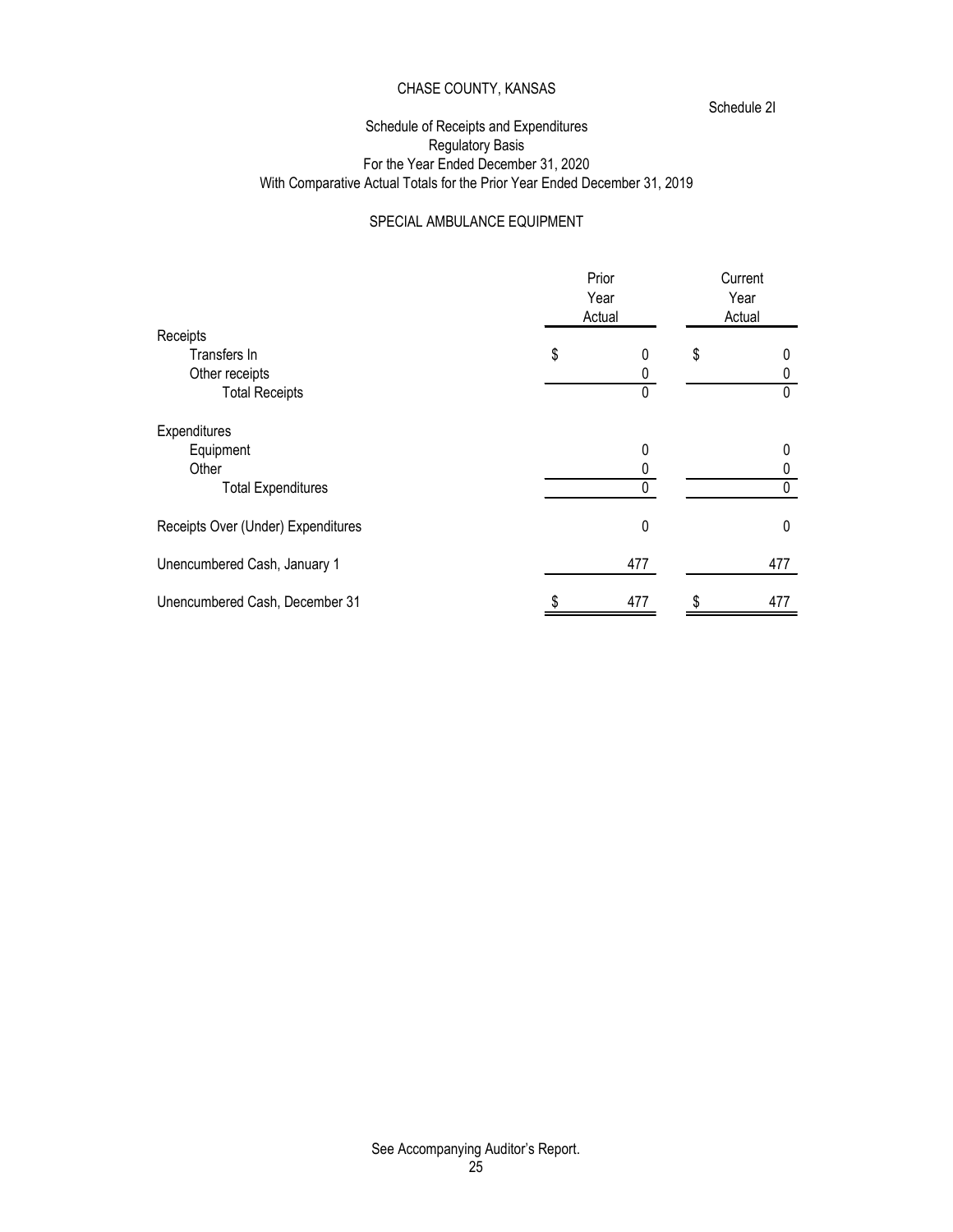Schedule 2J

## Schedule of Receipts and Expenditures-Actual and Budget Regulatory Basis For the Year Ended December 31, 2020 With Comparative Actual Totals for the Prior Year Ended December 31, 2019

#### FIRE DISTRICT NO. 1

|                                    |    |           |    |               |    | <b>Current Year</b>         |    |           |
|------------------------------------|----|-----------|----|---------------|----|-----------------------------|----|-----------|
| Prior<br>Year<br>Actual            |    | Actual    |    | <b>Budget</b> |    | Variance<br>Over<br>(Under) |    |           |
| Receipts                           |    |           |    |               |    |                             |    |           |
| Ad Valorem                         | \$ | 122,558   | \$ | 126,515       | \$ | 128,825                     | \$ | (2,310)   |
| Delinquent                         |    | 1,058     |    | 1,661         |    | 0                           |    | 1,661     |
| <b>Commercial Vehicle</b>          |    | 299       |    | 272           |    | 324                         |    | (52)      |
| Motor Vehicle                      |    | 7,812     |    | 7,752         |    | 7,168                       |    | 584       |
| Recreational Vehicle               |    | 165       |    | 163           |    | 156                         |    |           |
| Other Receipts                     |    | 68        |    | 0             |    | 0                           |    | 0         |
| <b>Total Receipts</b>              |    | 131,960   |    | 136,363       |    | 136,473                     |    | (110)     |
| Expenditures                       |    |           |    |               |    |                             |    |           |
| <b>Personal Services</b>           |    | 22,416    |    | 24,618        |    | 26,000                      |    | (1, 382)  |
| <b>Contractual Services</b>        |    | 26,648    |    | 21,388        |    | 27,000                      |    | (5,612)   |
| Commodities                        |    | 28,172    |    | 27,260        |    | 30,000                      |    | (2,740)   |
| Capital Outlay                     |    | 25,545    |    | 12,483        |    | 26,000                      |    | (13, 517) |
| Transfers out                      |    | 48,990    |    | 66,233        |    | 46,233                      |    | 20,000    |
| <b>Total Expenditures</b>          |    | 151,771   |    | 151,982       |    | 155,233                     |    | (3,251)   |
| Receipts Over (Under) Expenditures |    | (19, 811) |    | (15, 619)     | æ. | (18, 760)                   | \$ | 3,141     |
| Unencumbered Cash, January 1       |    | 44,335    |    | 24,524        |    |                             |    |           |
| Unencumbered Cash, December 31     |    | 24,524    | \$ | 8,905         |    |                             |    |           |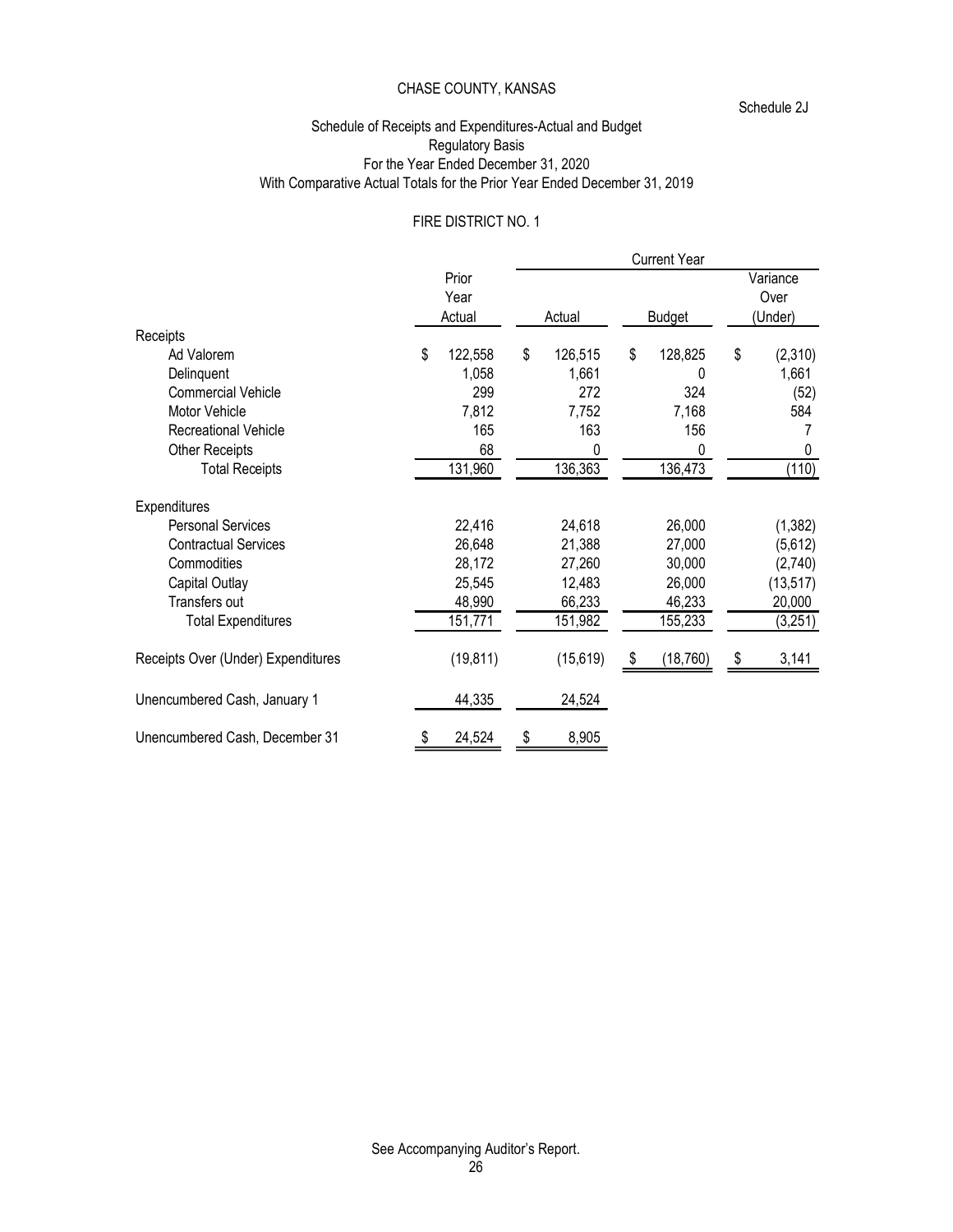Schedule 2K

#### Schedule of Receipts and Expenditures Regulatory Basis For the Year Ended December 31, 2020 With Comparative Actual Totals for the Prior Year Ended December 31, 2019

## FIRE DISTRICT NO. 1 - EQUIPMENT RESERVE

|                                    |    | Prior<br>Year<br>Actual | Current<br>Year<br>Actual |         |  |
|------------------------------------|----|-------------------------|---------------------------|---------|--|
| Receipts                           |    |                         |                           |         |  |
| Transfers In                       | \$ | 20,000                  | \$                        | 40,000  |  |
| Other receipts                     |    | 140                     |                           | 725     |  |
| <b>Total Receipts</b>              |    | 20,140                  |                           | 40,725  |  |
| Expenditures                       |    |                         |                           |         |  |
| Equipment                          |    | 6,000                   |                           |         |  |
| Other                              |    |                         |                           |         |  |
| <b>Total Expenditures</b>          |    | 6,000                   |                           |         |  |
| Receipts Over (Under) Expenditures |    | 14,140                  |                           | 40,725  |  |
| Unencumbered Cash, January 1       |    | 85,654                  |                           | 99,794  |  |
| Unencumbered Cash, December 31     |    | 99,794                  | \$                        | 140,519 |  |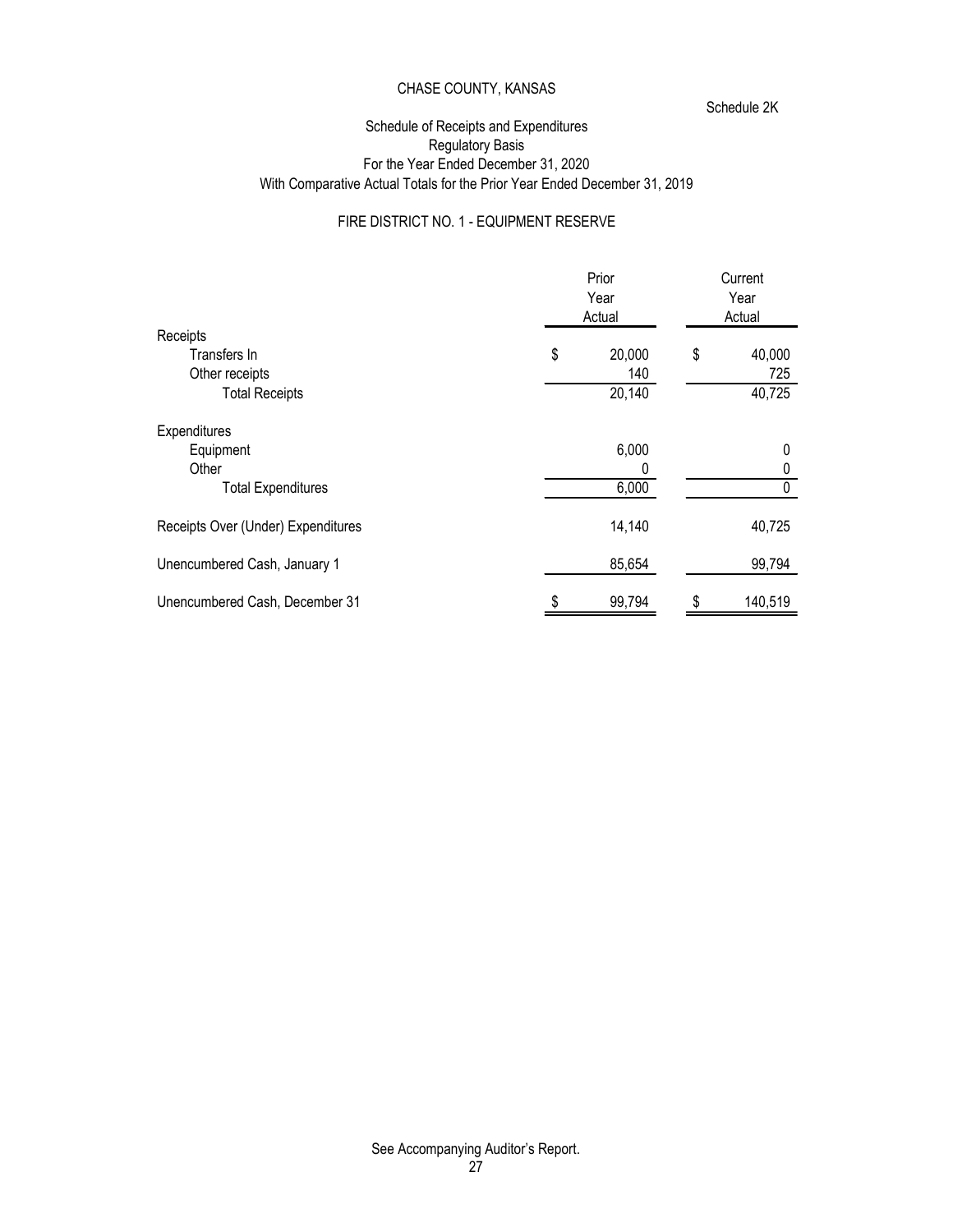Schedule 2L

## Schedule of Receipts and Expenditures Regulatory Basis For the Year Ended December 31, 2020 With Comparative Actual Totals for the Prior Year Ended December 31, 2019

# FIRE DISTRICT NO. 1 - BUILDING

|                                    |    | Prior<br>Year<br>Actual | Current<br>Year<br>Actual |           |  |
|------------------------------------|----|-------------------------|---------------------------|-----------|--|
| Receipts                           |    |                         |                           |           |  |
| Transfers In                       | \$ | 28,990                  | \$                        | 26,233    |  |
| Other receipts                     |    | 0                       |                           |           |  |
| <b>Total Receipts</b>              |    | 28,990                  |                           | 26,233    |  |
| Expenditures                       |    |                         |                           |           |  |
| <b>Buildings</b>                   |    | 8,420                   |                           | 85,785    |  |
| Other                              |    | 0                       |                           |           |  |
| <b>Total Expenditures</b>          |    | 8,420                   |                           | 85,785    |  |
| Receipts Over (Under) Expenditures |    | 20,570                  |                           | (59, 552) |  |
| Unencumbered Cash, January 1       |    | 162,172                 |                           | 182,742   |  |
| Unencumbered Cash, December 31     |    | 182,742                 | \$                        | 123,190   |  |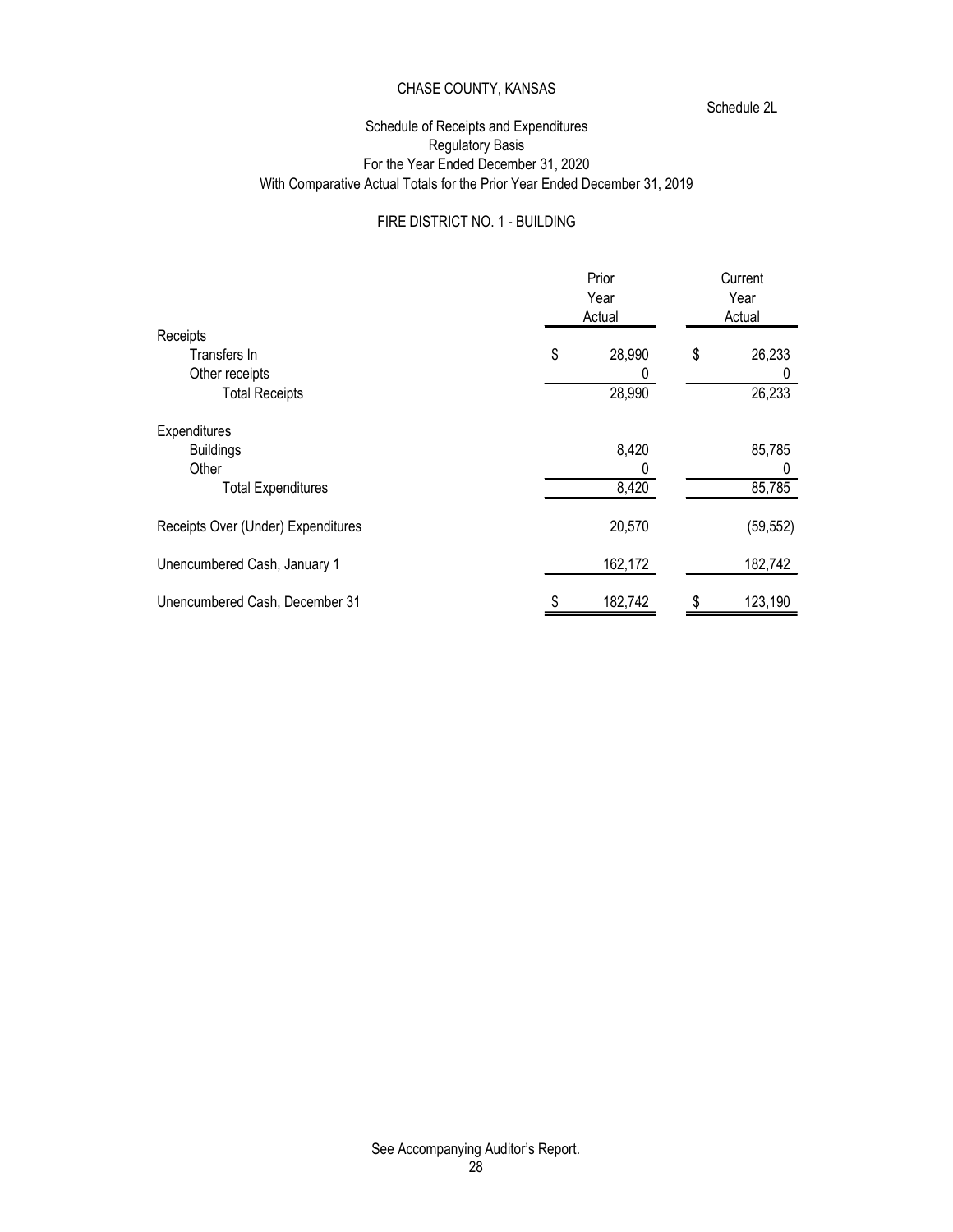Schedule 2M

## Schedule of Receipts and Expenditures-Actual and Budget Regulatory Basis For the Year Ended December 31, 2020 With Comparative Actual Totals for the Prior Year Ended December 31, 2019

## COUNTY HEALTH

|                                     |                         |        |           |               | <b>Current Year</b> |                             |           |
|-------------------------------------|-------------------------|--------|-----------|---------------|---------------------|-----------------------------|-----------|
|                                     | Prior<br>Year<br>Actual | Actual |           | <b>Budget</b> |                     | Variance<br>Over<br>(Under) |           |
| Receipts                            |                         |        |           |               |                     |                             |           |
| Ad Valorem                          | \$<br>53,432            | \$     | 28,378    | \$            | 28,752              | \$                          | (374)     |
| Neighborhood Revitalization Rebates | (381)                   |        | (185)     |               | (186)               |                             |           |
| Delinquent                          | 448                     |        | 745       |               | 0                   |                             | 745       |
| <b>Commercial Vehicle</b>           | 121                     |        | 114       |               | 77                  |                             | 37        |
| Motor Vehicle                       | 3,170                   |        | 3,236     |               | 1,720               |                             | 1,516     |
| Recreational Vehicle                | 66                      |        | 68        |               | 0                   |                             | 68        |
| Fees & Donations                    | 37,728                  |        | 49,238    |               | O                   |                             | 49,238    |
| <b>Total Receipts</b>               | 94,584                  |        | 81,594    |               | 30,363              |                             | 51,231    |
| Expenditures                        |                         |        |           |               |                     |                             |           |
| <b>Personal Services</b>            | 46,376                  |        | 9,728     |               | 0                   |                             | 9,728     |
| <b>Contractual Services</b>         | 43,897                  |        | 83,674    |               | 30,400              |                             | 53,274    |
| Commodities                         | 631                     |        | 156       |               | 0                   |                             | 156       |
| Adjustment for budget credits       | 0                       |        | 0         |               | 49,238              |                             | (49, 238) |
| <b>Total Expenditures</b>           | 90,904                  |        | 93,558    |               | 79,638              |                             | 13,920    |
| Receipts Over (Under) Expenditures  | 3,680                   |        | (11, 964) | S.            | (49, 275)           | \$                          | 37,311    |
| Unencumbered Cash, January 1        | 8,332                   |        | 12,012    |               |                     |                             |           |
| Unencumbered Cash, December 31      | 12,012                  |        | 48        |               |                     |                             |           |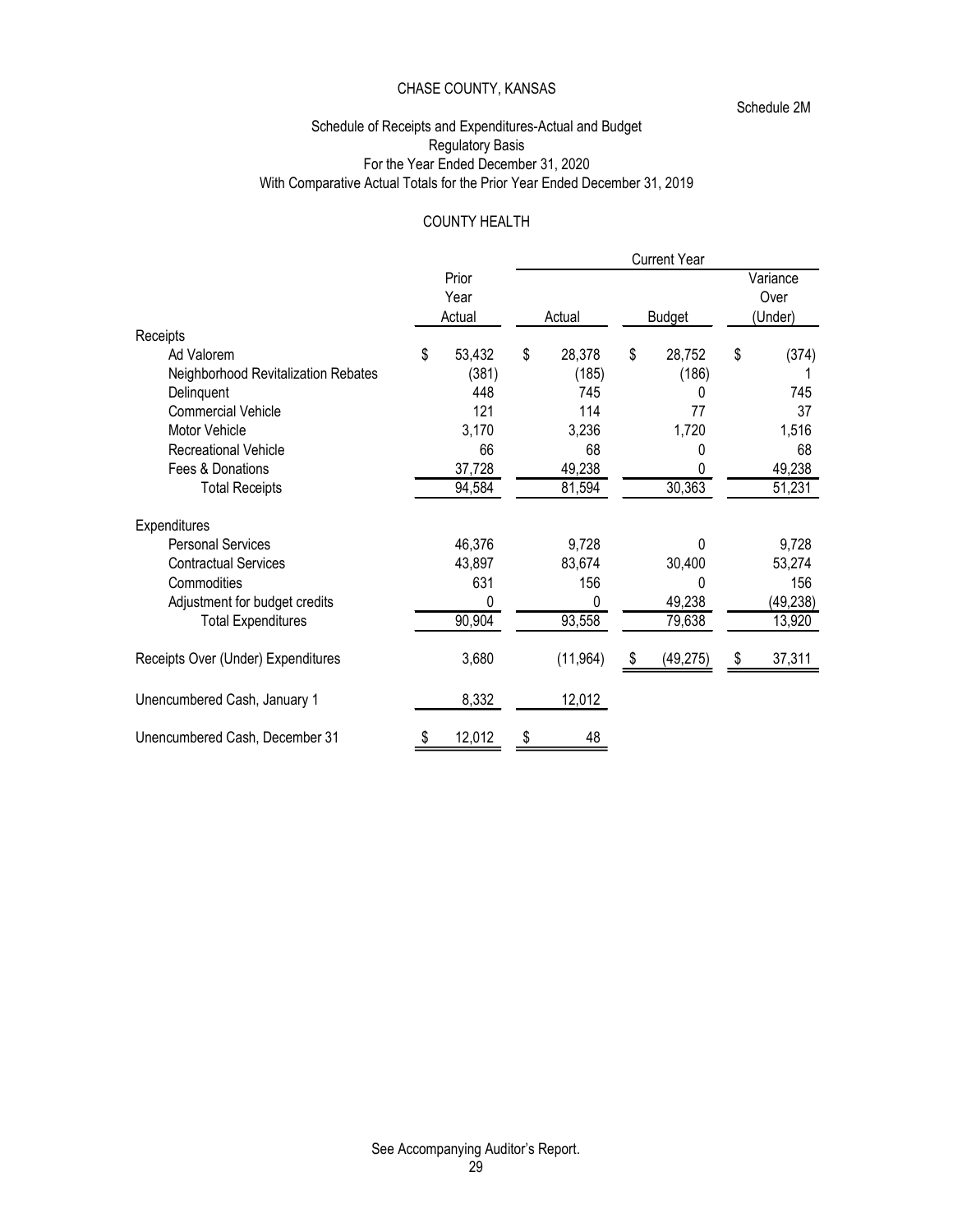Schedule 2N

## Schedule of Receipts and Expenditures-Actual and Budget Regulatory Basis For the Year Ended December 31, 2020 With Comparative Actual Totals for the Prior Year Ended December 31, 2019

# SERVICE PROGRAM FOR THE ELDERLY

|                                     |               |              | <b>Current Year</b> |                  |
|-------------------------------------|---------------|--------------|---------------------|------------------|
|                                     | Prior<br>Year |              |                     | Variance<br>Over |
|                                     | Actual        | Actual       | <b>Budget</b>       | (Under)          |
| Receipts                            |               |              |                     |                  |
| Ad Valorem                          | \$<br>52,472  | \$<br>85,153 | \$<br>86,579        | \$<br>(1, 426)   |
| Neighborhood Revitalization Rebates | (373)         | (561)        | (563)               | 2                |
| Delinquent                          | 622           | 915          | 0                   | 915              |
| <b>Commercial Vehicle</b>           | 117           | 111          | 75                  | 36               |
| Motor Vehicle                       | 3,407         | 3,139        | 1,684               | 1,455            |
| <b>Recreational Vehicle</b>         | 71            | 66           | 36                  | 30               |
| Fees & Donations                    | 38,996        | 52,503       | 33,000              | 19,503           |
| <b>Total Receipts</b>               | 95,312        | 141,326      | 120,811             | 20,515           |
| Expenditures                        |               |              |                     |                  |
| <b>Personal Services</b>            | 105,145       | 110,564      | 114,800             | (4,236)          |
| <b>Contractual Services</b>         | 16,840        | 15,917       | 18,000              | (2,083)          |
| Commodities                         | 8,994         | 7,565        | 10,000              | (2, 435)         |
| <b>Total Expenditures</b>           | 130,979       | 134,046      | 142,800             | (8, 754)         |
| Receipts Over (Under) Expenditures  | (35, 667)     | 7,280        | (21, 989)           | 29,269           |
| Unencumbered Cash, January 1        | 61,948        | 26,281       |                     |                  |
| Unencumbered Cash, December 31      | 26,281        | \$<br>33,561 |                     |                  |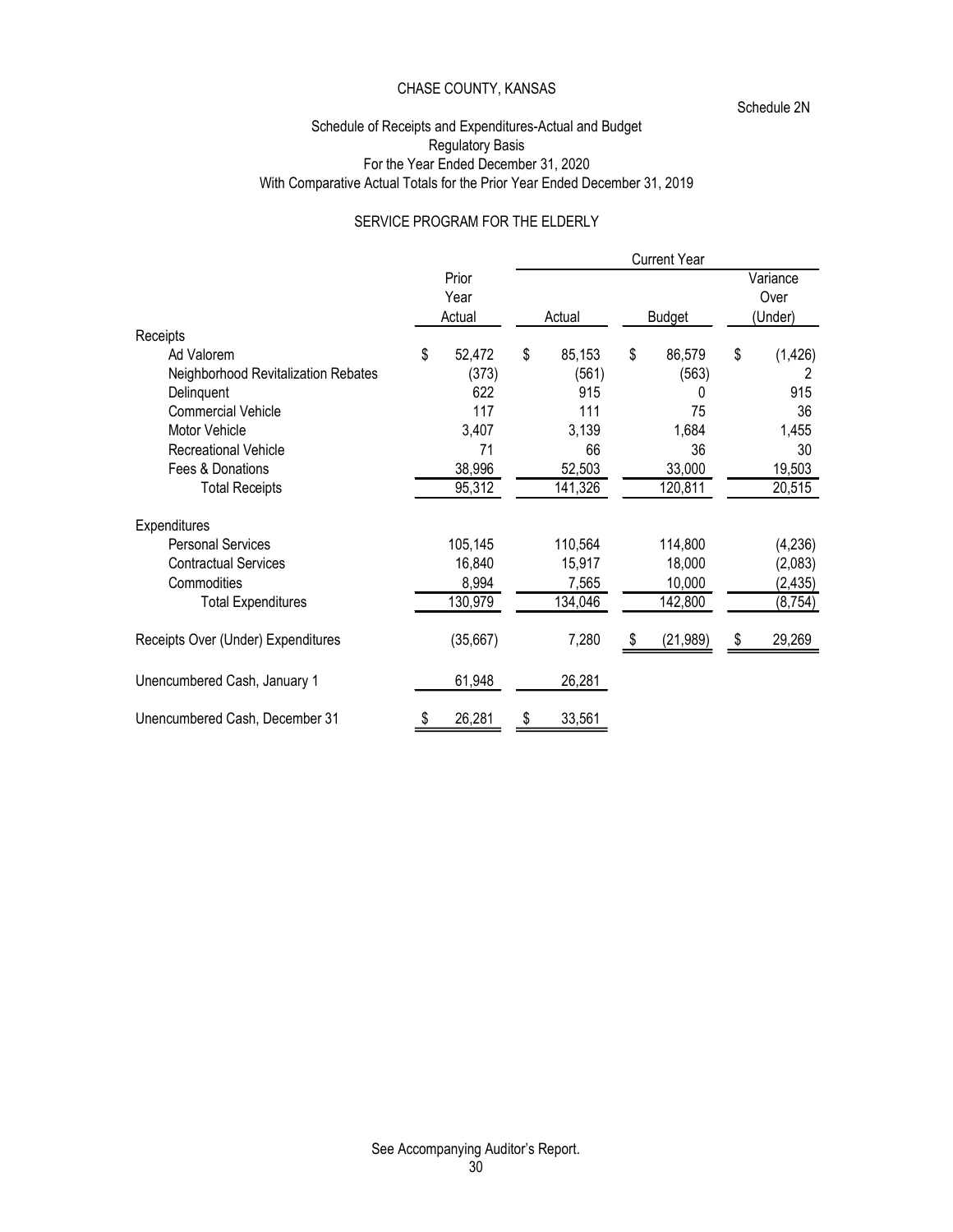Schedule 2O

## Schedule of Receipts and Expenditures-Actual and Budget Regulatory Basis For the Year Ended December 31, 2020 With Comparative Actual Totals for the Prior Year Ended December 31, 2019

# ROAD AND BRIDGE

|                                     |               |                 | <b>Current Year</b> |                 |
|-------------------------------------|---------------|-----------------|---------------------|-----------------|
|                                     | Prior         |                 |                     | Variance        |
|                                     | Year          |                 |                     | Over            |
|                                     | Actual        | Actual          | <b>Budget</b>       | (Under)         |
| Receipts                            |               |                 |                     |                 |
| Ad Valorem                          | 996,386<br>\$ | 1,189,898<br>\$ | 1,209,708<br>\$     | (19, 810)<br>\$ |
| Neighborhood Revitalization Rebates | (7, 125)      | (7, 828)        | (7, 853)            | 25              |
| Delinquent                          | 6,765         | 12,515          | 0                   | 12,515          |
| <b>Commercial Vehicle</b>           | 1,976         | 2,118           | 1,442               | 676             |
| Motor Vehicle                       | 49,561        | 58,480          | 32,153              | 26,327          |
| <b>Recreational Vehicle</b>         | 1,039         | 1,243           | 694                 | 549             |
| State of KS                         | 284,195       | 230,602         | 230,000             | 602             |
| Other Receipts                      | 7,990         | 745             | 0                   | 745             |
| <b>Total Receipts</b>               | 1,340,787     | 1,487,773       | 1,466,144           | 21,629          |
| Expenditures                        |               |                 |                     |                 |
| <b>Personal Services</b>            | 384,400       | 432,570         | 412,000             | 20,570          |
| <b>Contractual Services</b>         | 18,325        | 134,383         | 25,000              | 109,383         |
| Commodities                         | 571,280       | 547,774         | 793,178             | (245, 404)      |
| Capital outlay                      | 207,000       | 1,602           | 214,000             | (212, 398)      |
| Transfer out                        | 100,000       | 325,000         | 0                   | 325,000         |
| <b>Total Expenditures</b>           | ,281,005      | 1,441,329       | 1,444,178           | (2,849)         |
| Receipts Over (Under) Expenditures  | 59,782        | 46,444          | 21,966<br>-SS       | 24,478<br>\$    |
| Unencumbered Cash, January 1        | 27,402        | 87,184          |                     |                 |
| Unencumbered Cash, December 31      | 87,184<br>\$  | 133,628<br>\$   |                     |                 |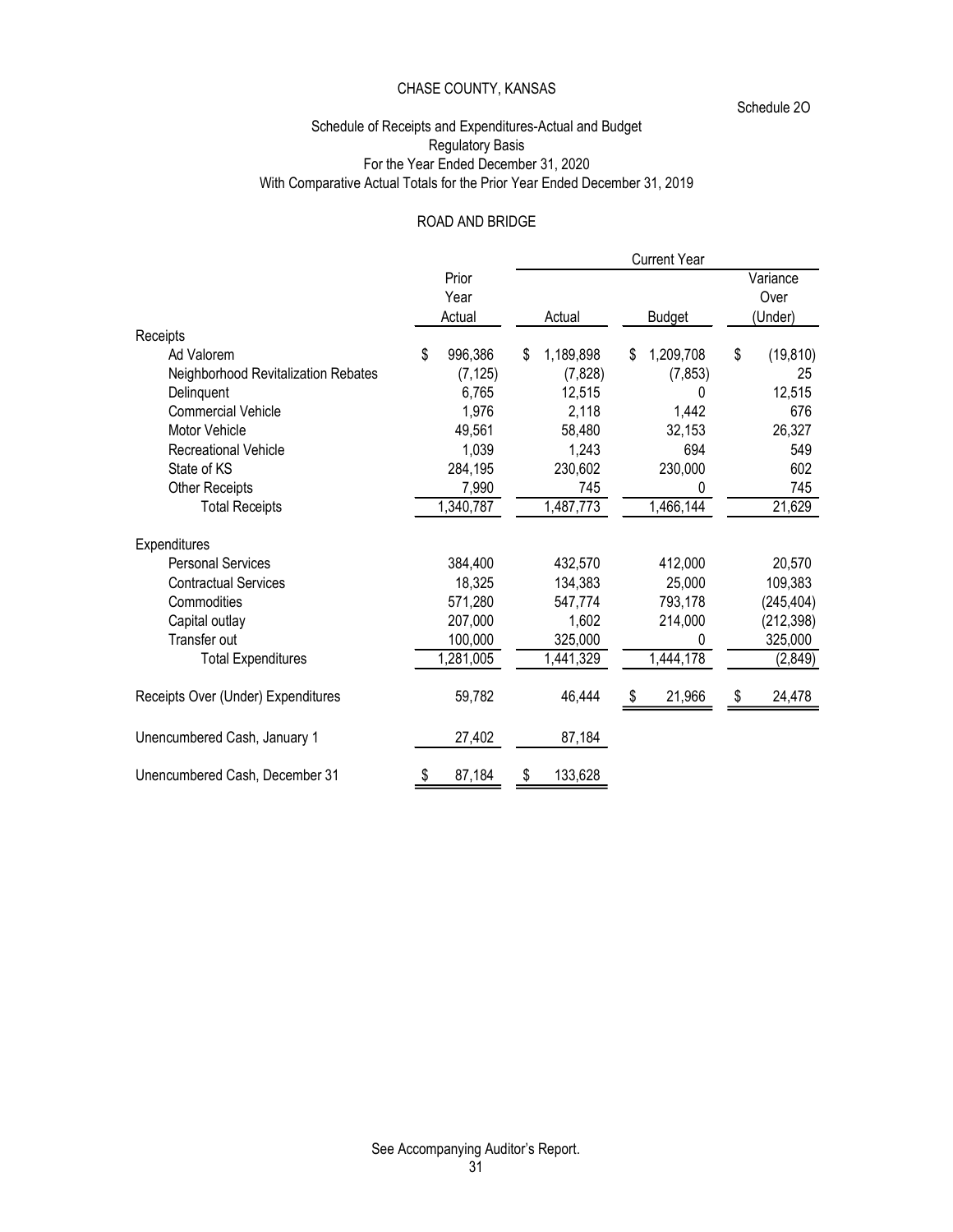Schedule 2P

## Schedule of Receipts and Expenditures-Actual and Budget Regulatory Basis For the Year Ended December 31, 2020 With Comparative Actual Totals for the Prior Year Ended December 31, 2019

#### SPECIAL BRIDGE

|                                     |                         |               | <b>Current Year</b> |                             |
|-------------------------------------|-------------------------|---------------|---------------------|-----------------------------|
|                                     | Prior<br>Year<br>Actual | Actual        | <b>Budget</b>       | Variance<br>Over<br>(Under) |
| Receipts                            |                         |               |                     |                             |
| Ad Valorem                          | 105,481<br>\$           | \$<br>109,435 | \$<br>111,151       | \$<br>(1,716)               |
| Neighborhood Revitalization Rebates | (746)                   | (719)         | (712)               | (7)                         |
| Delinquent                          | 1,398                   | 1,982         | 0                   | 1,982                       |
| <b>Commercial Vehicle</b>           | 237                     | 222           | 151                 | 71                          |
| Motor Vehicle                       | 7,892                   | 6,279         | 3,367               | 2,912                       |
| Recreational Vehicle                | 164                     | 132           | 73                  | 59                          |
| Other Receipts                      | 0                       | 0             | O                   |                             |
| <b>Total Receipts</b>               | 114,426                 | 117,331       | 114,030             | 3,301                       |
| Expenditures                        |                         |               |                     |                             |
| Bridge projects                     | 254,325                 | 78,549        | 114,021             | (35, 472)                   |
| Transfer out                        |                         | 28,500        | N                   | 28,500                      |
| <b>Total Expenditures</b>           | 254,325                 | 107,049       | 114,021             | (6, 972)                    |
| Receipts Over (Under) Expenditures  | (139, 899)              | 10,282        | 9                   | 10,273                      |
| Unencumbered Cash, January 1        | 139,899                 | 0             |                     |                             |
| Unencumbered Cash, December 31      | 0                       | 10,282        |                     |                             |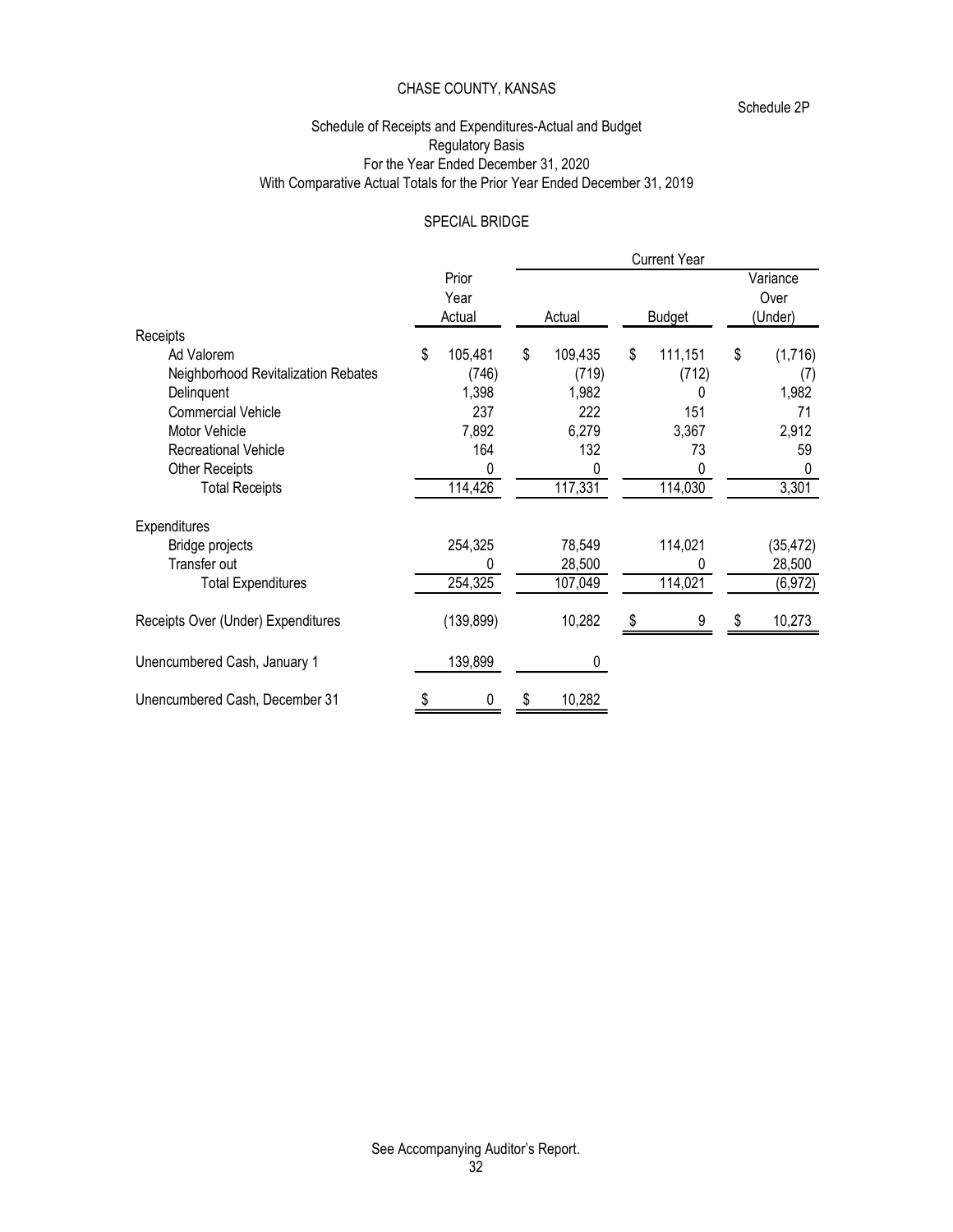Schedule 2Q

## Schedule of Receipts and Expenditures-Actual and Budget Regulatory Basis For the Year Ended December 31, 2020 With Comparative Actual Totals for the Prior Year Ended December 31, 2019

## SPECIAL ROAD

|                                     |                         |               |    | <b>Current Year</b> |                             |
|-------------------------------------|-------------------------|---------------|----|---------------------|-----------------------------|
|                                     | Prior<br>Year<br>Actual | Actual        |    | <b>Budget</b>       | Variance<br>Over<br>(Under) |
| Receipts                            |                         |               |    |                     |                             |
| Ad Valorem                          | 105,338<br>\$           | \$<br>109,435 | \$ | 111,151             | \$<br>(1,716)               |
| Neighborhood Revitalization Rebates | (746)                   | (719)         |    | (721)               | 2                           |
| Delinquent                          | 1,354                   | 1,933         |    | 0                   | 1,933                       |
| <b>Commercial Vehicle</b>           | 236                     | 222           |    | 151                 | 71                          |
| Motor Vehicle                       | 7,605                   | 6,279         |    | 3,367               | 2,912                       |
| <b>Recreational Vehicle</b>         | 159                     | 132           |    | 73                  | 59                          |
| State of Kansas                     | 0                       | 40,073        |    | 0                   | 40,073                      |
| Other                               | 0                       | 1,902         |    | 0                   | 1,902                       |
| <b>Total Receipts</b>               | 113,946                 | 159,257       |    | 114,021             | 45,236                      |
| Expenditures                        |                         |               |    |                     |                             |
| Roads                               | 252,533                 | 120,604       |    | 188,654             | (68,050)                    |
| Transfer out                        | 20,000                  | 40,073        |    | 0                   | 40,073                      |
| <b>Total Expenditures</b>           | 272,533                 | 160,677       |    | 188,654             | (27, 977)                   |
| Receipts Over (Under) Expenditures  | (158, 587)              | (1, 420)      | Ъ  | (74, 633)           | \$<br>73,213                |
| Unencumbered Cash, January 1        | 162,956                 | 4,369         |    |                     |                             |
| Unencumbered Cash, December 31      | 4,369                   | \$<br>2,949   |    |                     |                             |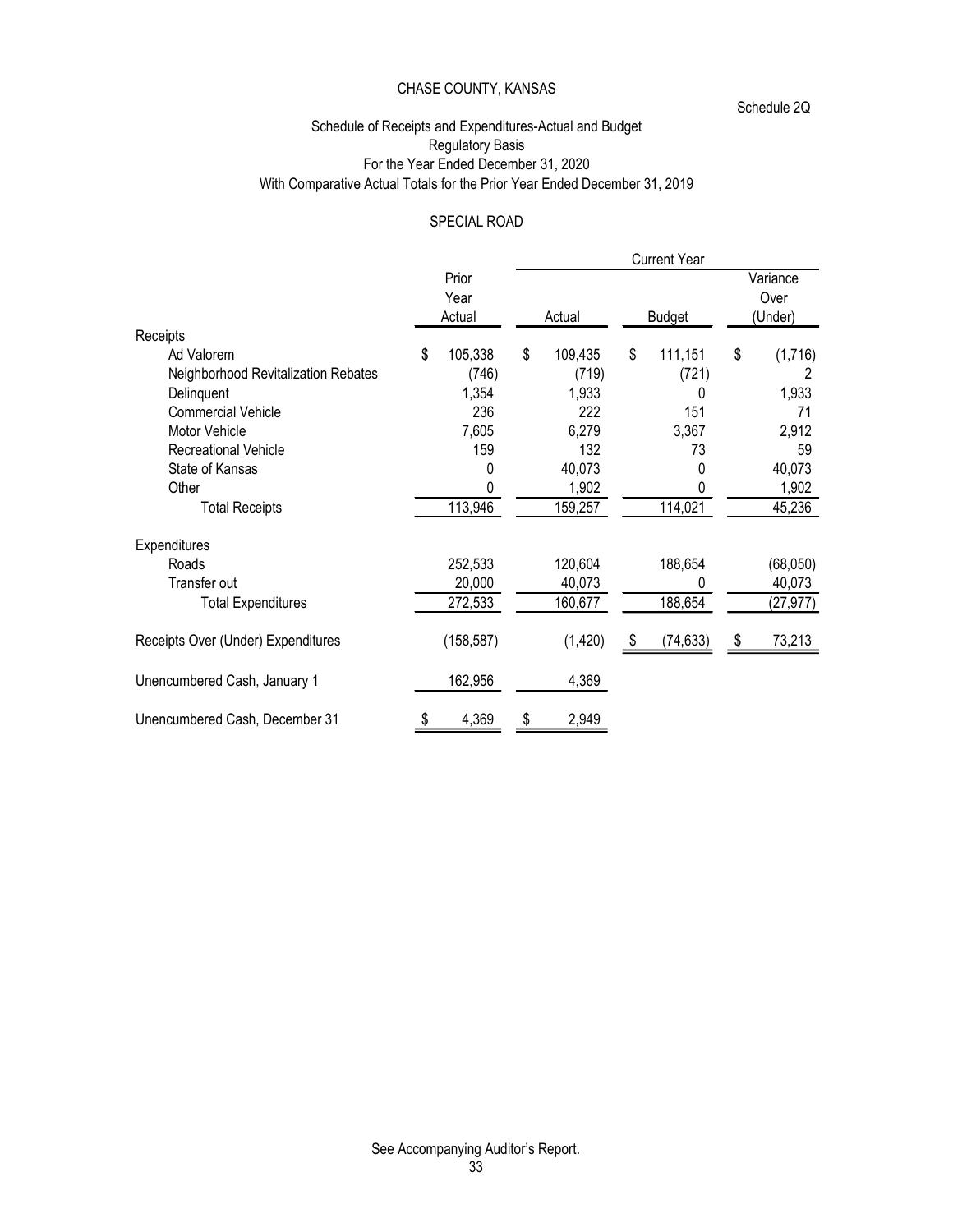Schedule 2R

## Schedule of Receipts and Expenditures Regulatory Basis For the Year Ended December 31, 2020 With Comparative Actual Totals for the Prior Year Ended December 31, 2019

# ROAD MACHINERY & BRIDGE BUILDING

|                                    | Prior<br>Year<br>Actual | Current<br>Year<br>Actual |         |  |
|------------------------------------|-------------------------|---------------------------|---------|--|
| Receipts                           |                         |                           |         |  |
| Transfers In                       | \$<br>120,000           | \$                        | 393,573 |  |
| Other receipts                     | 10,891                  |                           | 9,827   |  |
| <b>Total Receipts</b>              | 130,891                 |                           | 403,400 |  |
| Expenditures                       |                         |                           |         |  |
| Equipment & bridge                 | 470,797                 |                           | 117,175 |  |
| Other                              | 0                       |                           |         |  |
| <b>Total Expenditures</b>          | 470,797                 |                           | 117,175 |  |
| Receipts Over (Under) Expenditures | (339, 906)              |                           | 286,225 |  |
| Unencumbered Cash, January 1       | 552,370                 |                           | 212,464 |  |
| Unencumbered Cash, December 31     | 212,464                 | \$                        | 498,689 |  |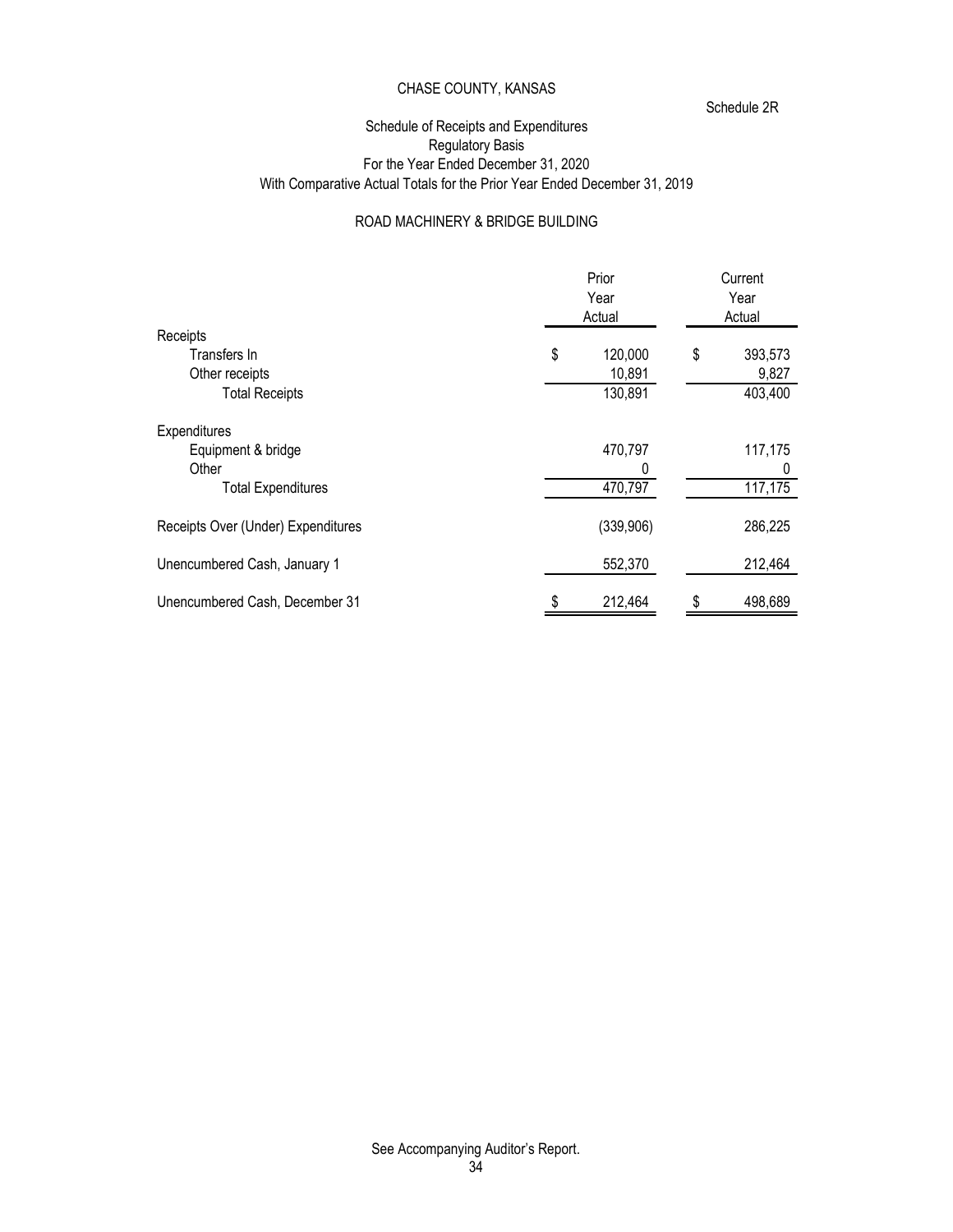Schedule 2S

## Schedule of Receipts and Expenditures-Actual and Budget Regulatory Basis For the Year Ended December 31, 2020 With Comparative Actual Totals for the Prior Year Ended December 31, 2019

## COUNTY FAIR BUILDING

|                                     |                         |                | <b>Current Year</b> |    |                             |
|-------------------------------------|-------------------------|----------------|---------------------|----|-----------------------------|
|                                     | Prior<br>Year<br>Actual | Actual         | <b>Budget</b>       |    | Variance<br>Over<br>(Under) |
| Receipts                            |                         |                |                     |    |                             |
| Ad Valorem                          | \$<br>1,554             | \$<br>1,370    | \$<br>1,405         | \$ | (35)                        |
| Neighborhood Revitalization Rebates | (10)                    | (9)            | (9)                 |    |                             |
| Delinquent                          | 13                      | 22             | 0                   |    | 22                          |
| <b>Commercial Vehicle</b>           | 3                       | 3              | $\overline{2}$      |    |                             |
| Motor Vehicle                       |                         | 89             | 47                  |    | 42                          |
| Recreational Vehicle                |                         | $\overline{2}$ |                     |    |                             |
| Other Receipts                      |                         | 0              |                     |    |                             |
| <b>Total Receipts</b>               | 1,562                   | 1,477          | 1,446               |    | $\overline{31}$             |
| Expenditures                        |                         |                |                     |    |                             |
| Appropriation                       | 1,550                   | 1,550          | 1,550               |    | 0                           |
| <b>Total Expenditures</b>           | 1,550                   | 1,550          | 1,550               |    |                             |
| Receipts Over (Under) Expenditures  | 12                      | (73)           | (104)               | S  | 31                          |
| Unencumbered Cash, January 1        | 104                     | 116            |                     |    |                             |
| Unencumbered Cash, December 31      | 116                     | 43             |                     |    |                             |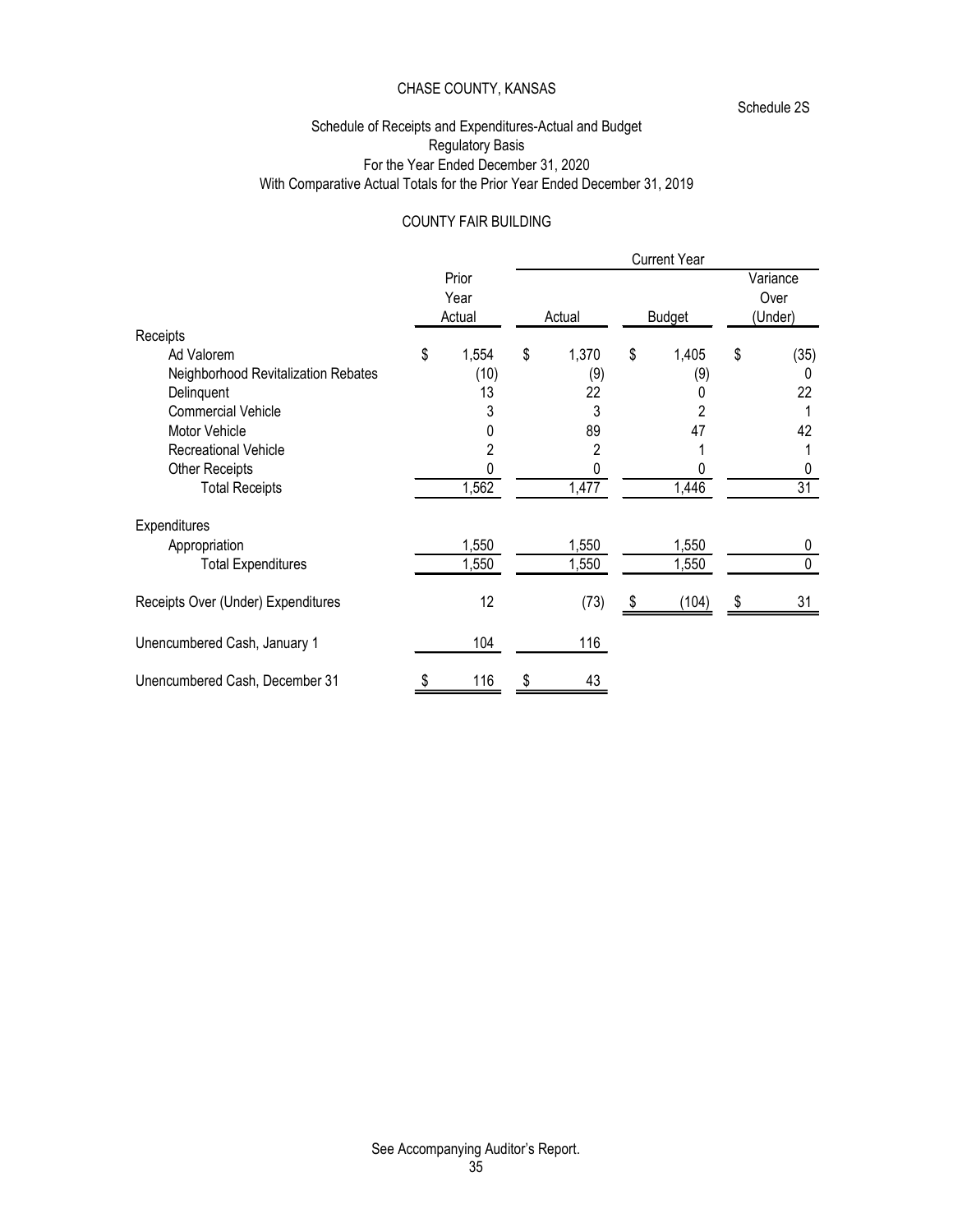Schedule 2T

## Schedule of Receipts and Expenditures-Actual and Budget Regulatory Basis For the Year Ended December 31, 2020 With Comparative Actual Totals for the Prior Year Ended December 31, 2019

## MENTAL HEALTH

|                                     |                         |             |    | <b>Current Year</b> |    |                             |
|-------------------------------------|-------------------------|-------------|----|---------------------|----|-----------------------------|
|                                     | Prior<br>Year<br>Actual | Actual      |    | <b>Budget</b>       |    | Variance<br>Over<br>(Under) |
| Receipts                            |                         |             |    |                     |    |                             |
| Ad Valorem                          | \$<br>4,269             | \$<br>6,272 | \$ | 6,399               | \$ | (127)                       |
| Neighborhood Revitalization Rebates | (31)                    | (41)        |    | (42)                |    |                             |
| Delinquent                          | 27                      | 52          |    |                     |    | 52                          |
| <b>Commercial Vehicle</b>           |                         | 9           |    | 6                   |    | 3                           |
| Motor Vehicle                       | 173                     | 237         |    | 137                 |    | 100                         |
| Recreational Vehicle                | 4                       | 5           |    | 3                   |    | 2                           |
| Other Receipts                      |                         |             |    |                     |    |                             |
| <b>Total Receipts</b>               | 4,449                   | 6,534       |    | 6,503               |    | $\overline{31}$             |
| Expenditures                        |                         |             |    |                     |    |                             |
| Mental Health                       | 4,421                   | 6,600       |    | 6,600               |    | 0                           |
| <b>Total Expenditures</b>           | 4,421                   | 6,600       |    | 6,600               |    | 0                           |
| Receipts Over (Under) Expenditures  | 28                      | (66)        | æ. | (97)                | S  | 31                          |
| Unencumbered Cash, January 1        | 52                      | 80          |    |                     |    |                             |
| Unencumbered Cash, December 31      | \$<br>80                | 14          |    |                     |    |                             |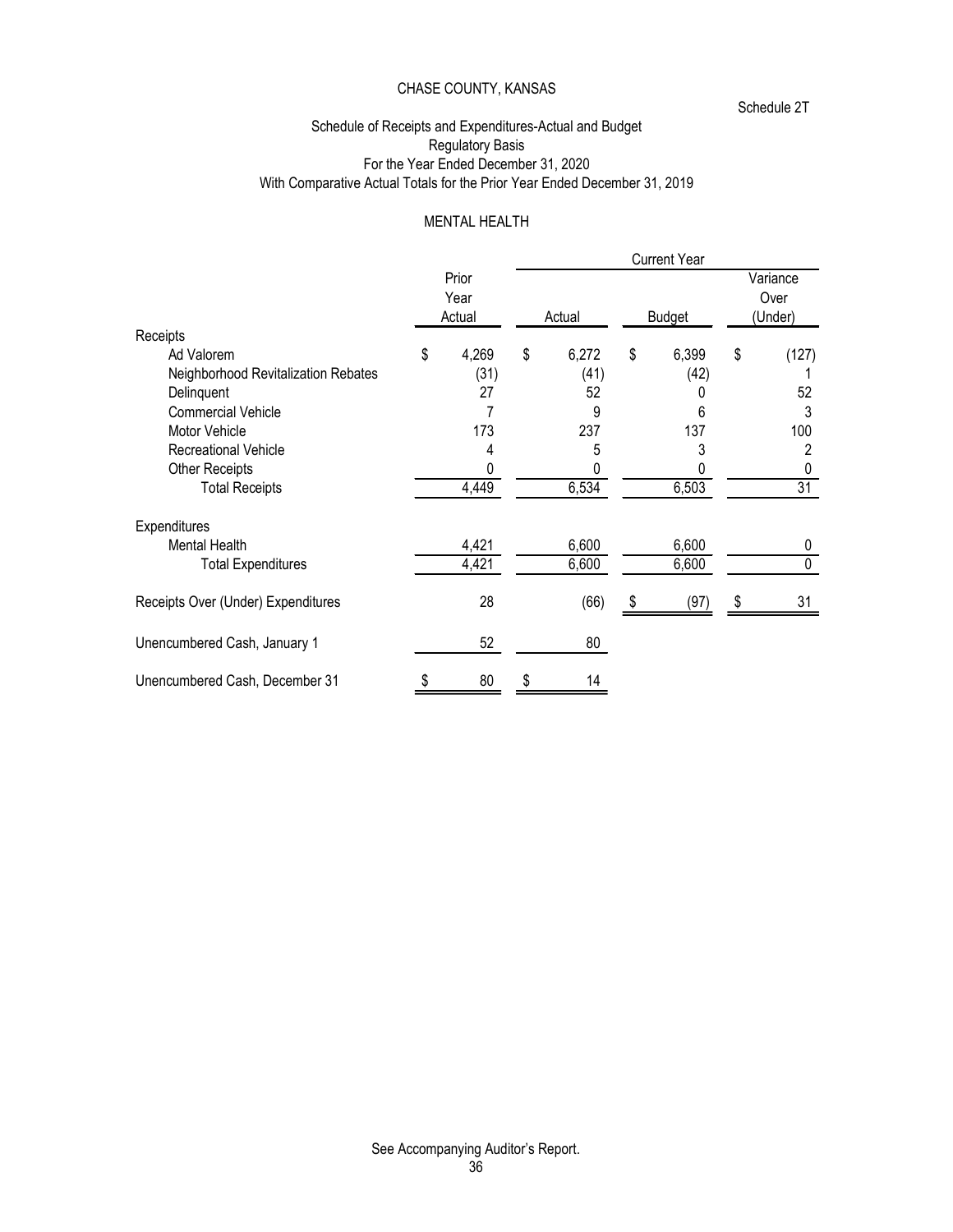Schedule 2U

## Schedule of Receipts and Expenditures-Actual and Budget Regulatory Basis For the Year Ended December 31, 2020 With Comparative Actual Totals for the Prior Year Ended December 31, 2019

#### SPECIAL PARKS & RECREATION

|                                    |                         |    |        | <b>Current Year</b> |    |                             |
|------------------------------------|-------------------------|----|--------|---------------------|----|-----------------------------|
|                                    | Prior<br>Year<br>Actual |    | Actual | <b>Budget</b>       |    | Variance<br>Over<br>(Under) |
| Receipts                           |                         |    |        |                     |    |                             |
| Liquor Tax                         | \$<br>919               | \$ | 674    | \$<br>1,000         | \$ | (326)                       |
| Other                              | 0                       |    | 0      |                     |    |                             |
| <b>Total Receipts</b>              | 919                     |    | 674    | 1,000               |    | (326)                       |
| Expenditures                       |                         |    |        |                     |    |                             |
| Parks & Recreation                 | 0                       |    | 0      | 10,470              |    | (10, 470)                   |
| Other                              |                         |    |        |                     |    |                             |
| <b>Total Expenditures</b>          | 0                       |    |        | 10,470              |    | (10, 470)                   |
| Receipts Over (Under) Expenditures | 919                     |    | 674    | (9,470)             | S  | 10,144                      |
| Unencumbered Cash, January 1       | 8,470                   |    | 9,389  |                     |    |                             |
| Unencumbered Cash, December 31     | 9,389                   | S  | 10,063 |                     |    |                             |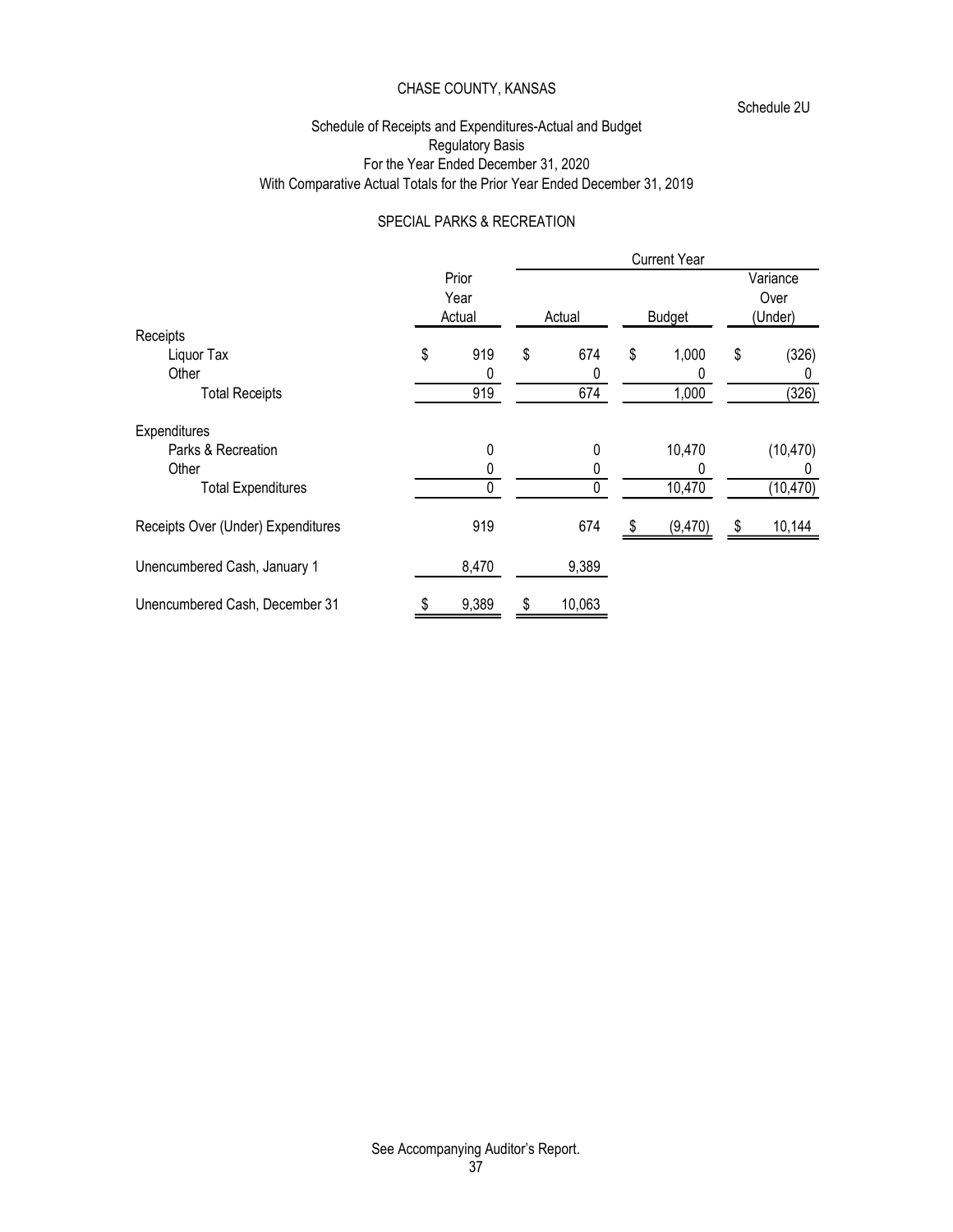Schedule 2V

## Schedule of Receipts and Expenditures-Actual and Budget Regulatory Basis For the Year Ended December 31, 2020 With Comparative Actual Totals for the Prior Year Ended December 31, 2019

#### SPECIAL ALCOHOL

|                                    |                         |             | <b>Current Year</b> |    |                             |
|------------------------------------|-------------------------|-------------|---------------------|----|-----------------------------|
|                                    | Prior<br>Year<br>Actual | Actual      | <b>Budget</b>       |    | Variance<br>Over<br>(Under) |
| Receipts                           |                         |             |                     |    |                             |
| Liquor Tax                         | \$<br>1,765             | \$<br>1,332 | \$<br>2,000         | \$ | (668)                       |
| Other                              |                         | 0           | 0                   |    |                             |
| <b>Total Receipts</b>              | 1,765                   | 1,332       | 2,000               |    | (668)                       |
| Expenditures                       |                         |             |                     |    |                             |
| <b>Contractual Services</b>        | 0                       | 0           | 7,369               |    | (7,369)                     |
| Other                              |                         |             | 0                   |    |                             |
| <b>Total Expenditures</b>          |                         |             | 7,369               |    | (7, 369)                    |
| Receipts Over (Under) Expenditures | 1,765                   | 1,332       | (5,369)             | S  | 6,701                       |
| Unencumbered Cash, January 1       | 3,369                   | 5,134       |                     |    |                             |
| Unencumbered Cash, December 31     | 5,134                   | \$<br>6,466 |                     |    |                             |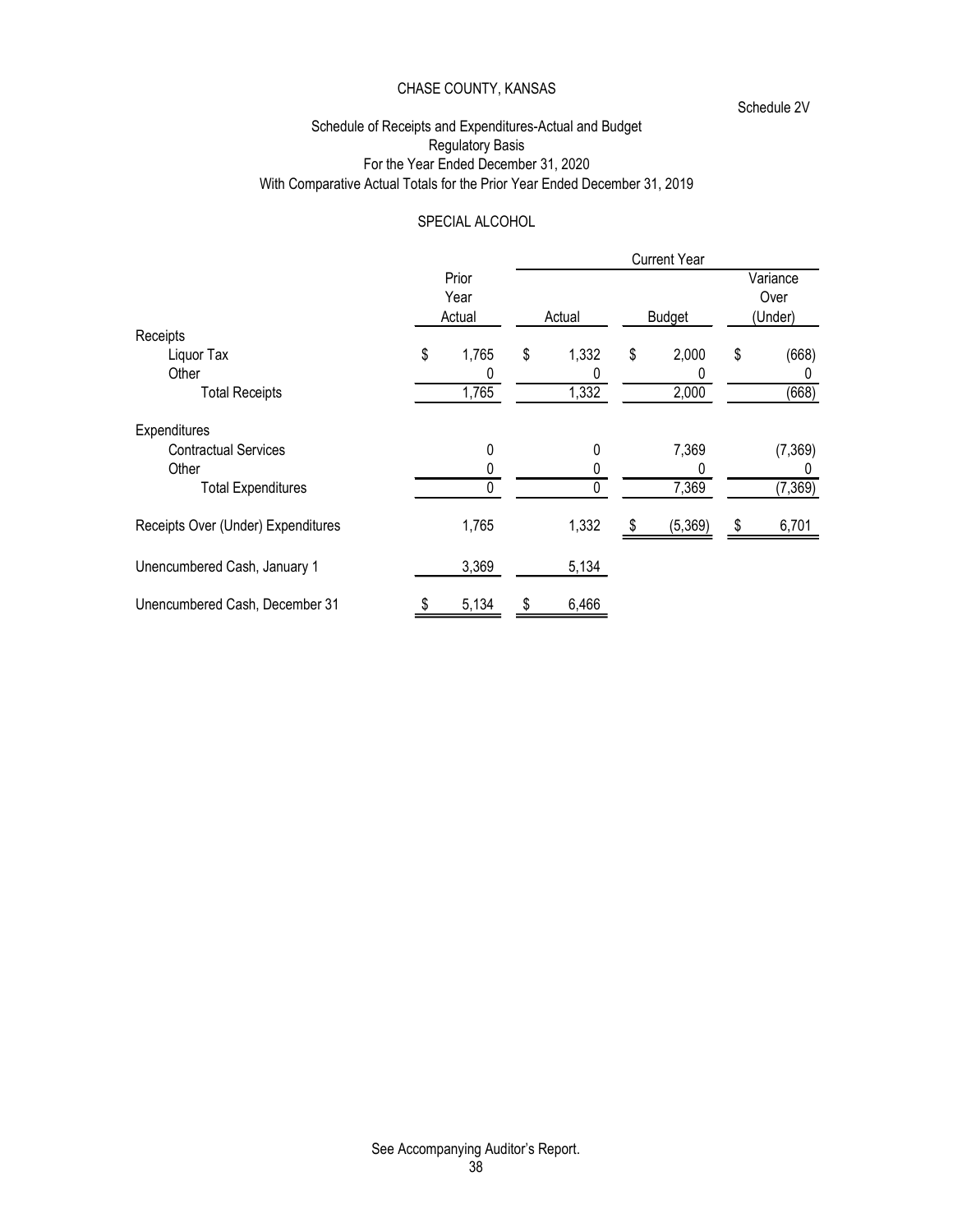Schedule 2W

## Schedule of Receipts and Expenditures-Actual and Budget Regulatory Basis For the Year Ended December 31, 2020 With Comparative Actual Totals for the Prior Year Ended December 31, 2019

#### TOURISM, CONVENTION, & PROMOTION

|                                    |                         |              |   | <b>Current Year</b> |                             |
|------------------------------------|-------------------------|--------------|---|---------------------|-----------------------------|
|                                    | Prior<br>Year<br>Actual | Actual       |   | <b>Budget</b>       | Variance<br>Over<br>(Under) |
| Receipts                           |                         |              |   |                     |                             |
| Guest Tax                          | \$<br>26,168            | \$<br>25,065 | S | 25,000              | \$<br>65                    |
| Other                              | 0                       |              |   |                     |                             |
| <b>Total Receipts</b>              | 26,168                  | 25,065       |   | 25,000              | 65                          |
| Expenditures                       |                         |              |   |                     |                             |
| <b>Contractual Services</b>        | 15,000                  | 30,000       |   | 30,000              | 0                           |
| Other                              | 0                       | 0            |   |                     |                             |
| <b>Total Expenditures</b>          | 15,000                  | 30,000       |   | 30,000              |                             |
| Receipts Over (Under) Expenditures | 11,168                  | (4, 935)     |   | (5,000)             | \$<br>65                    |
| Unencumbered Cash, January 1       | 14,126                  | 25,294       |   |                     |                             |
| Unencumbered Cash, December 31     | 25,294                  | \$<br>20,359 |   |                     |                             |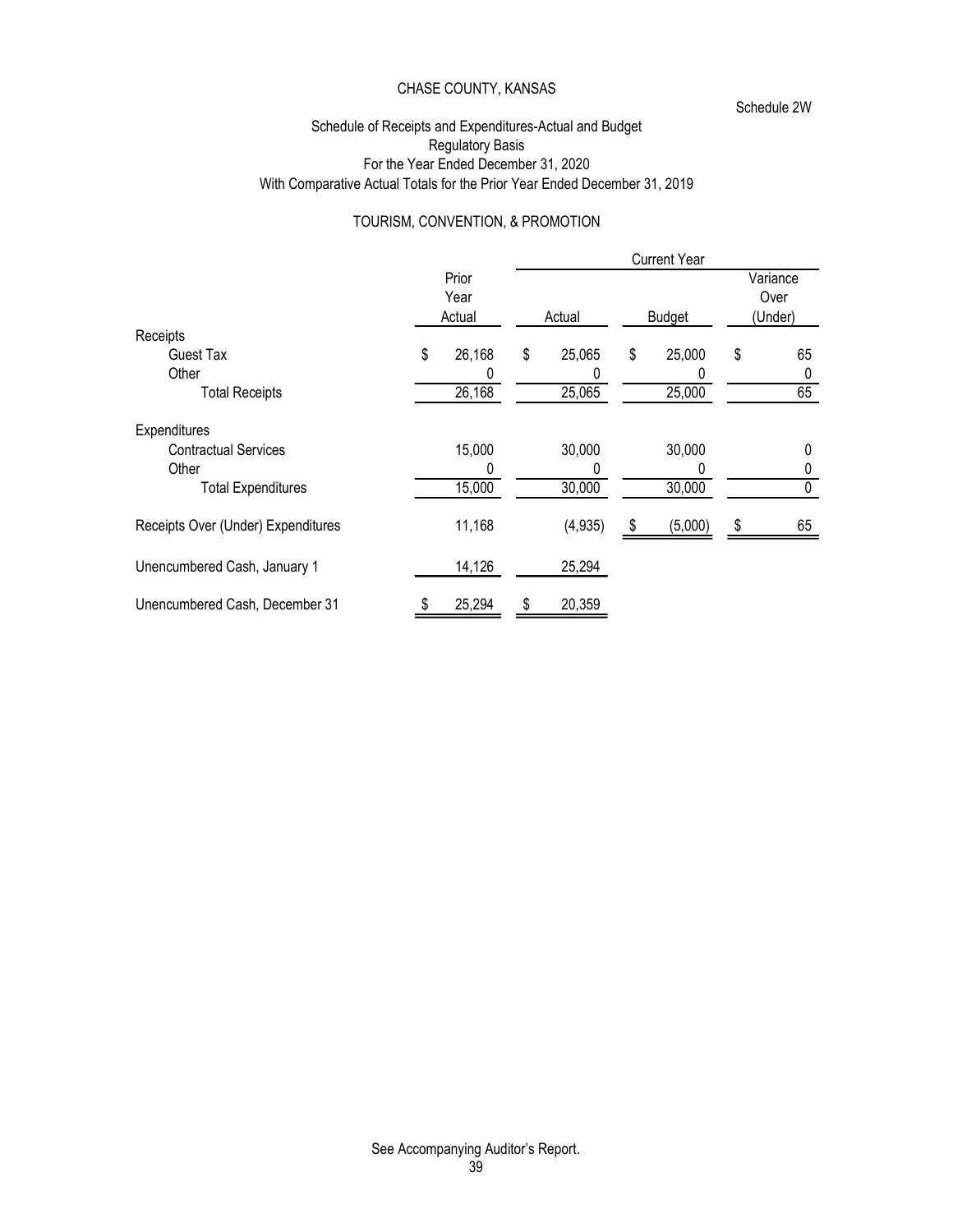Schedule 2X

## Schedule of Receipts and Expenditures Regulatory Basis For the Year Ended December 31, 2020 With Comparative Actual Totals for the Prior Year Ended December 31, 2019

# SPECIAL EQUIPMENT RESERVE

|                                    | Prior<br>Year<br>Actual | Current<br>Year<br>Actual |         |  |
|------------------------------------|-------------------------|---------------------------|---------|--|
| Receipts                           |                         |                           |         |  |
| Transfers in                       | \$<br>200,000           | \$                        | 100,000 |  |
| Other receipts                     | 583                     |                           | 443     |  |
| <b>Total Receipts</b>              | 200,583                 |                           | 100,443 |  |
| Expenditures                       |                         |                           |         |  |
| Equipment                          | 1,497                   |                           | 5,580   |  |
| Other                              | 0                       |                           |         |  |
| <b>Total Expenditures</b>          | 1,497                   |                           | 5,580   |  |
| Receipts Over (Under) Expenditures | 199,086                 |                           | 94,863  |  |
| Unencumbered Cash, January 1       | 13,578                  |                           | 212,664 |  |
| Unencumbered Cash, December 31     | 212,664                 | \$                        | 307,527 |  |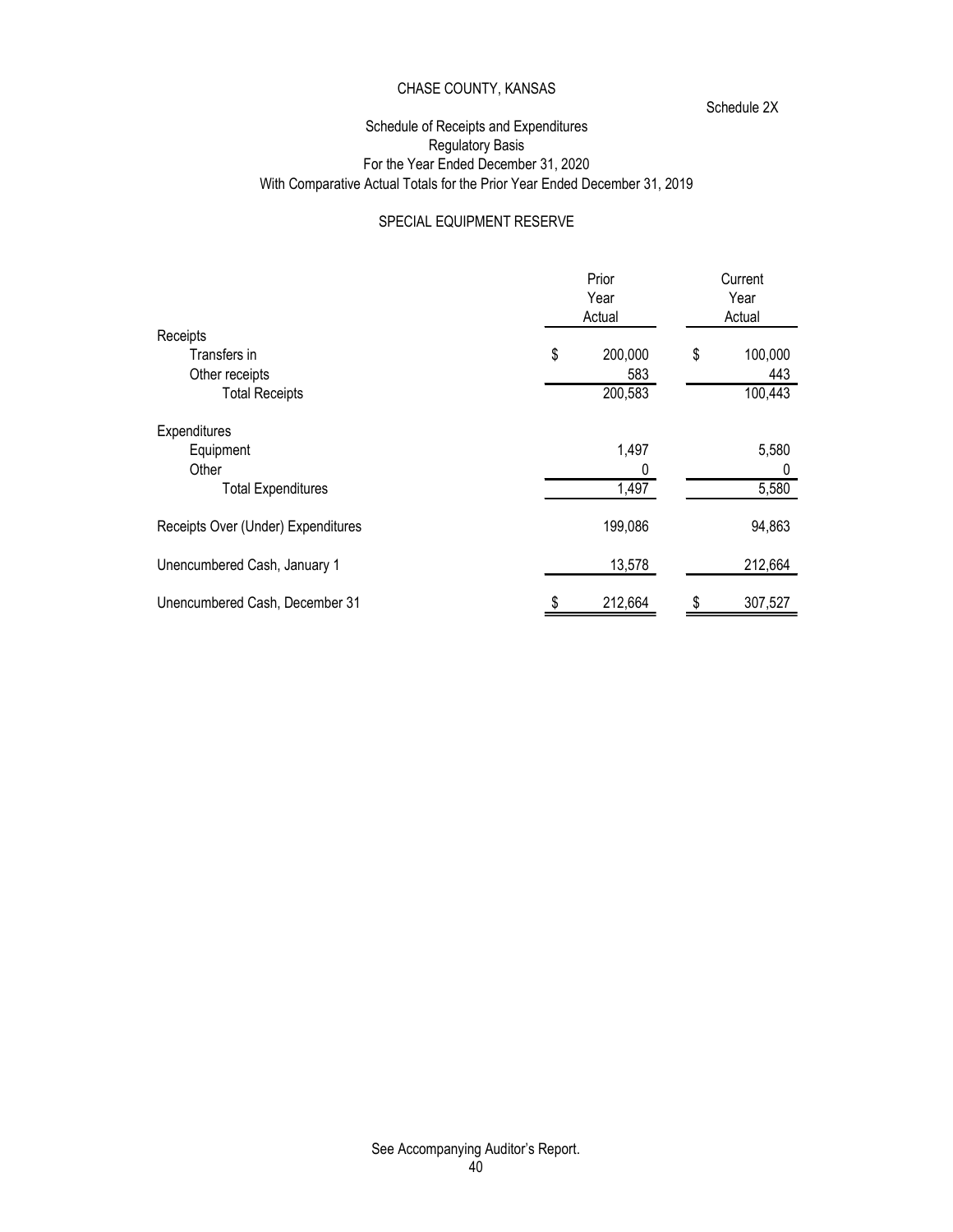Schedule 2Y

## Schedule of Receipts and Expenditures Regulatory Basis For the Year Ended December 31, 2020 With Comparative Actual Totals for the Prior Year Ended December 31, 2019

#### CAPITAL IMPROVEMENT RESERVE

|                                    | Prior<br>Year<br>Actual | Current<br>Year<br>Actual |         |  |
|------------------------------------|-------------------------|---------------------------|---------|--|
| Receipts                           |                         |                           |         |  |
| Transfers in                       | \$<br>200,000           | \$                        | 200,000 |  |
| Other receipts                     | 2,315                   |                           | 632     |  |
| <b>Total Receipts</b>              | 202,315                 |                           | 200,632 |  |
| Expenditures                       |                         |                           |         |  |
| Capital Improvements               | 0                       |                           | 0       |  |
| Other                              |                         |                           |         |  |
| <b>Total Expenditures</b>          |                         |                           |         |  |
| Receipts Over (Under) Expenditures | 202,315                 |                           | 200,632 |  |
| Unencumbered Cash, January 1       | 100,986                 |                           | 303,301 |  |
| Unencumbered Cash, December 31     | 303,301                 |                           | 503,933 |  |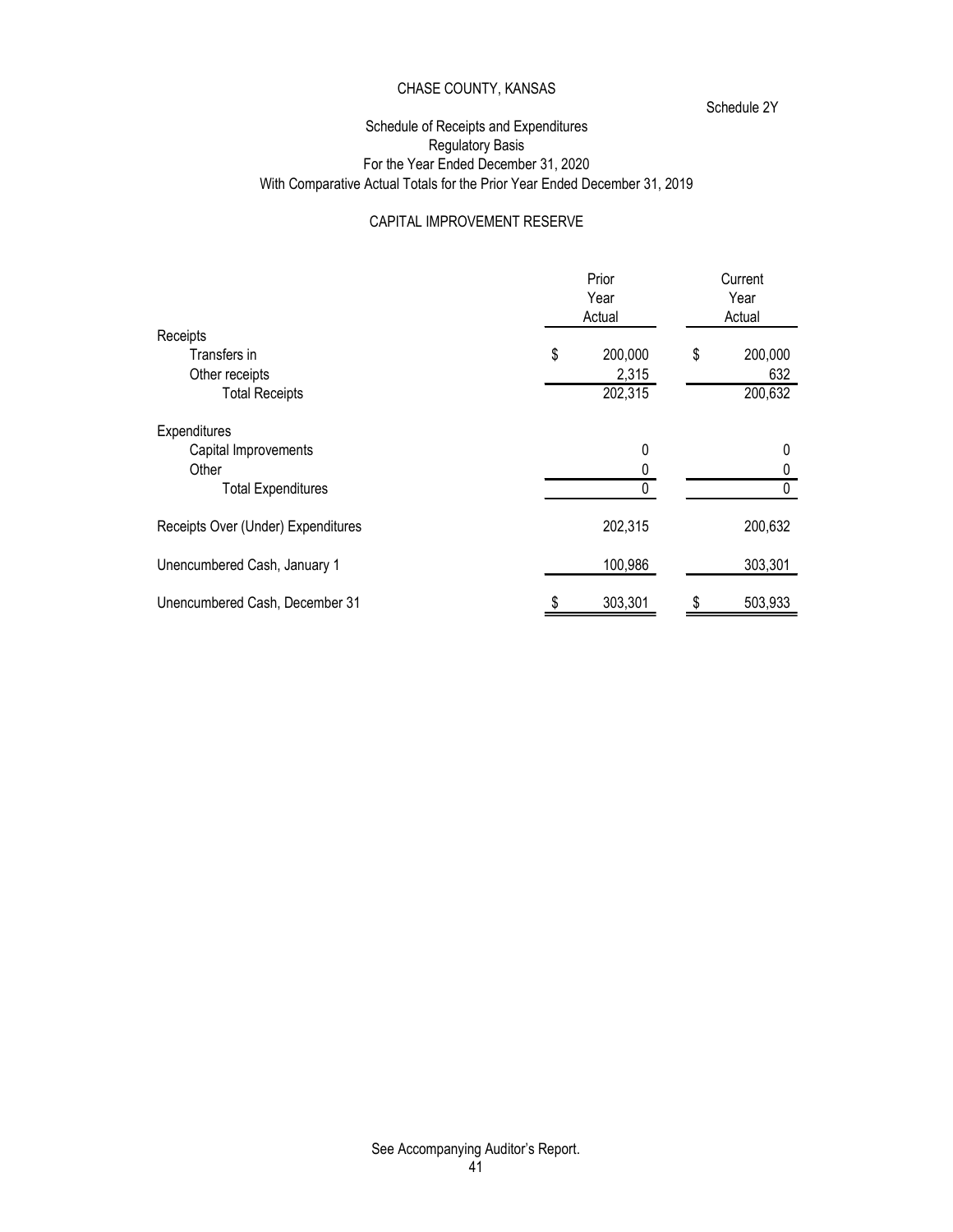Schedule 2Z

## Schedule of Receipts and Expenditures-Actual and Budget Regulatory Basis For the Year Ended December 31, 2020 (With Comparative Actual Totals for the Prior Year Ended December 31, 2019

#### EMERGENCY TELEPHONE SERVICE

|                                    |                         |    |          |    | <b>Current Year</b> |                             |
|------------------------------------|-------------------------|----|----------|----|---------------------|-----------------------------|
|                                    | Prior<br>Year<br>Actual |    | Actual   |    | <b>Budget</b>       | Variance<br>Over<br>(Under) |
| Receipts                           |                         |    |          |    |                     |                             |
| Licenses & Fees                    | \$<br>52,727            | \$ | 60,261   | \$ | 50,000              | \$<br>10,261                |
| Other                              | 0                       |    |          |    |                     |                             |
| <b>Total Receipts</b>              | 52,727                  |    | 60,261   |    | 50,000              | 10,261                      |
| Expenditures                       |                         |    |          |    |                     |                             |
| 911 Services                       | 85,261                  |    | 41,127   |    | 185,979             | (144, 852)                  |
| Other                              | 0                       |    | $\Omega$ |    |                     |                             |
| <b>Total Expenditures</b>          | 85,261                  |    | 41,127   |    | 185,979             | (144, 852)                  |
| Receipts Over (Under) Expenditures | (32, 534)               |    | 19,134   | 55 | (135, 979)          | \$<br>155,113               |
| Unencumbered Cash, January 1       | 145,979                 |    | 113,445  |    |                     |                             |
| Unencumbered Cash, December 31     | 113,445                 | S  | 132,579  |    |                     |                             |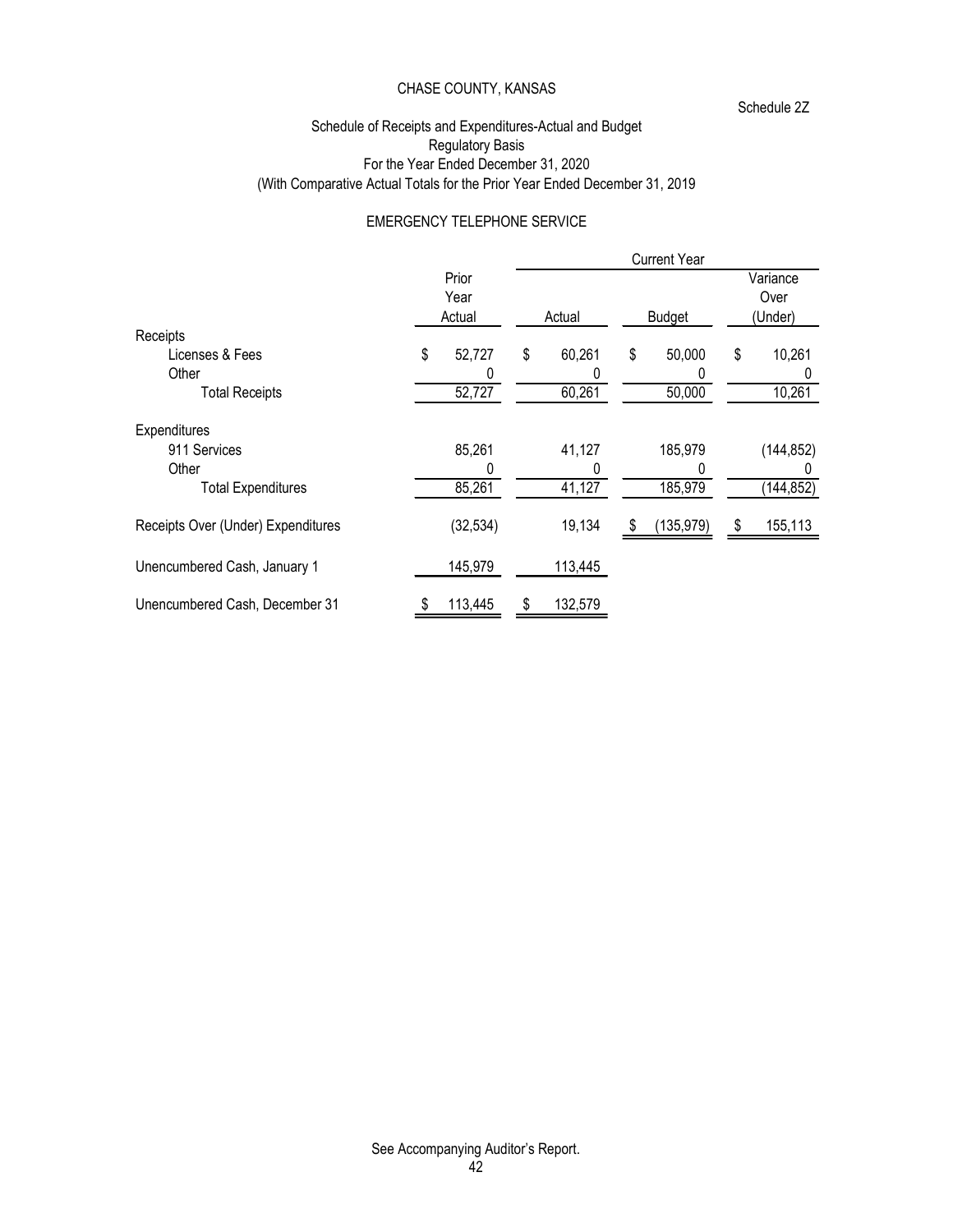Schedule 2AA

## Schedule of Receipts and Expenditures Regulatory Basis For the Year Ended December 31, 2020 With Comparative Actual Totals for the Prior Year Ended December 31, 2019

# SPECIAL LAW

|                                    | Prior<br>Year<br>Actual |     | Current<br>Year<br>Actual |
|------------------------------------|-------------------------|-----|---------------------------|
| Receipts                           |                         |     |                           |
| Transfers in                       | \$                      | 0   | \$                        |
| Other receipts                     |                         | 0   |                           |
| <b>Total Receipts</b>              |                         | 0   |                           |
| Expenditures                       |                         |     |                           |
| Equipment                          |                         | 0   |                           |
| Other                              |                         |     |                           |
| <b>Total Expenditures</b>          |                         |     |                           |
| Receipts Over (Under) Expenditures |                         | 0   | $\mathbf{0}$              |
| Unencumbered Cash, January 1       |                         | 956 | 956                       |
| Unencumbered Cash, December 31     |                         | 956 | 956                       |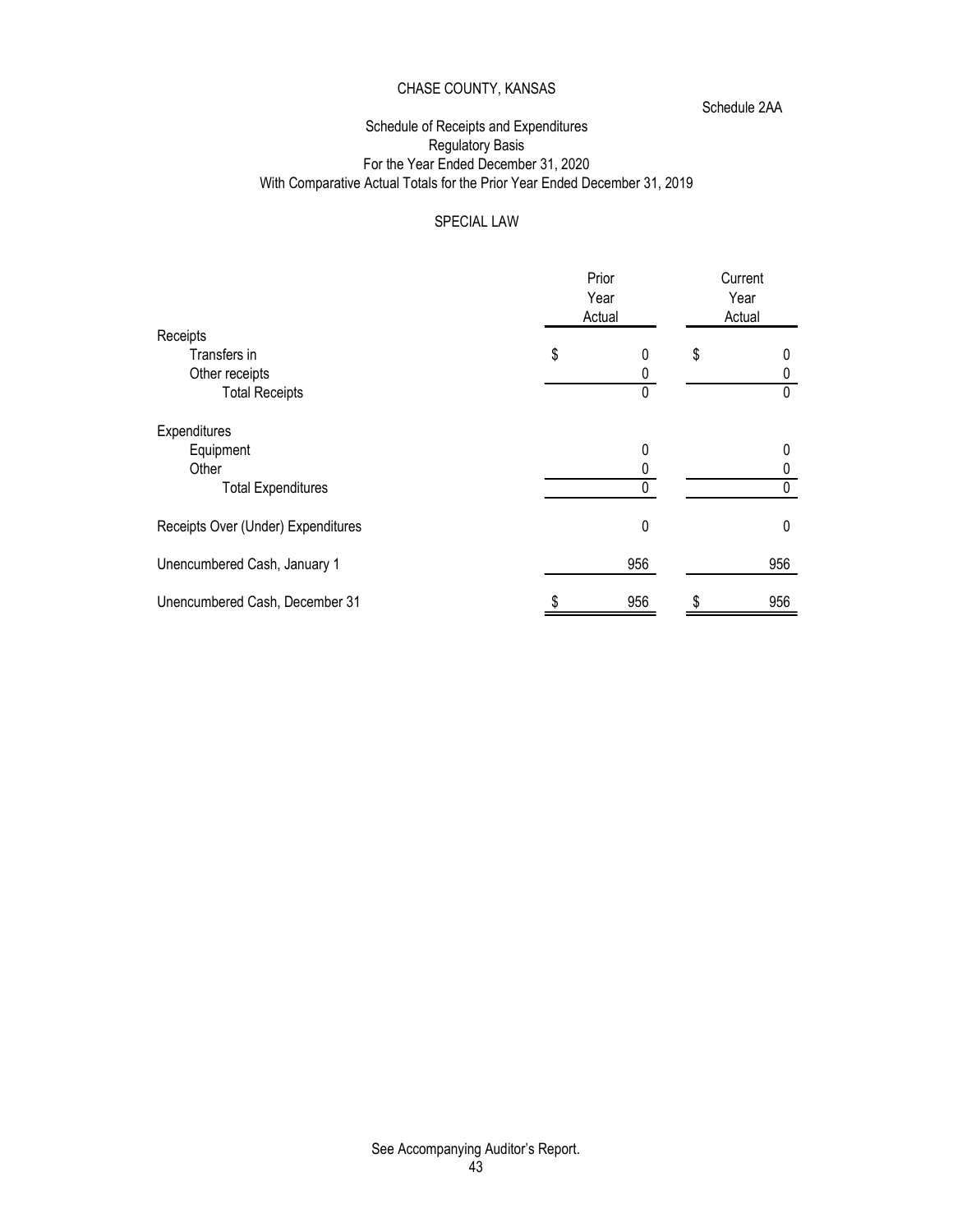Schedule 2AB

## Schedule of Receipts and Expenditures-Actual and Budget Regulatory Basis For the Year Ended December 31, 2020 With Comparative Actual Totals for the Prior Year Ended December 31, 2019

# DETENTION EXCESS

|                                    |   |               |    |         | <b>Current Year</b> |    |                  |
|------------------------------------|---|---------------|----|---------|---------------------|----|------------------|
|                                    |   | Prior<br>Year |    |         |                     |    | Variance<br>Over |
|                                    |   | Actual        |    | Actual  | <b>Budget</b>       |    | (Under)          |
| Receipts                           |   |               |    |         |                     |    |                  |
| <b>Transfer from Detention</b>     | S | 80,400        | \$ | 144,000 | \$<br>0             | \$ | 144,000          |
| Other                              |   | 0             |    |         |                     |    |                  |
| <b>Total Receipts</b>              |   | 80,400        |    | 144,000 |                     |    | 144,000          |
| Expenditures                       |   |               |    |         |                     |    |                  |
| Transfers out by Commissioners     |   | 0             |    | 0       | 0                   |    | 0                |
| Other                              |   |               |    |         |                     |    |                  |
| <b>Total Expenditures</b>          |   | 0             |    | 0       | U                   |    |                  |
| Receipts Over (Under) Expenditures |   | 80,400        |    | 144,000 | 0                   | S. | 144,000          |
| Unencumbered Cash, January 1       |   | 0             |    | 80,400  |                     |    |                  |
| Unencumbered Cash, December 31     |   | 80,400        | S  | 224,400 |                     |    |                  |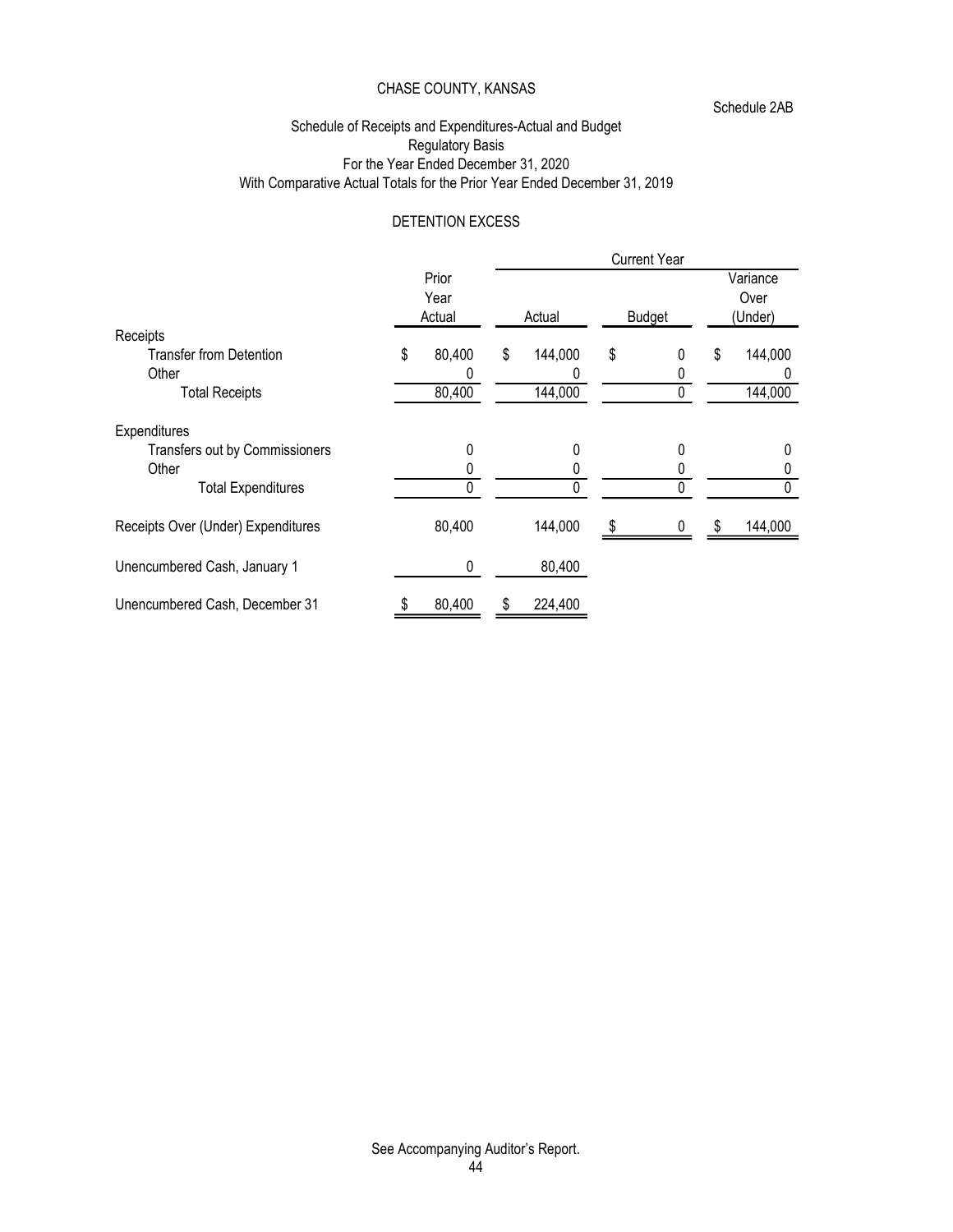Schedule 2AC

# Schedule of Receipts and Expenditures Regulatory Basis For the Year Ended December 31, 2020 With Comparative Actual Totals for the Prior Year Ended December 31, 2019

# SPARK

|                                    | Prior<br>Year<br>Actual |   | Current<br>Year<br>Actual |
|------------------------------------|-------------------------|---|---------------------------|
| Receipts                           |                         |   |                           |
| State of Kansas                    | \$                      | 0 | \$<br>548,245             |
| Other receipts                     |                         |   |                           |
| <b>Total Receipts</b>              |                         | 0 | 548,247                   |
| Expenditures                       |                         |   |                           |
| Program expenditures               |                         | 0 | 542,920                   |
| Other                              |                         |   |                           |
| <b>Total Expenditures</b>          |                         |   | 542,920                   |
| Receipts Over (Under) Expenditures |                         | 0 | 5,327                     |
| Unencumbered Cash, January 1       |                         | 0 |                           |
| Unencumbered Cash, December 31     |                         |   | 5,327                     |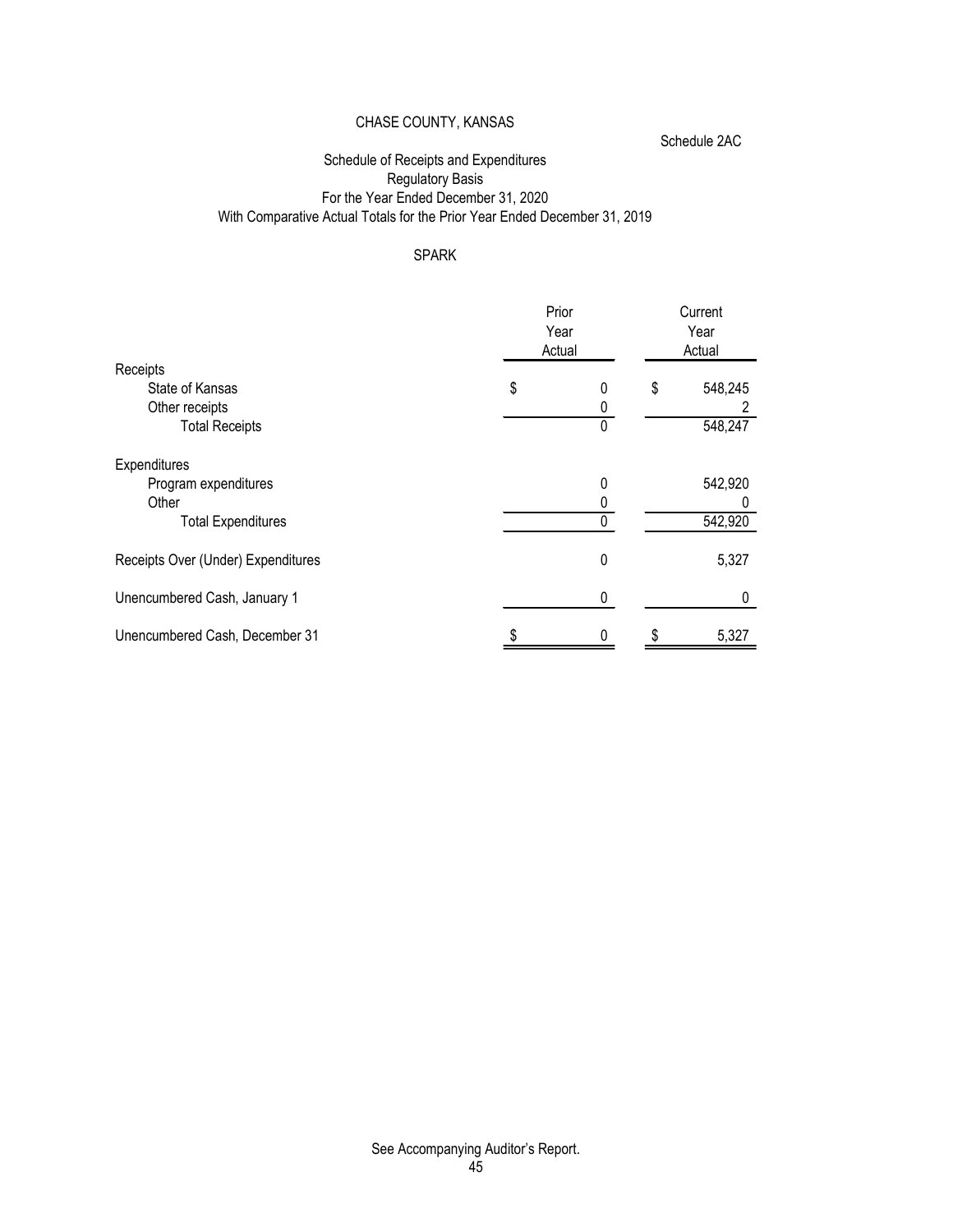Schedule AD

## Schedule of Receipts and Expenditures-Actual and Budget Regulatory Basis For the Year Ended December 31, 2020 With Comparative Actual Totals for the Prior Year Ended December 31, 2019

# COURTHOUSE DEBT

|                                    |                         |           | <b>Current Year</b> |                             |
|------------------------------------|-------------------------|-----------|---------------------|-----------------------------|
|                                    | Prior<br>Year<br>Actual | Actual    | <b>Budget</b>       | Variance<br>Over<br>(Under) |
| Receipts                           |                         |           |                     |                             |
| Ad Valorem                         | \$<br>0                 | \$        | \$<br>0             | \$                          |
| Delinquent                         |                         |           |                     |                             |
| Other                              |                         |           |                     |                             |
| <b>Total Receipts</b>              |                         | 0         |                     |                             |
| Expenditures                       |                         |           |                     |                             |
| Principal & Interest               |                         | O         | 0                   |                             |
| Transfer to General                |                         |           |                     |                             |
| <b>Total Expenditures</b>          | 0                       | 0         |                     |                             |
| Receipts Over (Under) Expenditures | 0                       | $\pmb{0}$ |                     |                             |
| Unencumbered Cash, January 1       | 902                     | 902       |                     |                             |
| Unencumbered Cash, December 31     | 902                     | \$<br>902 |                     |                             |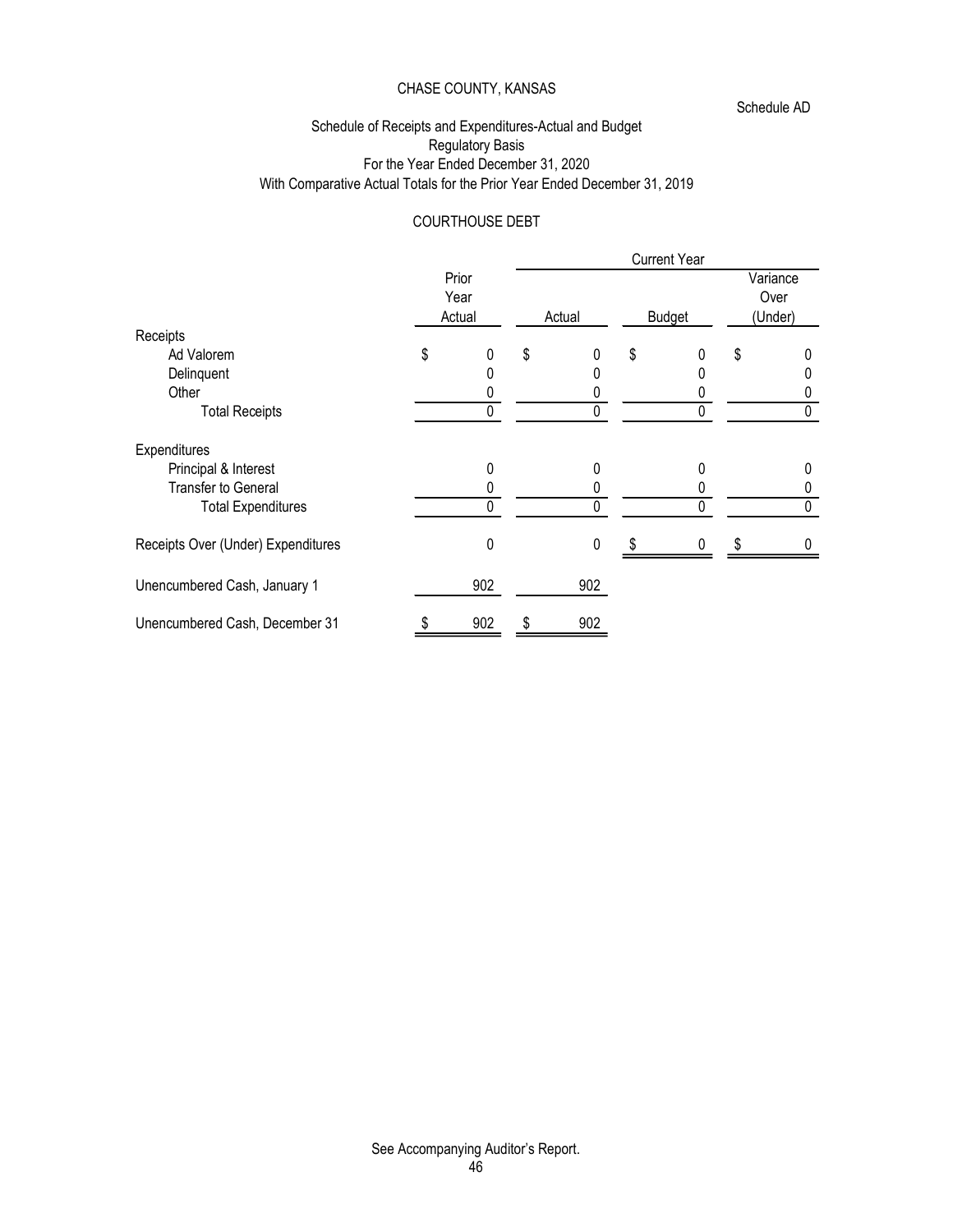Schedule 2AE

## Schedule of Receipts and Expenditures-Actual and Budget Regulatory Basis For the Year Ended December 31, 2020 With Comparative Actual Totals for the Prior Year Ended December 31, 2019

# BOND AND INTEREST

|                                    |   |                         |    |                  | <b>Current Year</b> |    |                             |
|------------------------------------|---|-------------------------|----|------------------|---------------------|----|-----------------------------|
|                                    |   | Prior<br>Year<br>Actual |    | Actual           | <b>Budget</b>       |    | Variance<br>Over<br>(Under) |
| Receipts                           |   |                         |    |                  |                     |    |                             |
| Delinquent                         | S |                         | \$ | U                | \$<br>0             | \$ | 0                           |
| Other                              |   |                         |    |                  |                     |    |                             |
| <b>Total Receipts</b>              |   |                         |    | 0                |                     |    |                             |
| Expenditures                       |   |                         |    |                  |                     |    |                             |
| Principal & Interest               |   | $\mathbf 0$             |    | 0                | 9,968               |    | (9,968)                     |
| Other                              |   |                         |    |                  |                     |    |                             |
| <b>Total Expenditures</b>          |   |                         |    |                  | 9,968               |    | (9,968)                     |
| Receipts Over (Under) Expenditures |   |                         |    | $\boldsymbol{0}$ | (9,968)             | S  | 9,968                       |
| Unencumbered Cash, January 1       |   | 9,969                   |    | 9,970            |                     |    |                             |
| Unencumbered Cash, December 31     |   | 9,970                   | S  | 9,970            |                     |    |                             |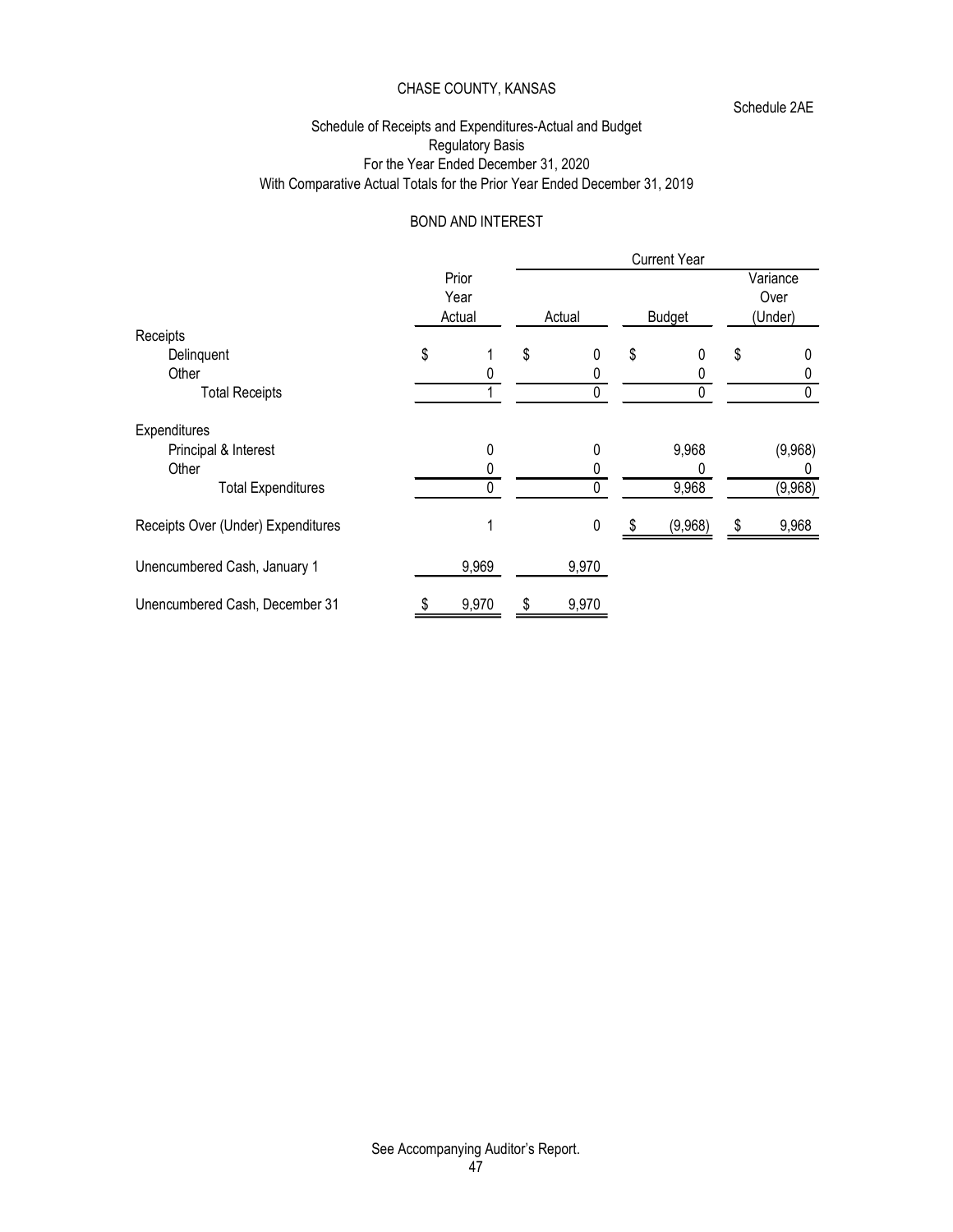#### Schedule 2AF

#### Schedule of Receipts and Expenditures Regulatory Basis For the Year Ended December 31, 2020

## TRUST FUNDS

|                                    | Conceal |             |             |    |          |    | Park          |              | Prosecuting  |  |
|------------------------------------|---------|-------------|-------------|----|----------|----|---------------|--------------|--------------|--|
|                                    | Carry   |             | Registered  |    | Heritage |    | <b>Bridge</b> | Crime        | Attorney     |  |
|                                    | Permit  | Gifts       | Offender    |    | Trust    |    | Escrow        | Prevention   | Training     |  |
| Receipts                           |         |             |             |    |          |    |               |              |              |  |
| State of Kansas                    | \$<br>0 | \$<br>0     | \$<br>0     | \$ | $\Omega$ | \$ | 0             | \$<br>0      | \$<br>0      |  |
| Other fees                         | 130     | 0           | 800         |    | 2,451    |    |               | 12,190       | 838          |  |
| <b>Total Receipts</b>              | 130     | 0           | 800         |    | 2,451    |    |               | 12,190       | 838          |  |
| Expenditures                       |         |             |             |    |          |    |               |              |              |  |
| Program Expenditures               | 0       | 0           | 0           |    | 2,428    |    |               | 15,974       | 0            |  |
| Other                              |         |             | 0           |    |          |    |               |              |              |  |
| <b>Total Expenditures</b>          |         |             | 0           |    | 2,428    |    |               | 15,974       |              |  |
| Receipts Over (Under) Expenditures | 130     | 0           | 800         |    | 23       |    | 0             | (3,784)      | 838          |  |
| Unencumbered Cash, January 1       | 244     | 1,938       | 1,564       |    | 581      |    | 122,090       | 38,866       | 17,128       |  |
| Unencumbered Cash, December 31 \$  | 374     | \$<br>1,938 | \$<br>2,364 | S  | 604      | S. | 122,090       | \$<br>35,082 | \$<br>17,966 |  |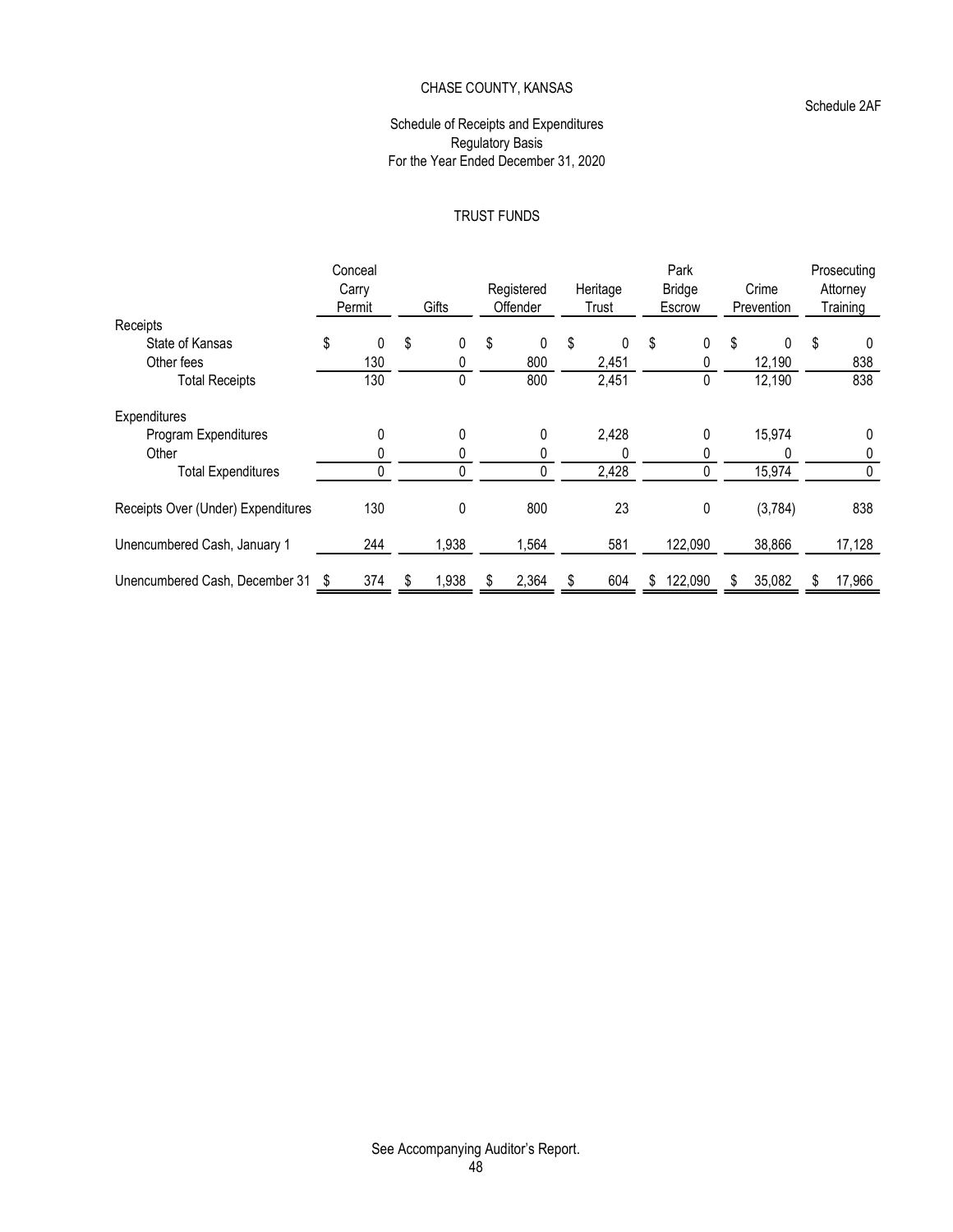#### Schedule 2AG

#### Schedule of Receipts and Expenditures Regulatory Basis For the Year Ended December 31, 2020

## TRUST FUNDS

|                                    | Prosecuting<br>Attorney<br>Trust | Court<br>Trustee | County<br>Attorney<br>Trust | Domestic<br>Violence |   | Juvenile<br>Probation |   | Motor<br>Vehicle<br>Operating |   | County<br>Attorney<br>Worthless Ck |  |
|------------------------------------|----------------------------------|------------------|-----------------------------|----------------------|---|-----------------------|---|-------------------------------|---|------------------------------------|--|
| Receipts                           |                                  |                  |                             |                      |   |                       |   |                               |   |                                    |  |
| State of Kansas                    | \$<br>0                          | \$<br>0          | \$<br>0                     | \$<br>$\Omega$       | S | 0                     | S | 0                             | S | 0                                  |  |
| Other fees                         |                                  | 0                |                             | 200                  |   | 120                   |   | 17,832                        |   |                                    |  |
| <b>Total Receipts</b>              | 0                                | 0                |                             | 200                  |   | 120                   |   | 17,832                        |   |                                    |  |
| Expenditures                       |                                  |                  |                             |                      |   |                       |   |                               |   |                                    |  |
| Program Expenditures               | 0                                | 0                | 0                           |                      |   | 0                     |   | 18,679                        |   | 0                                  |  |
| Other                              |                                  |                  |                             |                      |   |                       |   |                               |   |                                    |  |
| <b>Total Expenditures</b>          |                                  |                  |                             |                      |   |                       |   | 18,679                        |   |                                    |  |
| Receipts Over (Under) Expenditures | 0                                | 0                | 0                           | 200                  |   | 120                   |   | (847)                         |   | 0                                  |  |
| Unencumbered Cash, January 1       | 2,112                            | 2,510            | 5,856                       | 1,760                |   | 1,346                 |   | 8,616                         |   | 516                                |  |
| Unencumbered Cash, December 31 \$  | 2,112                            | 2,510            | 5,856                       | 1,960                |   | 1,466                 |   | 7,769                         |   | 516                                |  |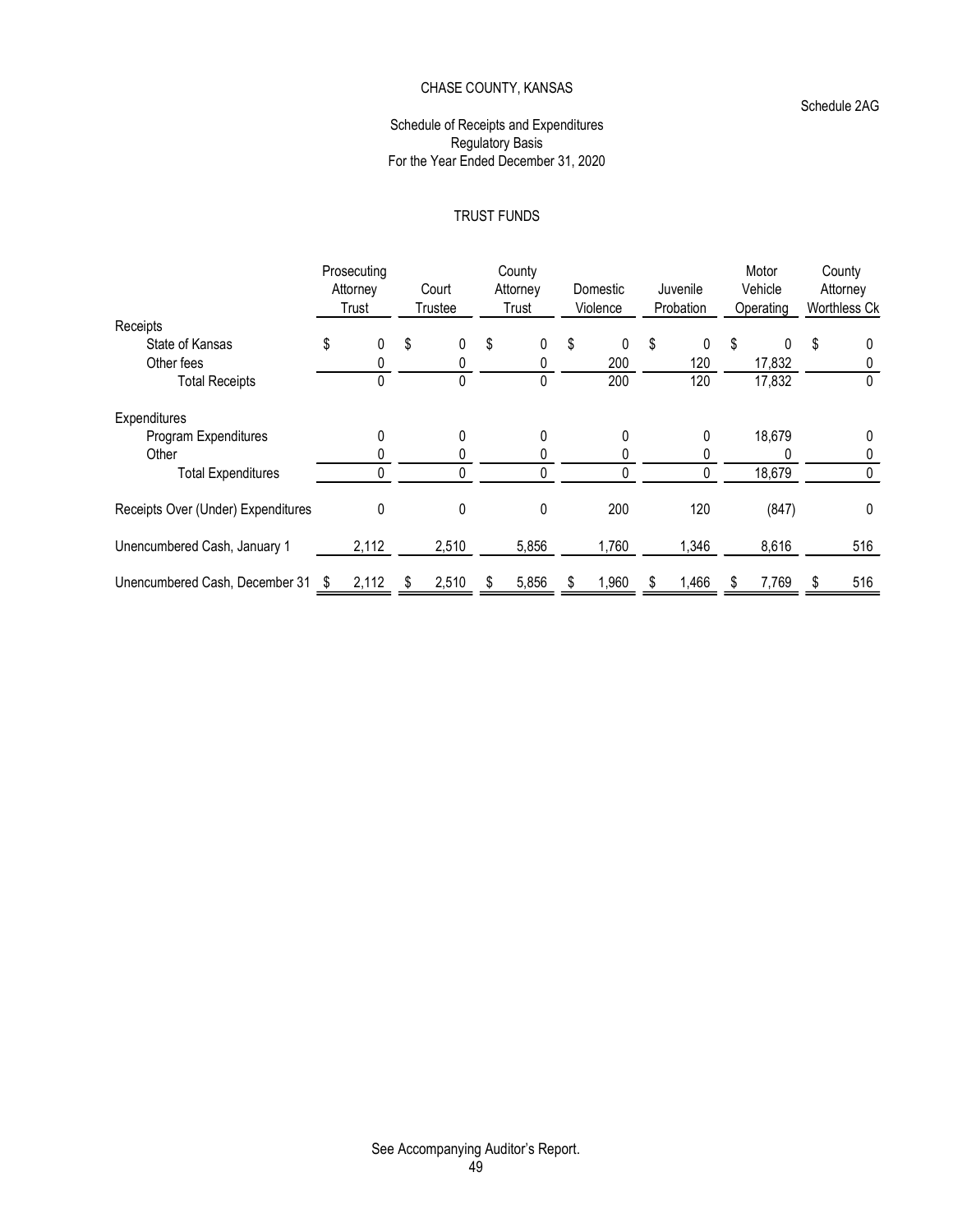#### Schedule 3

# Schedule of Receipts and Disbursements Regulatory Basis For the Year Ended December 31, 2020

# AGENCY FUNDS

|                            | Cash      |          |            |                      | Cash      |  |  |
|----------------------------|-----------|----------|------------|----------------------|-----------|--|--|
|                            | Balance   |          | Cash       | Cash                 | Balance   |  |  |
|                            | Beginning | Receipts |            | <b>Disbursements</b> | Ending    |  |  |
| Fund                       |           |          |            |                      |           |  |  |
| Cities                     | \$<br>0   | \$       | 503,240    | \$<br>503,242        | \$<br>(2) |  |  |
| <b>Stray Animal</b>        | 382       |          |            |                      | 382       |  |  |
| <b>ROD Escrow</b>          | 6,912     |          |            | 5,279                | 1,633     |  |  |
| Oil & Gas                  | 1,598     |          |            |                      | 1,598     |  |  |
| Jail Commissary Sales Tax  |           |          | 5,956      | 5,957                | 0         |  |  |
| Game Licenses              | (17)      |          | 4,422      | 4,354                | 51        |  |  |
| Motor Vehicle Licenses     | 21        |          | 255,444    | 255,465              |           |  |  |
| Sales Tax                  |           |          | 133,009    | 133,009              |           |  |  |
| Driver License Fees        | (20)      |          | 5,012      | 4,992                |           |  |  |
| <b>Detention Facility</b>  | 18,476    |          | 230,772    | 240,001              | 9,247     |  |  |
| <b>District Court</b>      | 3,002     |          | 140,837    | 143,839              |           |  |  |
| Law Library                | 60,545    |          | 3,425      | 3,996                | 59,974    |  |  |
| <b>Other Districts</b>     |           |          | 283,202    | 283,202              |           |  |  |
| Schools                    |           |          | 3,679,349  | 3,679,349            |           |  |  |
| State                      |           |          | 88,141     | 88,141               |           |  |  |
| State Library              |           |          | 69,169     | 69,169               |           |  |  |
| Taxes                      | 5,067,977 |          | 8,344,952  | 8,213,105            | 5,199,824 |  |  |
| Townships                  | (534)     |          | 94,565     | 94,031               |           |  |  |
| <b>Watershed Districts</b> | 1,884     |          | 48,609     | 50,162               | 331       |  |  |
| Total                      | 5,160,227 |          | 13,890,104 | 13,777,293           | 5,273,038 |  |  |